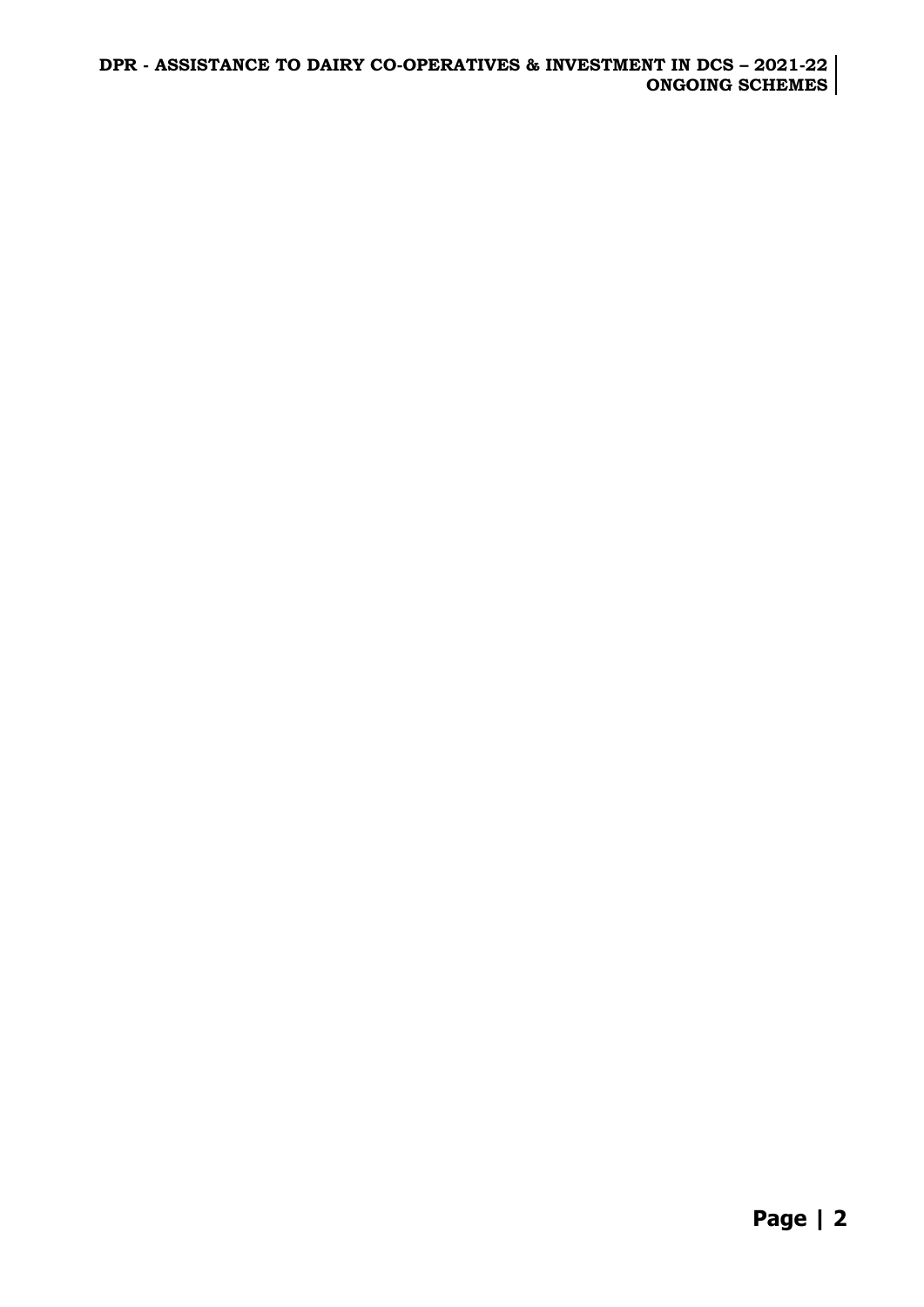## **ABSTRACT**

During 2021-22 an amount of **Rs 1800.00 Lakhs** has been earmarked to the Department under state Plan (Head of Account: 2404-00-195-94 & 4404- 00-195-98) ASSISTANCE TO DAIRY CO-OPERATIVES with the following breakups.

| <b>ASSISTANCE TO DAIRY CO-OPERATIVES : 2021-22</b>                              |                               |  |  |  |  |  |
|---------------------------------------------------------------------------------|-------------------------------|--|--|--|--|--|
| <b>SCHEME AND HEAD OF ACCOUNT</b>                                               | <b>AMOUNT</b><br>(Rs in Lakh) |  |  |  |  |  |
| ASSISTANCE TO DCS<br>$(2404 - 00 - 195 - 94 - 34)$ OC)                          | 1295.500                      |  |  |  |  |  |
| ASSISTANCE TO DCS<br>$(2404 - 00 - 195 - 94 - 02$ Wages - 4 - Consolidated Pay) | 3.75                          |  |  |  |  |  |
| ASSISTANCE TO DCS<br>$(2404 - 00 - 195 - 94 - 02$ Wages $-5$ -Daily Wages)      | 0.75                          |  |  |  |  |  |
| SUB TOTAL - ASSISTANCE TO DCS<br>(2404-00-195-94)                               | 1300.00                       |  |  |  |  |  |
| <b>INVESTMENT IN DAIRY CO-OPERATIVES</b><br>(4404-00-195-98)                    | 500.00                        |  |  |  |  |  |
| <b>GRAND TOTAL - ASSISTANCE TO DCS</b>                                          | 1800.00                       |  |  |  |  |  |

The scheme envisages to strengthen, modernize, automate and computerize the Dairy Co-operative Societies and to enable them to ensure the food security and comply with the provisions included in the food safety and standard Act 2006.

Out of the schemes ASSISTANCE TO DAIRY CO-OPERATIVES proposed under the Head of Account : 2404-00-195-94, 18 scheme components with a plan outlay of Rs 1213.75 lakh are On-going in Nature. The Head of Department (Director, DDD) holds the right to accord administrative sanction for on-going scheme components. The On-going scheme components under the Scheme : Assistance to DCS with a plan outlay of Rs 1213.75 lakh will be covered as Part A of this DPR.

In regard to the Scheme : INVESTMENT IN DAIRY CO-OPERATIVES with H.O.A 4404-00-195-98, all the proposed 6 scheme components are On-going in nature. The Head of Department (Director, DDD) holds the right to accord administrative sanction for on-going scheme components. The On-going scheme components under the Scheme : Investment in Dairy Co-operatives with a plan outlay of Rs 500.00 will be covered as Part B of this DPR.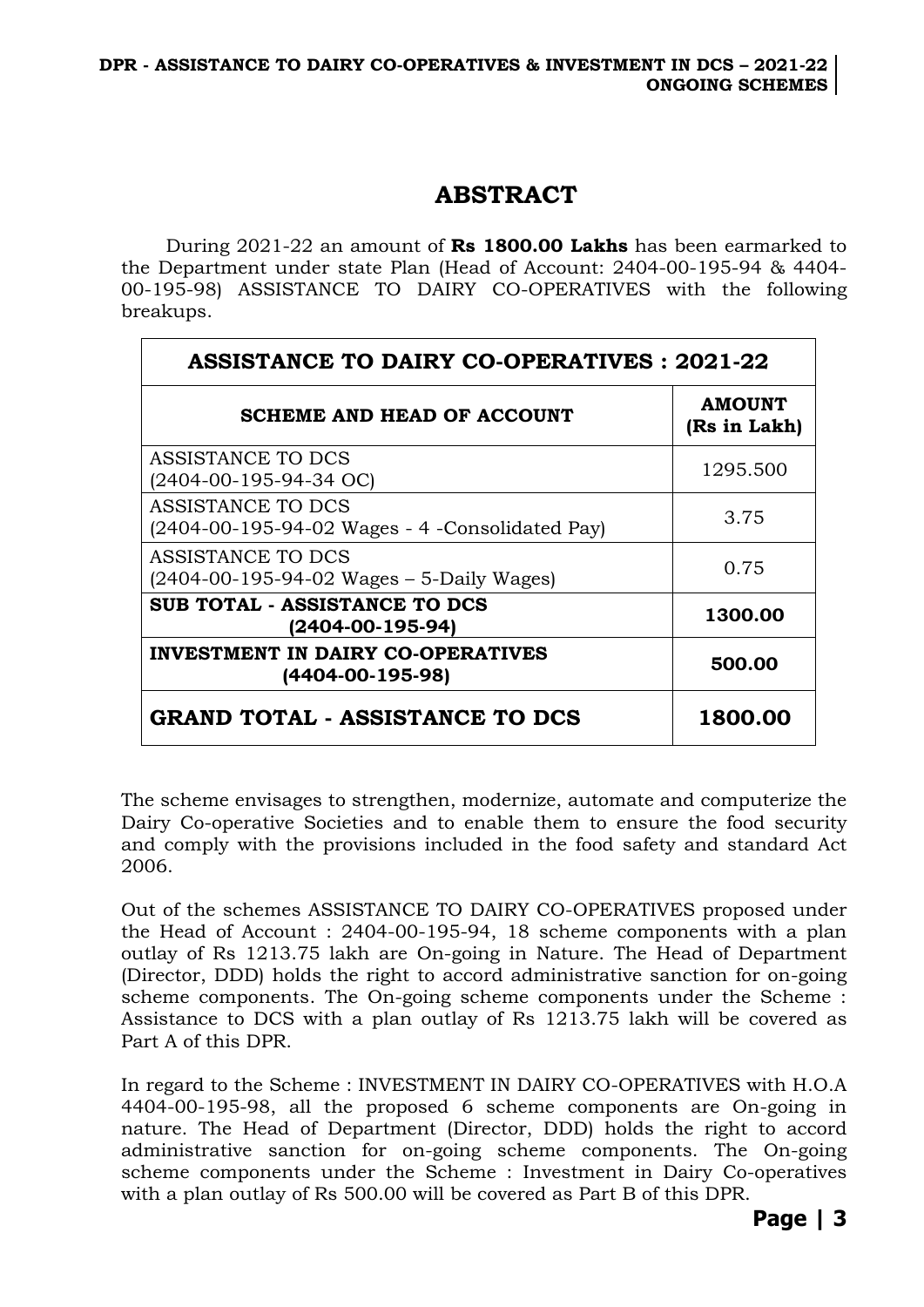| PART A - ASSISTANCE TO DCS (2404-00-195-94)                                     |                               |  |  |  |  |  |
|---------------------------------------------------------------------------------|-------------------------------|--|--|--|--|--|
| <b>SCHEME AND HEAD OF ACCOUNT</b>                                               | <b>AMOUNT</b><br>(Rs in Lakh) |  |  |  |  |  |
| ASSISTANCE TO DCS<br>(2404-00-195-94-34 OC) - ONGOING                           | 1209.250                      |  |  |  |  |  |
| ASSISTANCE TO DCS<br>$(2404 - 00 - 195 - 94 - 02$ Wages - 4 - Consolidated Pay) | 3.75                          |  |  |  |  |  |
| ASSISTANCE TO DCS<br>(2404-00-195-94-02 Wages - 5 Daily Wages)                  | 0.75                          |  |  |  |  |  |
| SUB TOTAL - ASSISTANCE TO DCS - ONGOING<br>(2404-00-195-94)                     | 1213.75                       |  |  |  |  |  |

| <b>PART B - INVESTMENT IN DAIRY CO-OPERATIVES (4404-</b><br>00-195-98)      |                               |  |  |  |  |
|-----------------------------------------------------------------------------|-------------------------------|--|--|--|--|
| <b>SCHEME AND HEAD OF ACCOUNT</b>                                           | <b>AMOUNT</b><br>(Rs in Lakh) |  |  |  |  |
| INVESTMENT IN DAIRY CO-OPERATIVES-<br>ONGOING -<br>$(4404 - 00 - 195 - 98)$ | 500.00                        |  |  |  |  |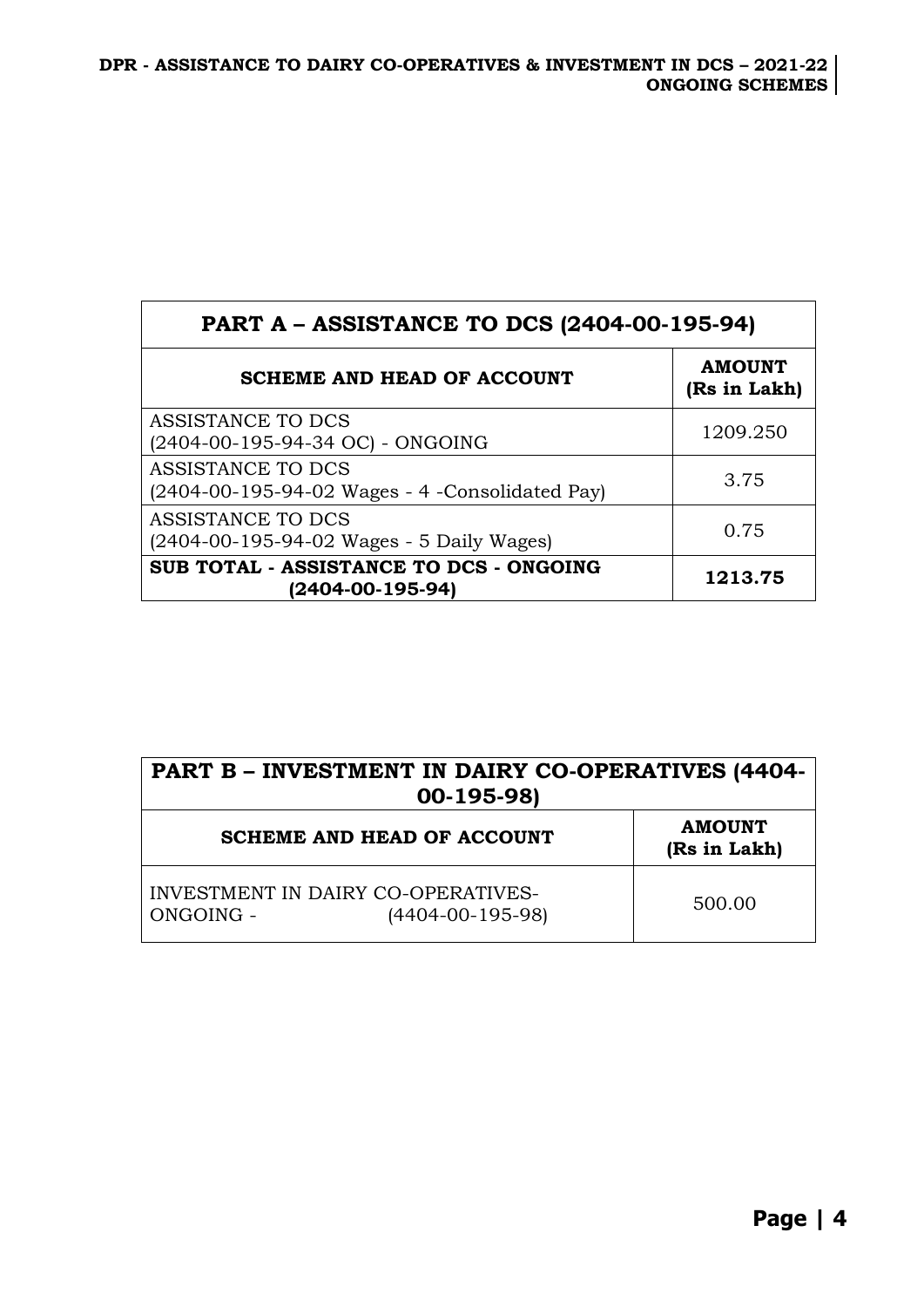**DPR - ASSISTANCE TO DAIRY CO-OPERATIVES & INVESTMENT IN DCS – 2021-22** 5 **ONGOING SCHEMES**



## **ASSISTANCE TO DAIRY CO-OPERATIVES (ON-GOING SCHEMES) (2404-00-195-94)**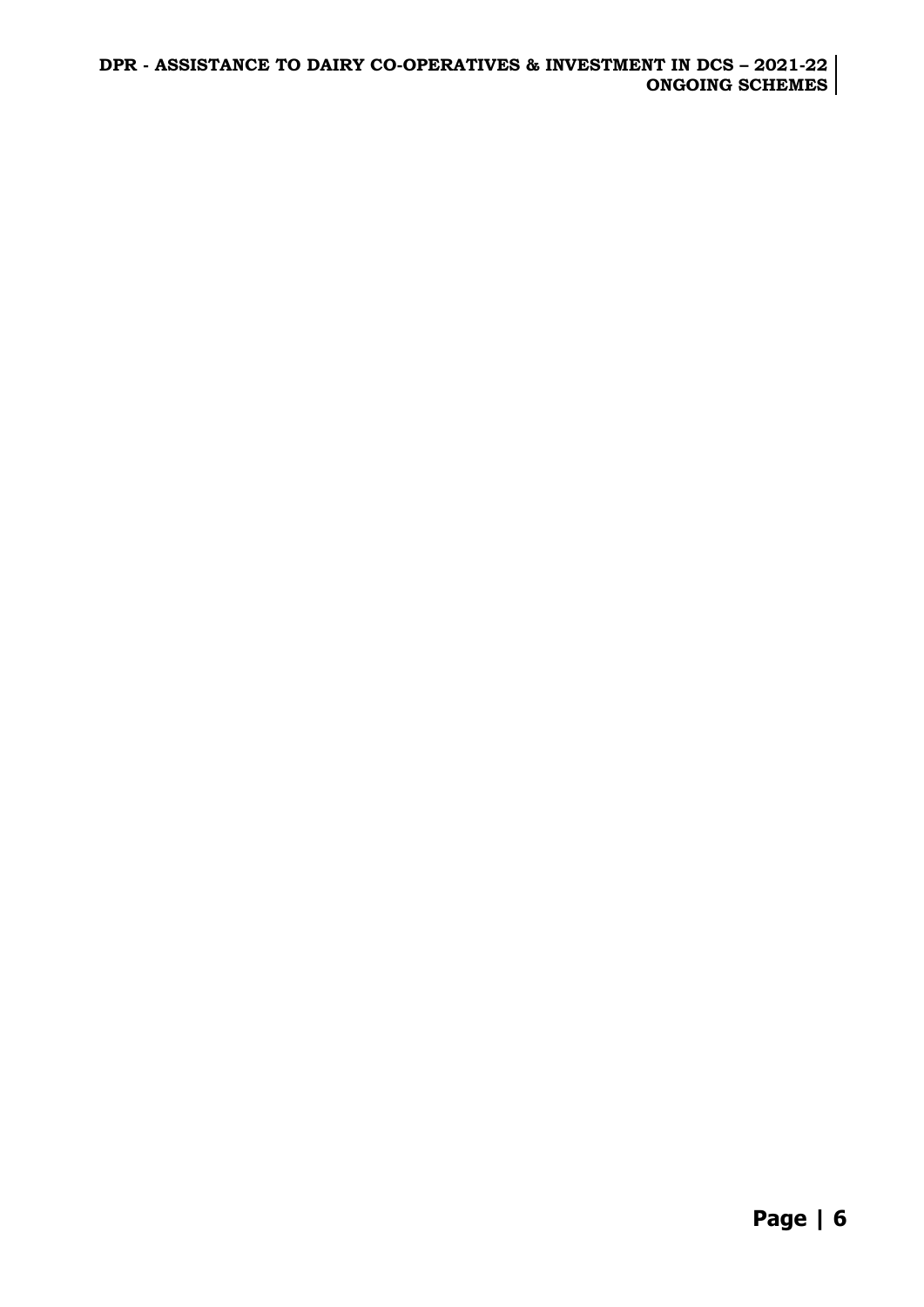## **A.1 INTRODUCTION**

**A.01.01 : Agriculture** is the primary source of livelihood for about 58% of India's population. Gross Value Added (GVA) by agriculture, forestry and fishing was estimated at Rs. 19.48 lakh Crore in the year 2021-22. Growth in GVA in agriculture and allied sectors stood at 4% in FY20. The Indian food industry is poised for huge growth, increasing its contribution to world food trade every year due to its immense potential for value addition, particularly within the food processing industry. Indian food and grocery market is the world's sixth largest, with retail contributing 70% of the sales. The Indian food processing industry accounts for 32% of the country's total food market, one of the largest industries in India and is ranked fifth in terms of production, consumption, export and expected growth. India is expected to achieve the ambitious goal of doubling farmers' income by 2022. The agriculture sector in India is expected to generate better momentum in the next few years due to increased investment in agricultural infrastructure such as irrigation facilities, warehousing and cold storage.

Agriculture and allied sectors hold a significant position in any development process with its role in engaging and employing people, providing food and ensuring food security and raw materials. Agriculture is a pivotal sector for the economy to achieve the Sustainable Development Goals (SDG) of no poverty, zero hunger, and good health and well-being. With decline in the size of land holdings in agriculture, the State has to focus on production, productivity, and profitability to attain the SDG targets and sustainability in agriculture. Agricultural performance is subject to year to year fluctuations because of vagaries of nature as well as price volatility. The agricultural sector in Kerala has undergone significant structural changes in the form of decline in share of Gross State Domestic Product indicating a shift from the agrarian economy. The natural disaster that hit the State in the form of floods and landslide wreaked havoc, affecting agricultural sector the most. Crops were most heavily affected, contributing to 88 per cent of the total loss and damage to the sector. Kerala's growth rate in 2020-21 is lower than the rate in 2018-19. The lagged effects of 2018 and 2019 floods, recessionary national and international economy, onset of Covid-19 pandemic towards the end of last quarter of 2020- 21 are the reasons for the slow growth. In fact, recessionary economic conditions at the national and international level were visible from 2019 onwards. This has been further aggravated by the Covid-19 pandemic. Though some signs of recovery are slowly discernable, State Governments have to face specific difficulties to recovery. Despite the low growth in 2020-21 and financial constraints, Kerala has made significant advancements in promoting growth of productive forces in the economy. The Government of Kerala has reinforced its thrust to support innovation, strengthen information technology and continued its commitment towards social welfare and protection and gender equality.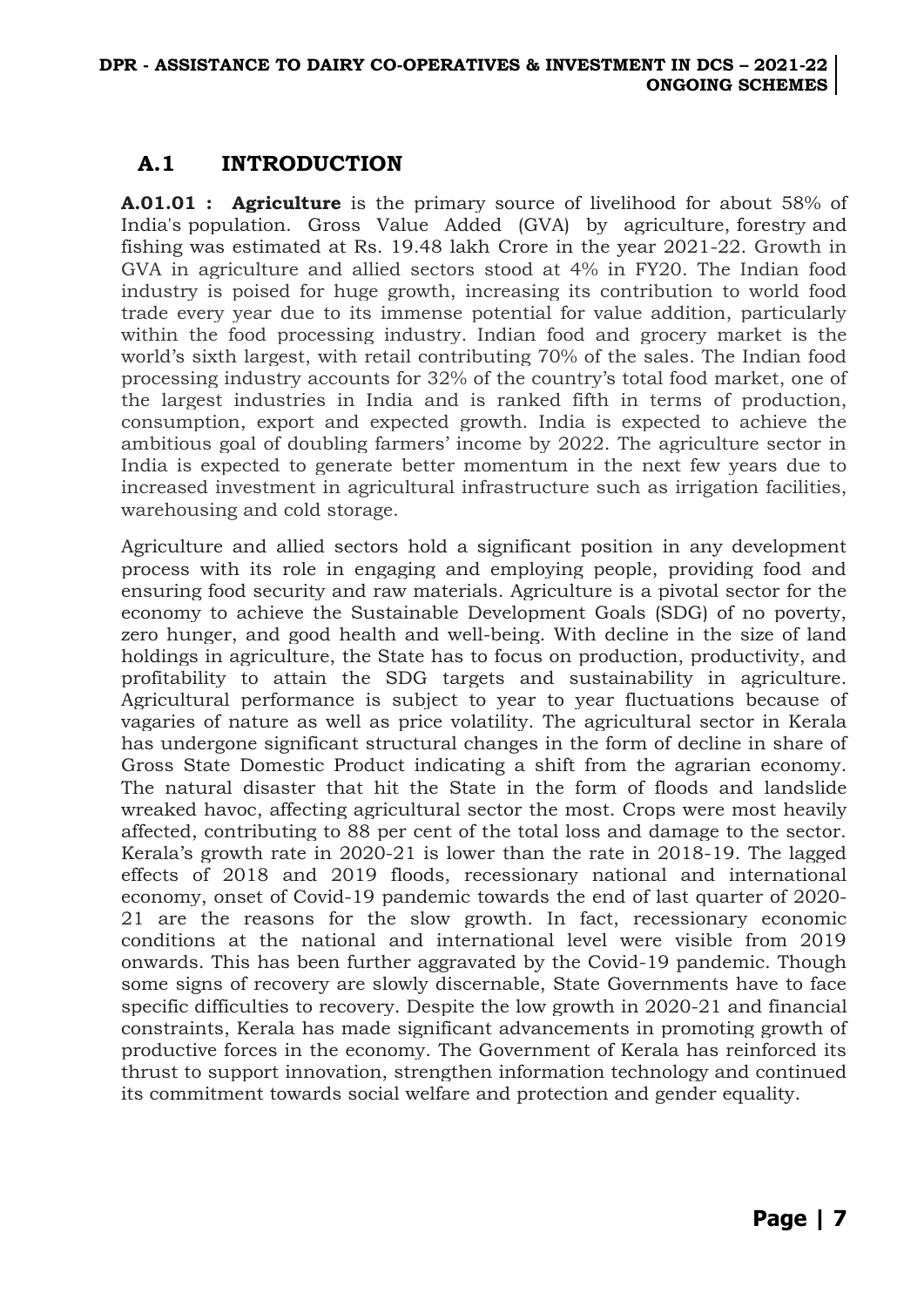#### **DPR - ASSISTANCE TO DAIRY CO-OPERATIVES & INVESTMENT IN DCS – 2021-22** 8 **ONGOING SCHEMES**

| Year    | Share of agriculture and allied sectors in total<br><b>GVA</b> (India) | Share of agriculture and allied sectors in<br><b>GSVA</b> (Kerala) |  |  |
|---------|------------------------------------------------------------------------|--------------------------------------------------------------------|--|--|
| 2013-14 | 17.8                                                                   | 12.37                                                              |  |  |
| 2014-15 | 16.5                                                                   | 11.92                                                              |  |  |
| 2015-16 | 15.4                                                                   | 10.74                                                              |  |  |
| 2016-17 | 15.2                                                                   | 9.96                                                               |  |  |
| 2017-18 | 15.1                                                                   | 9.60                                                               |  |  |
| 2018-19 | 14.6.                                                                  | 8.83(P)                                                            |  |  |
| 2019-20 | n.a                                                                    | 8.03(0)                                                            |  |  |

Share of agriculture and allied sectors in GVA/GSVA National and State level, at constant prices 2011-12, from 2013-14 to 2019-20, in per cent

#### *Economic Review - 2020*

**Animal Husbandry** is a vital sector for ensuring a more inclusive and sustainable agriculture system and plays a pivotal role in the economic development of the country by enhancing farmers' income. It also provides gainful employment in the rural sector particularly among the landless farmers, small and marginal farmers, women, and weaker sections. It acts as both a supplementary and complementary enterprise.

**Livestock sector** plays a multi-faceted role in socio-economic development of rural households. Livestock rearing has significant positive impact on equity in terms of income and employment and poverty reduction in rural areas as distribution of livestock is more egalitarian as compared to land. In India, over 70 per cent of the rural households own livestock and a majority of livestock owning households are small, marginal and landless households. Small animals like sheep, goats, pigs and poultry are largely kept by the land scarce poor households for commercial purposes due to their low initial investment and operational costs. In the recent decade, demand for various livestock based products has increased significantly due to increase in per capita income, urbanization, taste and preference and increased awareness about food nutrition. Livestock sector is likely to emerge as an engine for agricultural growth in the coming decades. It is also considered as a potential sector for export earnings.

In the national perspective, the livestock sector contributes 16 per cent of the income of small farm households as against an average of 14 per cent for all rural households and provides livelihood to two-third of the rural community. It also provides employment to about 8.8 per cent of the population in India and percentage of area used for all types of livestock farming was 1.69 per cent. Our country has vast livestock resources and contributes 4.11 per cent of GDP and 25.6 per cent of total agricultural GDP. *(Economic Review : 2020).* The rural women play a significant role in animal rearing and are involved in operations namely, feeding, breeding, management, and health care. The livestock sector has emerged as one which generates employment and income security to women through micro enterprises. Women constitute 71 per cent of the labour force in livestock farming. In dairying, 75 million women are engaged as against 15 million men, while in the case of small ruminants, the sharing of work with men is almost equal. The need for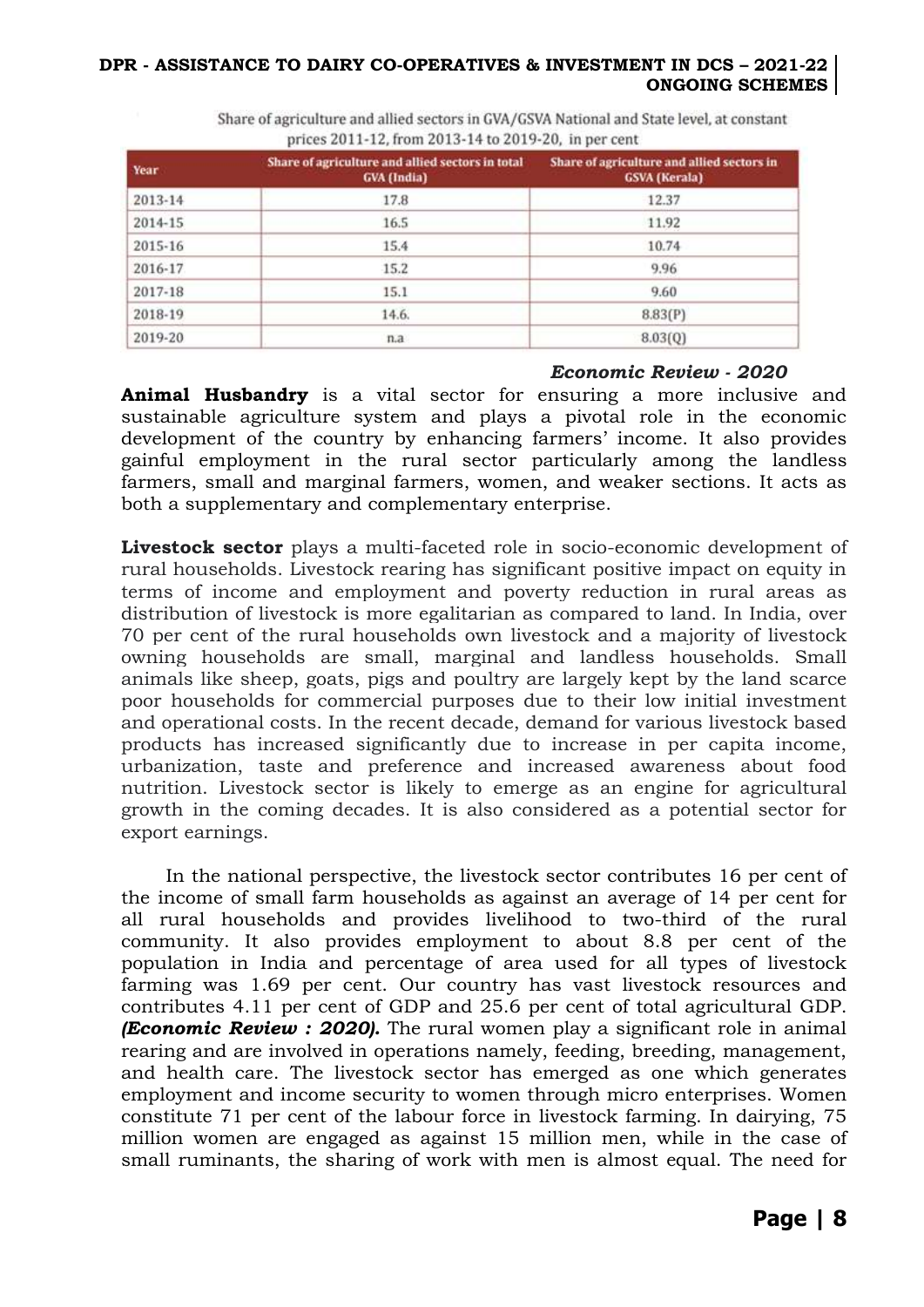#### **DPR - ASSISTANCE TO DAIRY CO-OPERATIVES & INVESTMENT IN DCS – 2021-22** 9 **ONGOING SCHEMES**

technology upgradation, skill enhancement through capacity building programmes is felt across the sector.

As per **20th Livestock Census (2019),** the total livestock population of the country is 535.78 million showing an increase of 4.6 per cent over Livestock Census 2012. It includes 302.79 million bovine population (which includes cattle, buffalo, mithun, and yak) which recorded an increase of 0.93 per cent over the previous census. The total number of cattle in the country is 192.49 million showing an increase of 0.8 per cent over the previous census.

| SL No.         | <b>Species</b>         | <b>17th Livestock</b><br><b>Census 2003</b> | <b>18th Livestock</b><br><b>Census 2007</b> | <b>19th Livestock</b><br>Census 2012 | <b>20th Livestock</b><br>Census 2019 | <b>Growth Rate</b><br>2012-19 |
|----------------|------------------------|---------------------------------------------|---------------------------------------------|--------------------------------------|--------------------------------------|-------------------------------|
| 1              | Cattle                 | 185.2                                       | 199.1                                       | 190.9                                | 192.49                               | 0.83                          |
| $\overline{2}$ | Buffalo                | 97.9                                        | 105.3                                       | 108.7                                | 109.85                               | 1.0                           |
| 3              | Yaks                   | 0.1                                         | 0.1                                         | 0.1                                  | 0.058                                | $-24.67$                      |
| 4              | Mithuns                | 0.3                                         | 0.3                                         | 0.3                                  | 0.39                                 | 30                            |
|                | <b>Total Bovines</b>   | 283.4                                       | 304.8                                       | 300.0                                | 302.79                               | 0.92                          |
| 5              | Sheep                  | 61.5                                        | 71.6                                        | 65.07                                | 74.26                                | 14.12                         |
| 6              | Goat                   | 124.4                                       | 140.5                                       | 135.2                                | 148.88                               | 10.12                         |
| 7              | Pigs                   | 13.5                                        | 11.1                                        | 10.3                                 | 9.06                                 | $-12.04$                      |
| 8              | Other animals          | 2.2                                         | 1.7                                         | 1.48                                 | 0.79                                 | $-46.62$                      |
|                | <b>Total Livestock</b> | 485                                         | 529.7                                       | 512.05                               | 535.78                               | 4.63                          |
| 9              | Poultry                | 489                                         | 648.8                                       | 729.2                                | 851.81                               | 16.81                         |

Livestock and Poultry Population in India, in lakh

Source: Annual Report 2018-19, Department of Animal Husbandry, Dairying and Fisheries, Gol, 20th Livestock Census (2019)

In **Kerala, the livestock sector** is prominent and one of the fastest growing sectors of the rural economy. The share of livestock in Gross State Value Added (GSVA) at constant prices from the agriculture sector shows a marginal decrease from 26.97 per cent in 2018-19 to 26.67 per cent in 2020-21. Though GSVA at constant prices from the sector has increased in absolute numbers, its share in total GSVA of the State has declined marginally from 2.38 per cent in 2018-19 to 2.14 per cent in 2020-21.

As per 20th Livestock Census (2019), the livestock population in the State was 38.36 lakh. Details of species-wise livestock and poultry population in Kerala is as below

| <b>Species</b>         | 2012   | 2019   | Percentage variation from 2012 to 2019 |
|------------------------|--------|--------|----------------------------------------|
| Cattle                 | 13.28  | 13.42  | 1.02                                   |
| Buffalo                | 1.02   | 1.01   | $-0.71$                                |
| Sheep                  | 0.01   | 0.01   | 0                                      |
| Goat                   | 12.46  | 13.59  | 9.07                                   |
| Other animals          | 12.11  | 10.33  | $-14.69$                               |
| <b>Total Livestock</b> | 38.88  | 38.36  | $-1.34$                                |
| Poultry                | 238.45 | 298.18 | 25.05                                  |
| Total                  | 277.34 | 336.54 | 21.35                                  |

*Source : Livestock Census : 2019*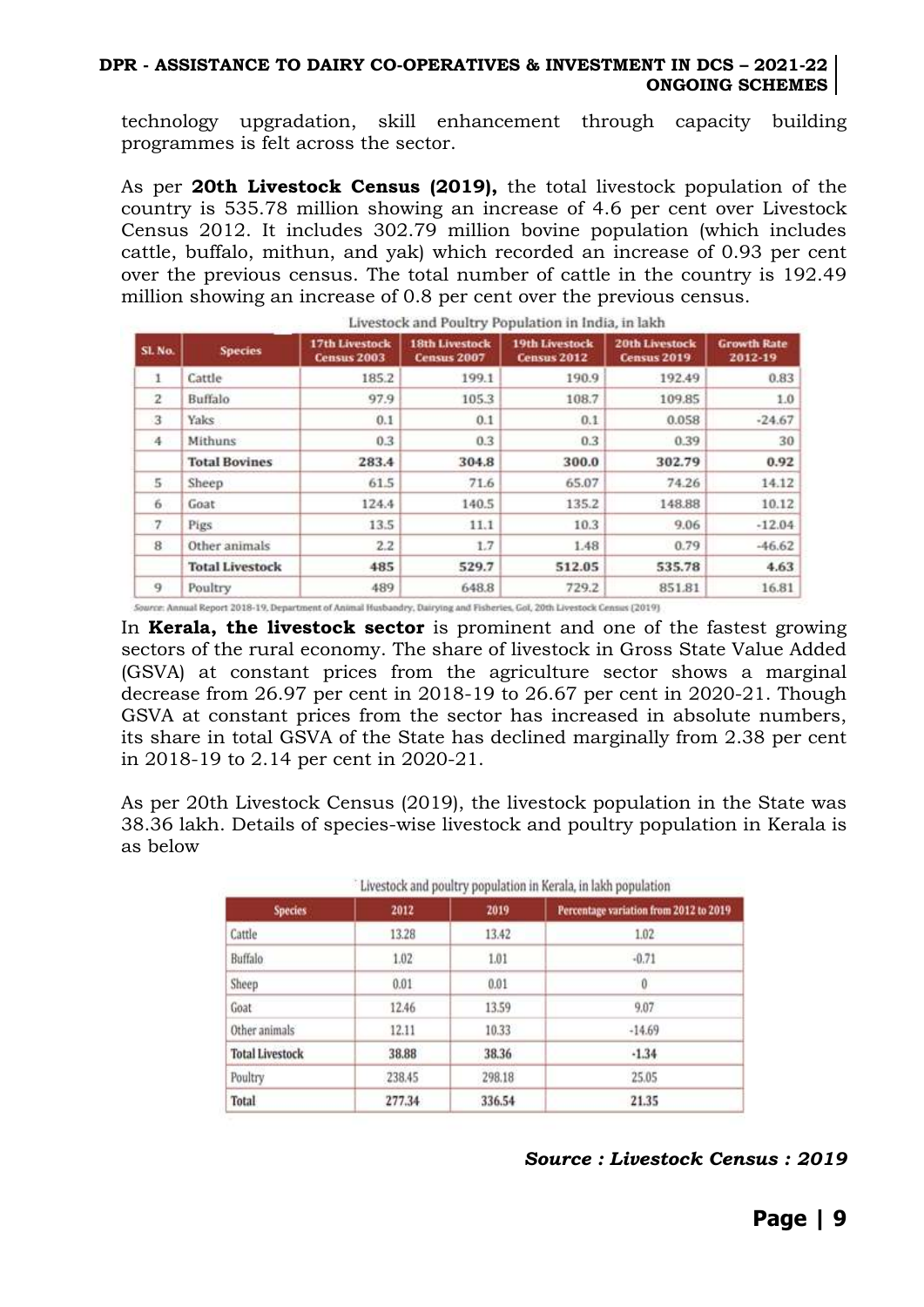#### **DPR - ASSISTANCE TO DAIRY CO-OPERATIVES & INVESTMENT IN DCS – 2021-22** 10 **ONGOING SCHEMES**

In Kerala, two-third of dairy animals are available in 7 districts of Palakkad, Thrissur, Ernakulam, Kozhikode, Kollam, Thiruvananthapuram and Kannur *(Source : Dairying in Kerala – A Statistical Profile – NDDB).*

The district wise cattle / buffalo population as per latest census report is as below

|                    | <b>District Wise Population Live Stock Census 2019</b> |                      |  |  |  |  |  |  |
|--------------------|--------------------------------------------------------|----------------------|--|--|--|--|--|--|
| <b>District</b>    | Cattle (No.)                                           | <b>Buffalo (No.)</b> |  |  |  |  |  |  |
| Alappuzha          | 79370                                                  | 5726                 |  |  |  |  |  |  |
| Ernakulam          | 108061                                                 | 10029                |  |  |  |  |  |  |
| Idukki             | 97395                                                  | 5067                 |  |  |  |  |  |  |
| Kannur             | 91687                                                  | 2446                 |  |  |  |  |  |  |
| Kasaragod          | 73968                                                  | 1506                 |  |  |  |  |  |  |
| Kollam             | 110542                                                 | 8658                 |  |  |  |  |  |  |
| Kottayam           | 81074                                                  | 6163                 |  |  |  |  |  |  |
| Kozhikode          | 94248                                                  | 3915                 |  |  |  |  |  |  |
| Malappuram         | 87035                                                  | 15077                |  |  |  |  |  |  |
| Palakkad           | 166952                                                 | 9743                 |  |  |  |  |  |  |
| Pathanamthitta     | 61157                                                  | 3260                 |  |  |  |  |  |  |
| Thiruvananthapuram | 98822                                                  | 5041                 |  |  |  |  |  |  |
| Thrissur           | 111932                                                 | 20520                |  |  |  |  |  |  |
| Wayanad            | 79753                                                  | 4353                 |  |  |  |  |  |  |
| <b>Grand Total</b> | 1341996                                                | 101504               |  |  |  |  |  |  |

*Source : Livestock Census Report : 2019*

**A.01.02. Milk Production -** India continued to be the largest milk producing country in the world. At the national level, the milk production has increased from 17.63 crore tonnes in 2017-18 to 18.77 crore tonnes in 2018-19 registering a growth of 6.5 per cent, sustaining the trend over the past three decades. The per capita availability of milk has been increasing in India over the years and increased to 394 gram in 2018-19. The highest per capita availability is in Punjab (1181 gram per day) followed by Haryana (1087 gram per day). The highest producer of milk is Uttar Pradesh with 16.3 per cent of total milk production in the country, followed by Rajasthan (12.6 per cent). The species-wise milk production shows that nearly 35 per cent of total milk production is contributed by indigenous buffaloes followed by 26 per cent by cross-bred cattle. The indigenous cattle contribute 11 per cent of the total milk production. Goat milk shares a contribution of 3 per cent in the total milk production across the country. The total requirement of milk in Kerala in 2020- 21 was 33.22 lakh MT, but the supply was only 25.42 lakh MT resulting in a deficiency of 4.65 lakh MT milk. This necessitated an import of 3.15 lakh MT. Out of 25.42 lakh MT of milk produced in the State, major share was produced by cross bred cows (93.25 per cent). *[Source : Economic Review : 2020]*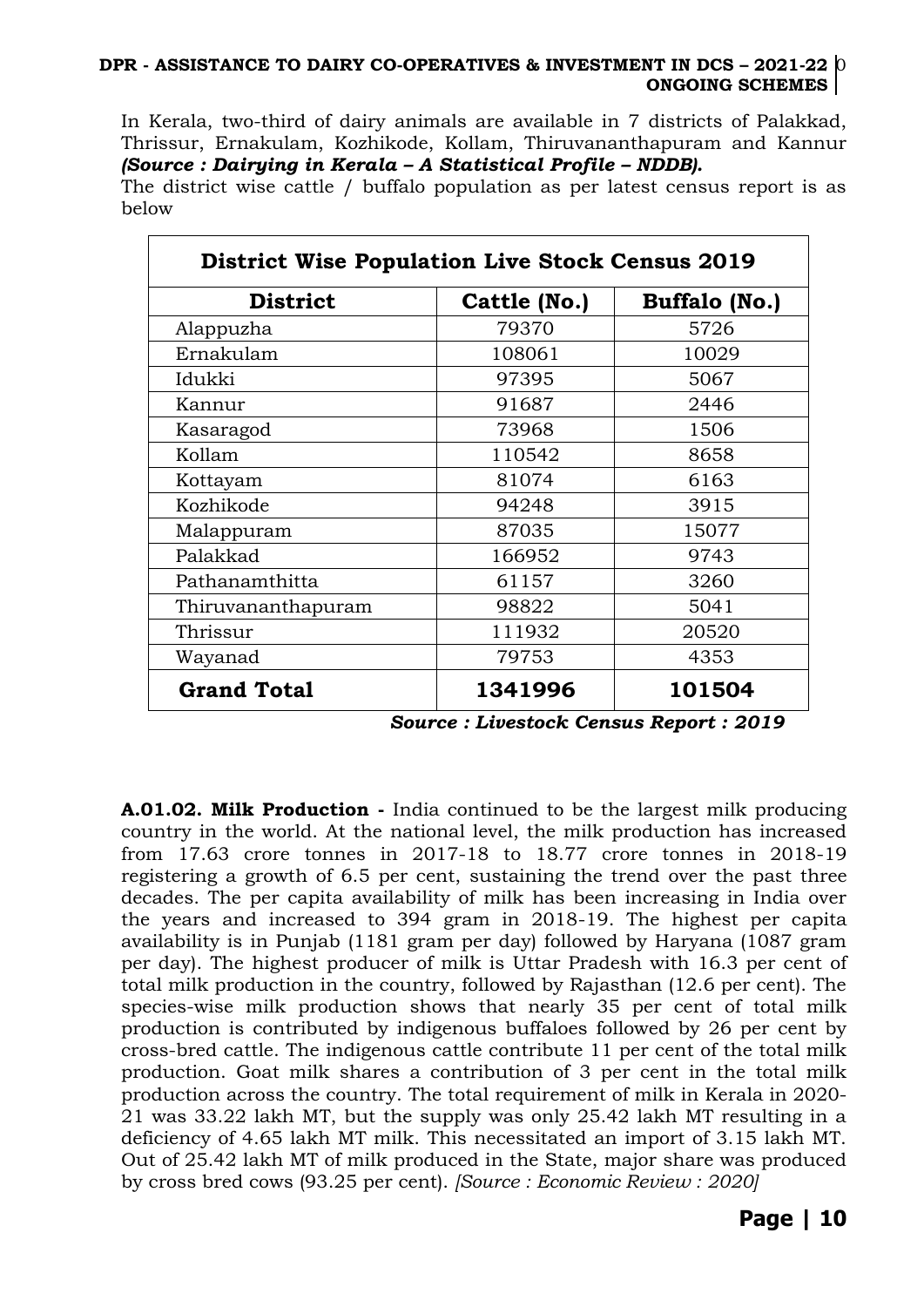#### **DPR - ASSISTANCE TO DAIRY CO-OPERATIVES & INVESTMENT IN DCS – 2021-22** 11 **ONGOING SCHEMES**

Production of milk, egg, and meat from 2012-13 to 2019-20



Indigenous cows produced only 1,949 lakh MT of milk (0.08 per cent). The production of milk from goat was 1.28 lakh MT (5.02 per cent). The rest was contributed by non-descript cattle, indigenous buffalo and non-descript buffalo. Details of species-wise milk production in Kerala in 2019-20 is provided in as below

Species-wise milk production in Kerala 2019-20



*Source : Economic Review 2020*

The natural calamities of 2018 and 2019 by way of hurricane floods and now the impacts of Covid 19 pandemic have all had a very negative impact on the stability of dairy sector of the state. The state is striving hard to overcome the disastrous situation and regain the lost glory which the state gained during the period from 2016-17 onwards. In spite of the adversities like flood calamities of 2018, 2019 and the prevailing Covid 19 pandemic impacts, it's a sign of relief that the productivity of milch cattle in Kerala is high as a result of an effective cross breeding policy in the state. 94% of cattle population is crossbreds with an average milk production of 10.22 litre per day which is second best to Punjab in the country. Economic Review 2020 reports reveal that the milk production during the year 2019-20 is 25.42 LMT.

5.94 Lakh Metric Tons of milk (16.27 lakh litre per day) was procured through Dairy Co-operatives during the year 2016-17, whereas 6.79 Lakh Metric Tons of milk (18.61 lakh litre per day) is the corresponding figure for the year 2019-20. At the same time the milk procurement through Dairy Co-operatives of the state have marked a record figure during the year 2020-21. For the first time ever in the history of the state, the per day milk procurement through Dairy Co-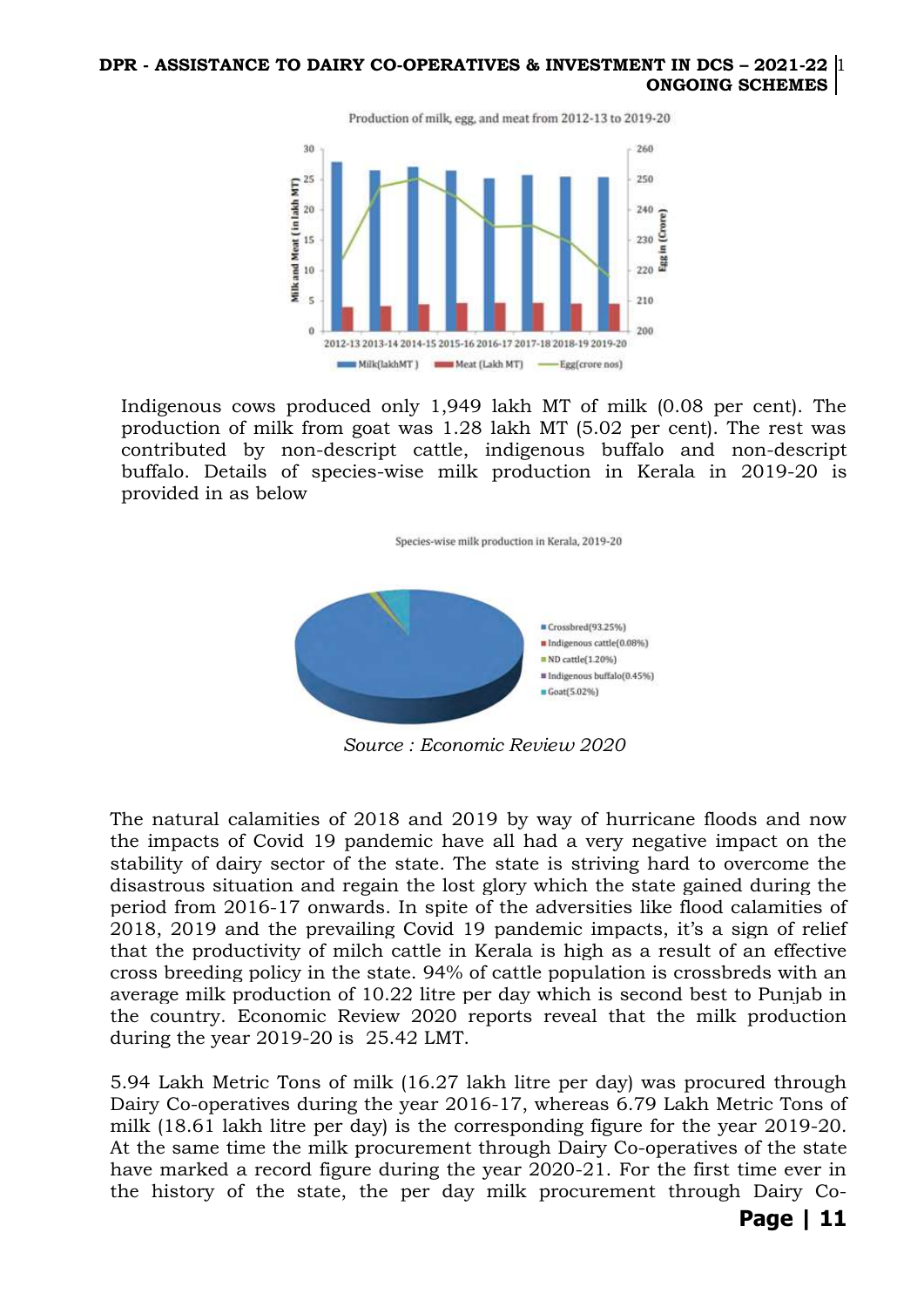#### **DPR - ASSISTANCE TO DAIRY CO-OPERATIVES & INVESTMENT IN DCS – 2021-22** 12 **ONGOING SCHEMES**

operatives crossed 20 lakh litre per day during the month of Oct, 2020. During the month of Dec, 2020, the per day procurement reached an all-time high figure of 21.33 lakh litre per day. During the year 2020-21, the average milk procurement of milk through Dairy Co-operatives is around 19.32 lakh litre per day. This hike is a positive indicator as far as the Animal Husbandry and Dairy Development activities of the state is concerned and is a narration of the various development activities undertaken by the Government to nurture the Sector.

## **A.01.03 Dairy Co-operative sector in Kerala as the back bone of dairying activities**

The Dairy Co-operatives are the backbone of the Dairy industry in the country and situation is not different in Kerala with the DCS providing a ready market and steady price to the Dairy farmers. As on date, there are 3643 DCS in the state which collects milk twice a day from their farmers and pays the milk value based on the quality (fat% and SNF%). Out of the total registered 3643 DCS, 3337 DCS are functional and remaining 306 DCS are dormant.

In Kerala, 5 lakh out of 70 lakh families are dependent solely on livestock for their livelihood, while another 5 lakh depend on livestock as a subsidiary means for supporting their livelihood. More than 55 per cent of bovine keepers maintain 2−3 cow units, while about 32 per cent maintain one-cow units. More than 60 per cent of livelihood enterprises set up by Kudumbasree are in the Animal Husbandry sector. Out of 37 lakh women in the suburbs of the poverty line, 70 per cent opted for enterprises in the animal husbandry sector, as the major basis of livelihood. It indicates that further progress in the livestock sector would directly be reflected in the balanced development and up-liftment of the rural economy. The Kerala Dairy Co-operative sector has become self sufficient during the year 2020-21.

By Nov, 2020, the Dairy Co-operative sector, for the first time in the history, could achieve self-sufficiency as far as milk production is concerned. The milk procurement had reached an all-time high of 21.37 lakh litre per day during Dec, 2020. The average milk procurement through DCS during the period form April, 2020 to February, 2021 is 19.97 Lakh Litre Per Day. The state which was importing around 6 lakh litre per day during the year 2015-16, instead, now is sending excess milk to neighbouring states for milk powder conversion. It is highly significant to note that there was around 30% hike in milk procurement during the period from 2015-16 to 2020-21. It is also noteworthy that annually around Rs 2511.93 crore is being distributed as price of milk alone to dairy farmers in the Kerala Dairy Co-operative Sector. Around 9.5 lakh man-days of employment generation is being created every year in the Kerala Dairy Co-operative Sector. During the last five years 134 Dairy Cooperatives have been newly registered and 133 dormant Dairy Co-operatives have been revived and made functional.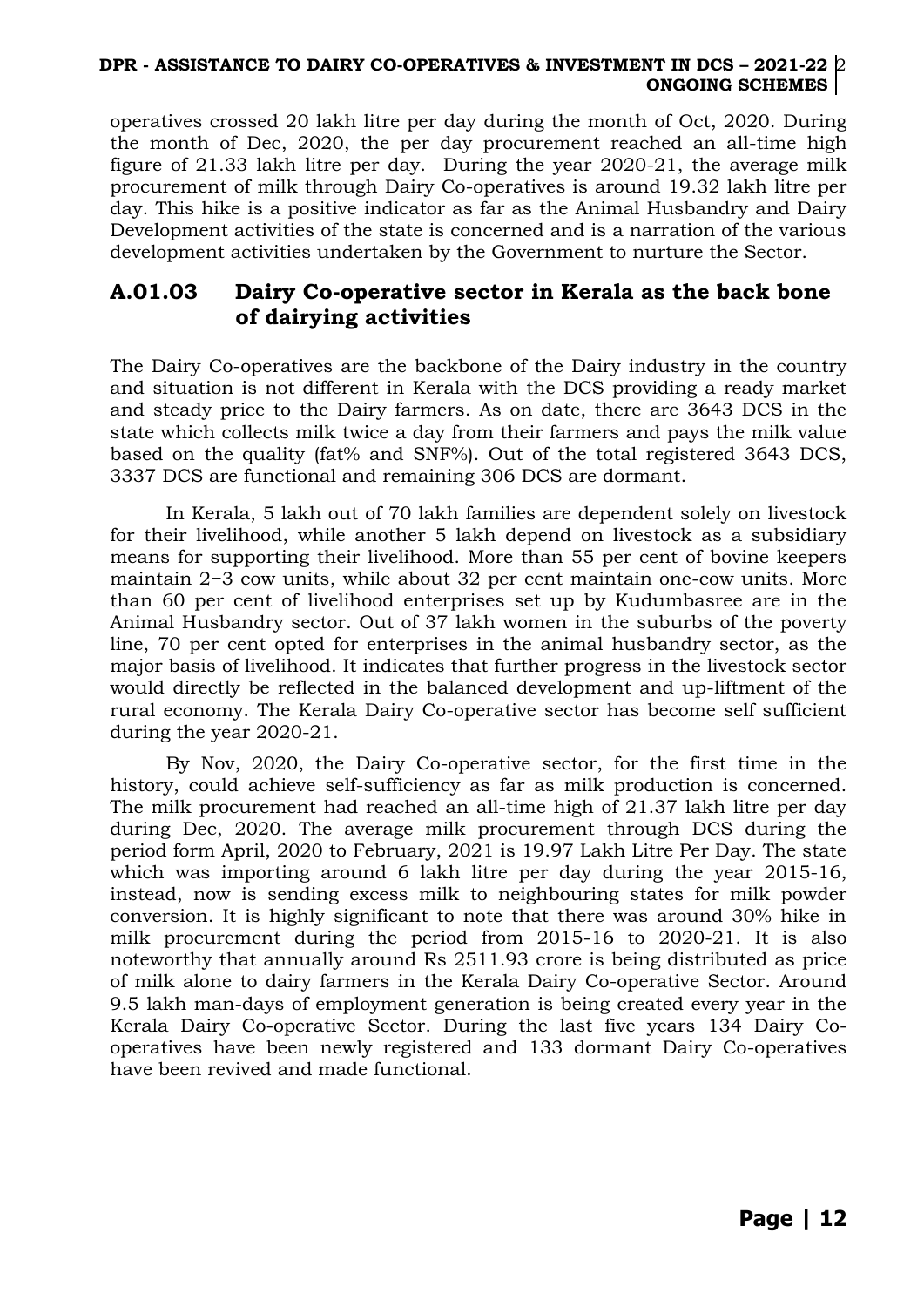#### **DPR - ASSISTANCE TO DAIRY CO-OPERATIVES & INVESTMENT IN DCS – 2021-22** 13 **ONGOING SCHEMES**

| DAIRY DEVELOPMENT DEPARTMENT : STATUS OF DCS REGISTERED, FUNCTIONAL DCS AND DORMANT DCS |              |                            |                                                 |                                   |                                       |                                                 |                                |                                              |                                              |
|-----------------------------------------------------------------------------------------|--------------|----------------------------|-------------------------------------------------|-----------------------------------|---------------------------------------|-------------------------------------------------|--------------------------------|----------------------------------------------|----------------------------------------------|
| <b>DISTRICT</b>                                                                         | <b>APCOS</b> | <b>NON</b><br><b>APCOS</b> | <b>TOTAL</b><br><b>REGISTERED</b><br><b>DCS</b> | <b>FUNCTIONAL</b><br><b>APCOS</b> | <b>FUNCTIONAL</b><br><b>NON APCOS</b> | <b>TOTAL</b><br><b>FUNCTIONAL</b><br><b>DCS</b> | <b>DORMANT</b><br><b>APCOS</b> | <b>DORMANT</b><br><b>NON</b><br><b>APCOS</b> | <b>TOTAL</b><br><b>DORMANT</b><br><b>DCS</b> |
|                                                                                         | No.          | No.                        | No.                                             | No.                               | No.                                   | No.                                             | No.                            | No.                                          | No.                                          |
| <b>THIRUVANANTHAPURAM</b>                                                               | 359          | 59                         | 418                                             | 319                               | 31                                    | 350                                             | 40                             | 28                                           | 68                                           |
| <b>KOLLAM</b>                                                                           | 295          | 59                         | 354                                             | 268                               | 57                                    | 325                                             | 27                             | 2                                            | 29                                           |
| <b>PATHANANAMTHITTA</b>                                                                 | 189          | 15                         | 204                                             | 160                               | 14                                    | 174                                             | 29                             |                                              | 30                                           |
| <b>ALAPPUZHA</b>                                                                        | 249          | 16                         | 265                                             | 228                               | 15                                    | 243                                             | 21                             |                                              | 22                                           |
| <b>KOTTAYAM</b>                                                                         | 253          | 23                         | 276                                             | 225                               | 20                                    | 245                                             | 28                             | 3                                            | 31                                           |
| <b>IDUKKI</b>                                                                           | 200          | 12                         | 212                                             | 185                               | 9                                     | 194                                             | 15                             | 3                                            | 18                                           |
| <b>ERNAKULAM</b>                                                                        | 323          | 11                         | 334                                             | 308                               | 9                                     | 317                                             | 15                             | $\overline{2}$                               | 17                                           |
| <b>THRISSUR</b>                                                                         | 230          | 54                         | 284                                             | 195                               | 48                                    | 243                                             | 35                             | 6                                            | 41                                           |
| <b>PALAKKAD</b>                                                                         | 320          | 20                         | 340                                             | 308                               | 20                                    | 328                                             | 12                             | $\Omega$                                     | 12                                           |
| <b>MALAPPURAM</b>                                                                       | 265          | 17                         | 282                                             | 242                               | 10                                    | 252                                             | 23                             | $\overline{7}$                               | 30                                           |
| <b>KOZHIKODE</b>                                                                        | 239          | 14                         | 253                                             | 238                               | 14                                    | 252                                             |                                | $\Omega$                                     | 1                                            |
| <b>WAYANAD</b>                                                                          | 55           |                            | 56                                              | 55                                |                                       | 56                                              | $\mathbf{0}$                   | $\mathbf{0}$                                 | $\mathbf{0}$                                 |
| <b>KANNUR</b>                                                                           | 169          | 54                         | 223                                             | 165                               | 53                                    | 218                                             | $\overline{4}$                 |                                              | 5                                            |
| <b>KASARGOD</b>                                                                         | 137          | 5                          | 142                                             | 135                               | 5                                     | 140                                             | $\overline{2}$                 | $\Omega$                                     | $\overline{2}$                               |
| <b>GRAND TOTAL</b>                                                                      | 3283         | 360                        | 3643                                            | 3031                              | 306                                   | 3337                                            | 252                            | 54                                           | 306                                          |

Out of the total registered 3643 DCS, 3330 DCS are functional and remaining 317 DCS are dormant.

Strengthening of Dairy Co-operatives through automation will help in improving the procurement and marketing facilities of these societies, thereby making the transaction transparent, handling of milk more hygienic and ensure accuracy in weighing and testing of milk poured by the producer members.

Consequent to the implementation of FSSA 2006, stringent measures are to be taken to ensure at most hygiene at the production, transportation, processing and distribution of food products. Microbial count in milk doubles every half an hour and thus as the gap between milking time and chilling time increases, the microbial count increases significantly.

So this year the department's activities are focused to provide adequate infrastructures facilities to enable DCS for procuring, handling, storing and processing quality milk and also to ensure food security & food safety.

## **A. 2 OBJECTIVE**

- Improve the credibility of Dairy cooperative societies; thereby ensuring Dairy farmers' prosperity.
- Improve milk quality and its compliance with the newly introduced Food safety and Standard Act 2006.
- Sustain the DCS to produce and market value added products.
- To automate milk collection at society level so as to bring significant benefits to farmers and local Dairy Co-operatives.
- To speed up the entire milk collection process, thereby reducing the spoilage of milk; wait time for farmers at the collection centers greatly reduced.
- To strengthen the Co-operative Dairying sector of Kerala by registering 40 New DCS and also by reviving 40 Dormant DCS.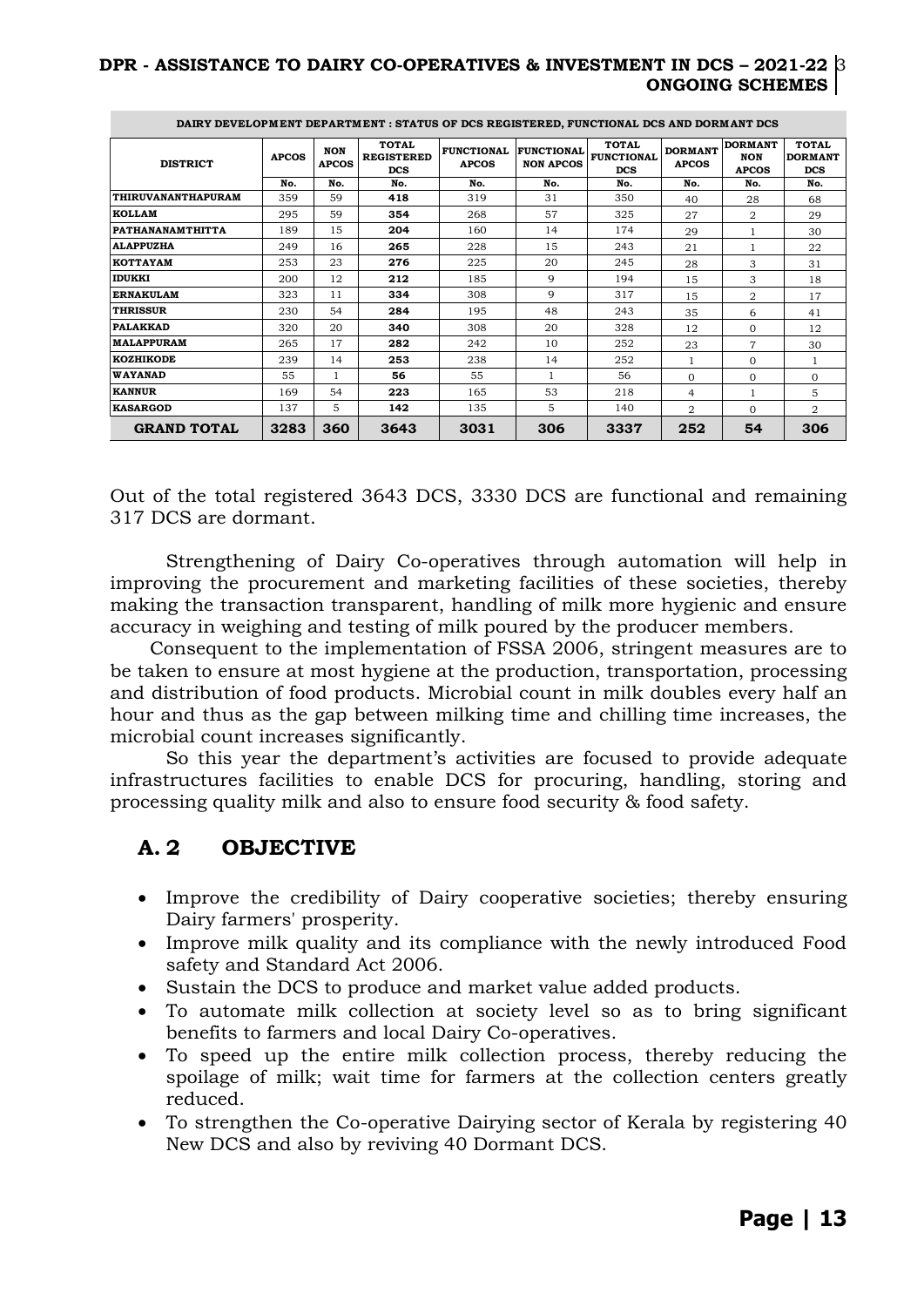#### **DPR - ASSISTANCE TO DAIRY CO-OPERATIVES & INVESTMENT IN DCS – 2021-22** 14 **ONGOING SCHEMES**

- To increase efficiency, transparency and fairness, and speedy payment of milk price at the Dairy Co-operative societies by introducing a UNIFIED SOFTWARE for DCS throughout the state.
- To assist Rain Water Harvesting in Dairy Co-operatives so as to ensure conservation of energy and natural resources
- To reduce the chance of errors and fraud in milk collection, testing, recording and value payment.
- To establish a common communication channel between Dairy Development Department and DCS.
- To help milk Co-operatives become more efficient and productive and to bring more accountability to the entire Dairy Co-operative sector in the state.
- To ensure the financial stability of financially weaker Dairy Co-operatives (which procure less than 250 lpd on an average) by providing managerial subsidy
- To financially assist DCS for purchase and supply of green fodder and dry fodder to members of DCS at subsidized rates.
- To extend Dr V. Kurien award to the best Apcos and Non-Apcos
- To undertake a comprehensive survey for studying the milk procurement pattern in Dairy Co-operative Sector and also in other relevant sectors.
- To undertake aggressive extension methods for strengthening/revitalizing the co-operative sector in selected districts (Comprehensive Co-operative Propaganda Programme.
- Implementing Geo-Mapping of DCS for easy location tracing and DCS boundary fixing using GPS tools
- Make the DCS as a village knowledge center.

## **A. 3 FINANCIAL OUTLAY**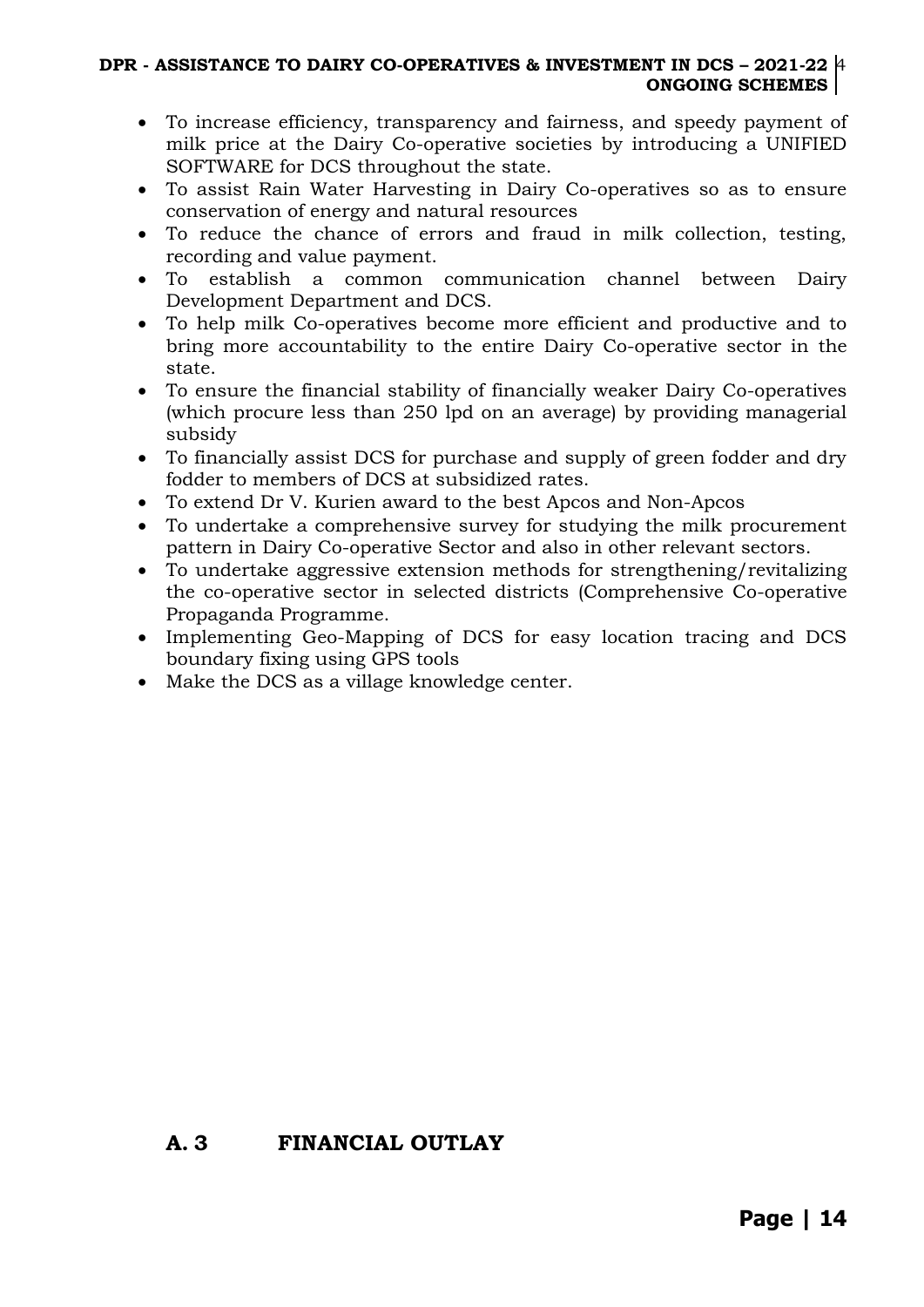#### **DPR - ASSISTANCE TO DAIRY CO-OPERATIVES & INVESTMENT IN DCS – 2021-22** 15 **ONGOING SCHEMES**

|                                                    | <b>ASSISTANCE TO DAIRY CO-OPERATIVE SOCIETIES : 2021-22</b><br>(2404-00-195-94)                                                                                                               |              |                |                            |                               |                             |                                |  |  |
|----------------------------------------------------|-----------------------------------------------------------------------------------------------------------------------------------------------------------------------------------------------|--------------|----------------|----------------------------|-------------------------------|-----------------------------|--------------------------------|--|--|
|                                                    |                                                                                                                                                                                               |              |                |                            | 2021-22                       |                             |                                |  |  |
| SI.NO                                              | <b>PROJECT NAME</b>                                                                                                                                                                           | <b>UNITS</b> | NO OF          | <b>UNIT</b><br><b>COST</b> | <b>UNIT</b><br><b>SUBSIDY</b> | <b>TOTAL</b><br><b>COST</b> | <b>TOTAL</b><br><b>SUBSIDY</b> |  |  |
|                                                    |                                                                                                                                                                                               |              | <b>UNITS</b>   | (Rs)                       | (Rs)                          | (Rs Lakhs)                  | (Rs Lakhs)                     |  |  |
|                                                    | 2404-00-195-94-34-OC                                                                                                                                                                          |              |                |                            |                               |                             |                                |  |  |
| 1                                                  | Provide Assistance to Assess& Ensure the FSSA<br>2006 requirements to meet the documentation<br>, registration & Prerequisite as mentioned the<br>Act. Including setting up of lab facilities | Number       | 195            | 60000                      | 45000                         | 117.000                     | 87.750                         |  |  |
| $\mathbf{2}$                                       | Operational Assistance to Newly Registered<br>DCS / Assistance for Revival of defunct<br><b>Societies</b>                                                                                     | Number       | 80             | 82000                      | 61500                         | 65.600                      | 49.200                         |  |  |
| 3                                                  | <b>Need Based Assistance to DCS</b>                                                                                                                                                           | Number       | 540            | 200000                     | 120000                        | 1080.000                    | 648.000                        |  |  |
| 4                                                  | Assistance for Rain Water Harvesting in Dairy<br>Co-operatives                                                                                                                                | Number       | 30             | 266000                     | 200000                        | 79.800                      | 60.000                         |  |  |
| 5                                                  | Assistance to District wise consortium to<br>monitor and maintain the automation &<br>networking system                                                                                       | Number       | 14             | 200000                     | 200000                        | 28.000                      | 28.000                         |  |  |
| 6                                                  | Assistance for transportation of milk to the<br>milk route of MILMA.                                                                                                                          | Number       | 100            | 35000                      | 35000                         | 35.000                      | 35.000                         |  |  |
| 7                                                  | Provision for conducting review meeting for<br>DCS personnals and officials at DESU level,<br><b>District Level and Directorate</b>                                                           | Number       | Lumpsum        | Lumpsum                    | Lumpsum                       | 15.000                      | 15.000                         |  |  |
| 8                                                  | Documentation & Data Bank Creation                                                                                                                                                            | Number       | 20             | Lumpsum                    | Lumpsum                       | 20.500                      | 20.500                         |  |  |
| 9                                                  | <b>GEO Mapping of DCS</b>                                                                                                                                                                     | Number       | Lumpsum        | Lumpsum                    | Lumpsum                       | 12.500                      | 12.500                         |  |  |
| 10                                                 | Managerial Assistance for Dairy Co-operative<br><b>Societies</b>                                                                                                                              | Number       | 260            | Lumpsum                    | Lumpsum                       | 182.000                     | 91.000                         |  |  |
| 11                                                 | Dr. VERGHESE KURIEN AWARD for Best<br><b>APCOS &amp; Non APCOS</b>                                                                                                                            | Number       | $\overline{2}$ | 300000                     | 300000                        | 3.000                       | 3.000                          |  |  |
| 12                                                 | <b>Operational Cost</b>                                                                                                                                                                       | Number       | 15             | Lumpsum                    | Lumpsum                       | 15.000                      | 15.000                         |  |  |
| 13                                                 | Comprehensive Co-operative Propoganda<br><b>Programmme (CCPP)</b>                                                                                                                             | Number       | 3              | Lumpsum                    | Lumpsum                       | 60.000                      | 60.000                         |  |  |
| 14                                                 | Data Bank Creation - Comprehensive Survey to<br>study the Milk Procurement Pattern through<br>DCS and other means.                                                                            | Lumpsum      | Lumpsum        | Lumpsum                    | Lumpsum                       | 50.000                      | 50.000                         |  |  |
| 15                                                 | Assistance to Dairy Co-operatives for purchaser<br>of own land                                                                                                                                | Lumpsum      | Lumpsum        | Lumpsum                    | Lumpsum                       | 90.000                      | 30.000                         |  |  |
| 16                                                 | Implementation, Monitoring and<br><b>Documentation Charges</b>                                                                                                                                | Lumpsum      | Lumpsum        | Lumpsum                    | Lumpsum                       | 4.300                       | 4.300                          |  |  |
| SUB TOTAL -ASSISTANCE TO DCS- 2404-00-195-94-34 OC |                                                                                                                                                                                               |              |                |                            |                               |                             | 1209.250                       |  |  |
| 17                                                 | <b>Documentation &amp; Data Bank Creation</b><br>2404-00-195-94-02 Wages -4-Consolidated Pay                                                                                                  | Lumpsum      | $\mathbf{1}$   | Lumpsum                    | Lumpsum                       | 3.750                       | 3.75                           |  |  |
| 18                                                 | <b>Documentation &amp; Data Bank Creation</b><br>2404-00-195-94-02 Wages -5-Daily Wages                                                                                                       | Lumpsum      | $\,1$          | Lumpsum                    | Lumpsum                       | 0.750                       | 0.75                           |  |  |
|                                                    | <b>GRAND TOTAL - ASSISTANCE TO DCS - 2404-00-195-94</b><br>1862.200<br>1213.750                                                                                                               |              |                |                            |                               |                             |                                |  |  |

*Savings in any scheme component shall be utilized for meeting the expenses pertaining to any other component listed above*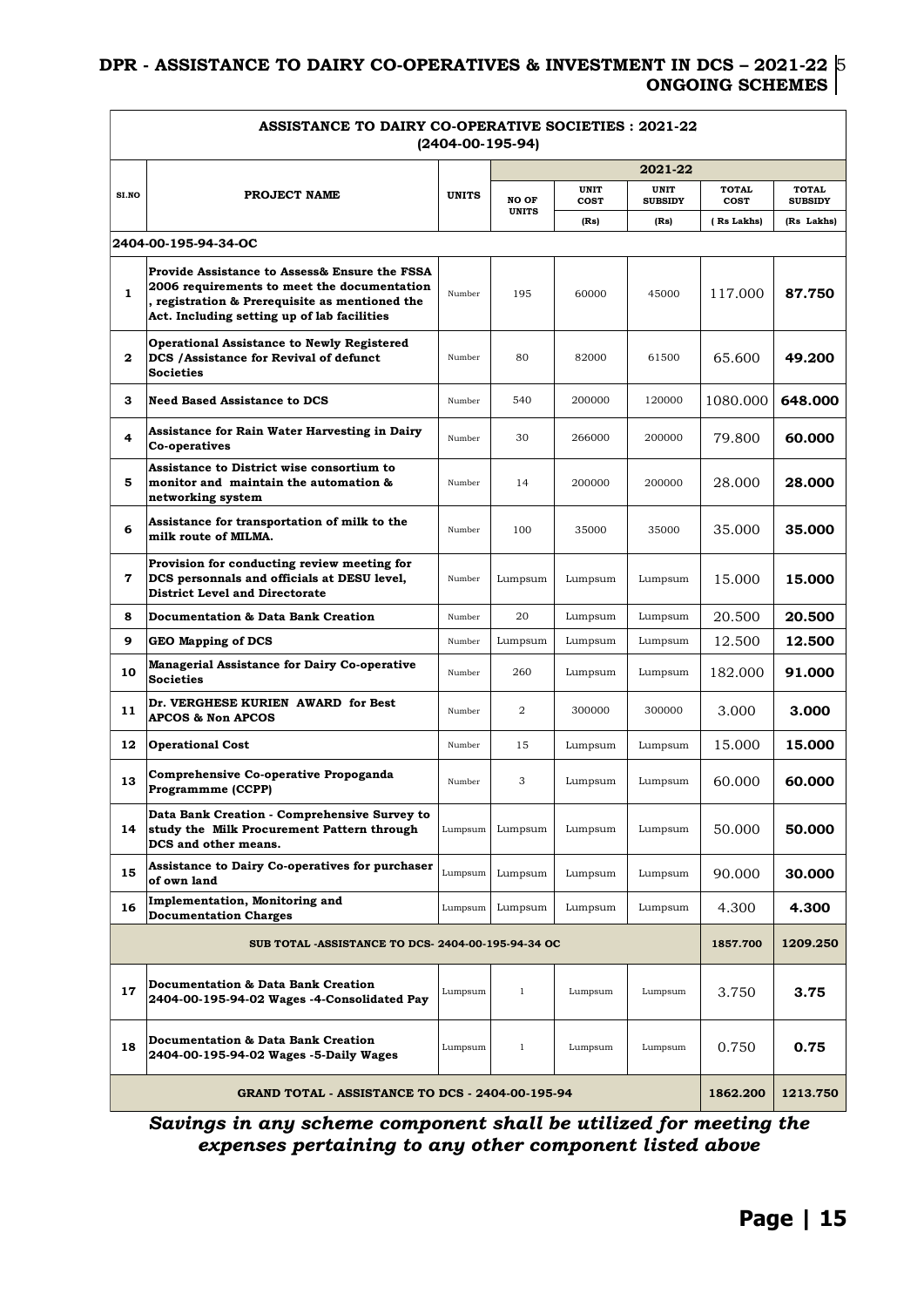*In case of scheme component Documentation and Data Bank Creation (SI.NO 8), Out of the total plan fund of Rs 25 lakhs, the allocation under various sub heads shall be* 

- *Rs 20.5 lakh under the sub head 2404-00-195-94-34-OC,*
- *Rs 3.75 lakh under the sub 2404-00-195-94-02 Wages -4-Consolidated Pay*
- *Rs 0.75 lakh under the sub head 2404-00-195-94-02 Wages -5-Daily Wages*

## **A.4 SCHEME COMPONENTS :**

**A.4.1 PROVIDE ASSISTANCE TO ASSESS & ENSURE THE FSSA 2006 REQUIREMENTS TO MEET THE DOCUMENTATION, REGISTRATION & PREREQUISITE AS MENTIONED IN THE ACT. INCLUDING SETTING UP OF LAB FACILITIES (PURCHASE / REPAIR OF EQUIPMENT, MINOR CONSTRUCTIONS TO AID QUALITY MILK PROCUREMENT / HANDLING / PROCESSING / STORAGE, PURCHASE OF TESTING CHEMICALS ETC.) – RS. 87.750 LAKH**

| <b>UNITS</b> | NO OF<br><b>UNITS</b> | UNIT COST<br>(Rs) | <b>UNIT</b><br><b>SUBSIDY</b><br>(Rs) | <b>TOTAL COST</b><br>(Rs in lakhs) | <b>TOTAL</b><br><b>SUBSIDY</b><br>(Rs in lakhs) |
|--------------|-----------------------|-------------------|---------------------------------------|------------------------------------|-------------------------------------------------|
| Nos          | 195                   | 60000             | 45000                                 | 117.00                             | 87.750                                          |

To get a license for DCS as per the Food Safety Act 2006, the organization may submit the documents which details the management system established in their sector. And also to meet the requirements specified in Food Safety and Standards (Licensing and Registration of Food Businesses), Regulations 2011.

It is the responsibility of the Department to assist the farmer-oriented Dairy Co-operative Societies in ensuring, checking and monitoring the quality of milk they collect and sell to the local customers in the nearest pockets. In tune with the FARM TO FORK concept of the FSSA 2006, the testing of milk at society level may be strengthened which will help to reduce the spoilage of milk thereby enabling compliance with the FSSA requirements .This scheme envisages documentation to confirm the FSSA requirements and extend assistance to set up/upgrade the societies labs to purchase / repair existing / new equipment / utensils / Testing & cleaning chemicals to meet the food safety requirements and ensure quality & safety of milk. Any activity that directly or indirectly favours hygienic milk collection, handling, storage, processing at DCS level can be taken up under this head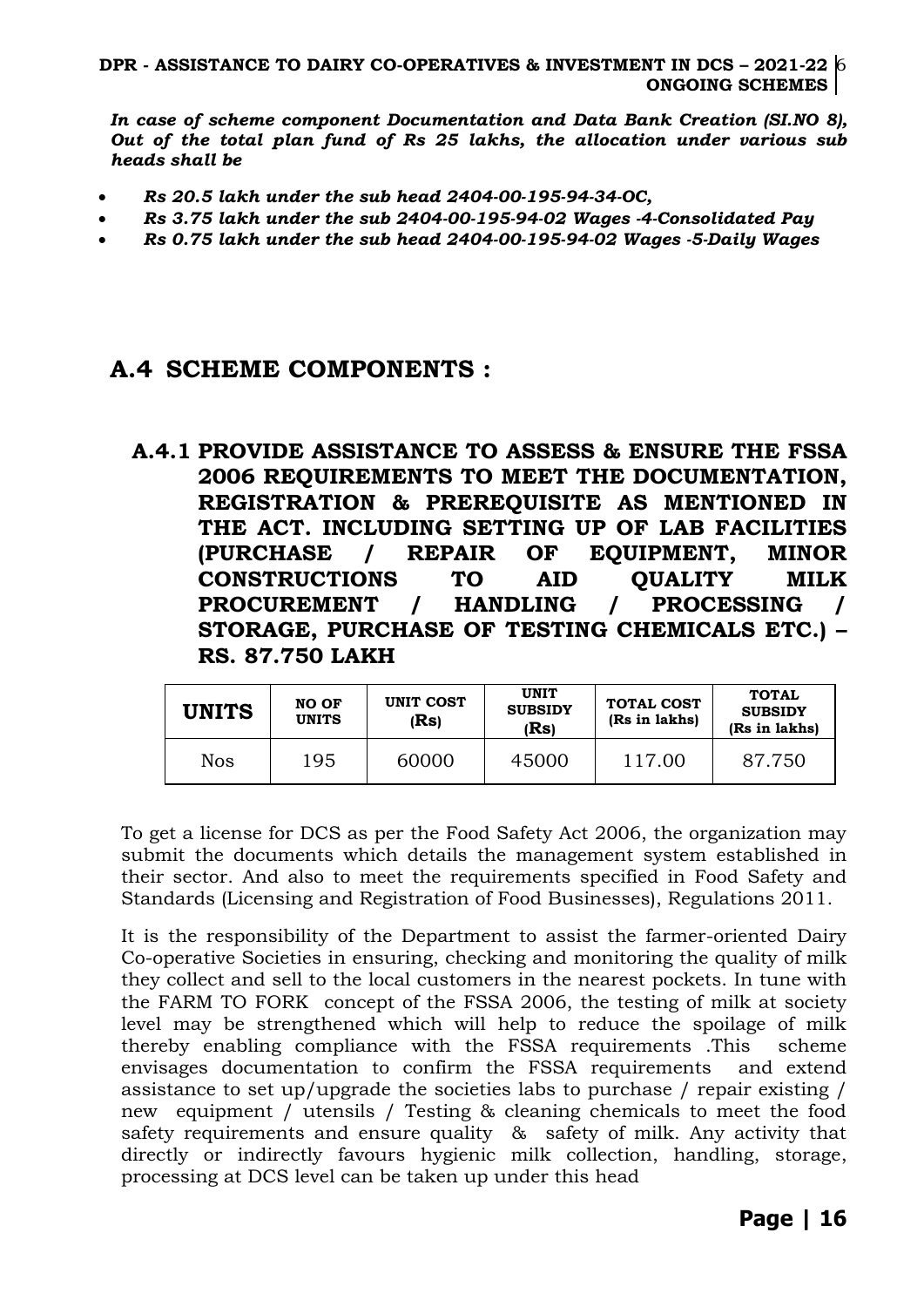#### **DPR - ASSISTANCE TO DAIRY CO-OPERATIVES & INVESTMENT IN DCS – 2021-22** 17 **ONGOING SCHEMES**

The total cost for one unit is estimated to be Rs 60,000. Subsidy shall limited to Rs 45,000/- or 75% of the actual cost whichever is less. This year around 10 % of DCS may be covered, and based on the rate of successful implementation; the scheme may be extended and thereby fully implemented within 5 Years. Maximum units that can be allotted to a particular DCS is One

#### *Reg. Fees – Rs 170 per beneficiary DCS*

## **A.4.2 OPERATIONAL ASSISTANCE TO NEWLY REGISTERED DCS /ASSISTANCE FOR REVIVAL OF DEFUNCT SOCIETIES. Rs 49.20 LAKH**

| <b>UNITS</b> | NO OF<br><b>DCS</b> | <b>UNIT COST</b><br>(Rs) | <b>UNIT</b><br><b>SUBSIDY</b><br>(Rs | <b>TOTAL COST</b><br>(Rs in lakhs) | <b>TOTAL</b><br><b>SUBSIDY</b><br>(Rs in lakhs) |
|--------------|---------------------|--------------------------|--------------------------------------|------------------------------------|-------------------------------------------------|
| Nos          | 80                  | 82000                    | 61500                                | 65.600                             | 49.200                                          |

The scheme envisages giving financial support to newly registered societies and revival of the defunct DCS.

#### **A.4.2.1. Newly Registered DCS**

The assistance may be sanctioned on need based requirement in any or whole component of the scheme. The assistance once availed in part or whole will never be granted subsequently, but the society is eligible to apply for un availed component of the project on request in the case of partial implementation. A bank account shall be opened jointly in favour of The Secretary of the DCS and Dairy Extension Officer of the concerned Dairy Extension Service Unit and the sanctioned amount shall be deposited in the Joint Account.

| Components                                                                      | Total out<br>lay<br>minimum<br>(Rs) | <b>DCS</b><br>Contributio<br>n minimum<br>(Rs) | Plan<br><b>Assistanc</b><br>е<br>maximum<br>(Rs) |
|---------------------------------------------------------------------------------|-------------------------------------|------------------------------------------------|--------------------------------------------------|
| Training to 2 DCS personnel<br>(5 days x 2 No.s x Rs 300)                       | 3,000                               | 750                                            | 2,250                                            |
| Establishment grant for DCS<br>personnel for 3 months $\omega$ Rs<br>3000/month | 9,000                               | 2,250                                          | 6,750                                            |
| Equipment, registers, chemicals,<br>furniture, fixtures or stationary etc.      | 20,000                              | 5,000                                          | 15,000                                           |
| Assistance to reduce milk value due                                             | 50,000                              | 12,500                                         | 37,500                                           |
| <b>Total</b>                                                                    | 82,000                              | 20,500                                         | 61,500                                           |

*\*Any saving on the above component may be utilized for any other component*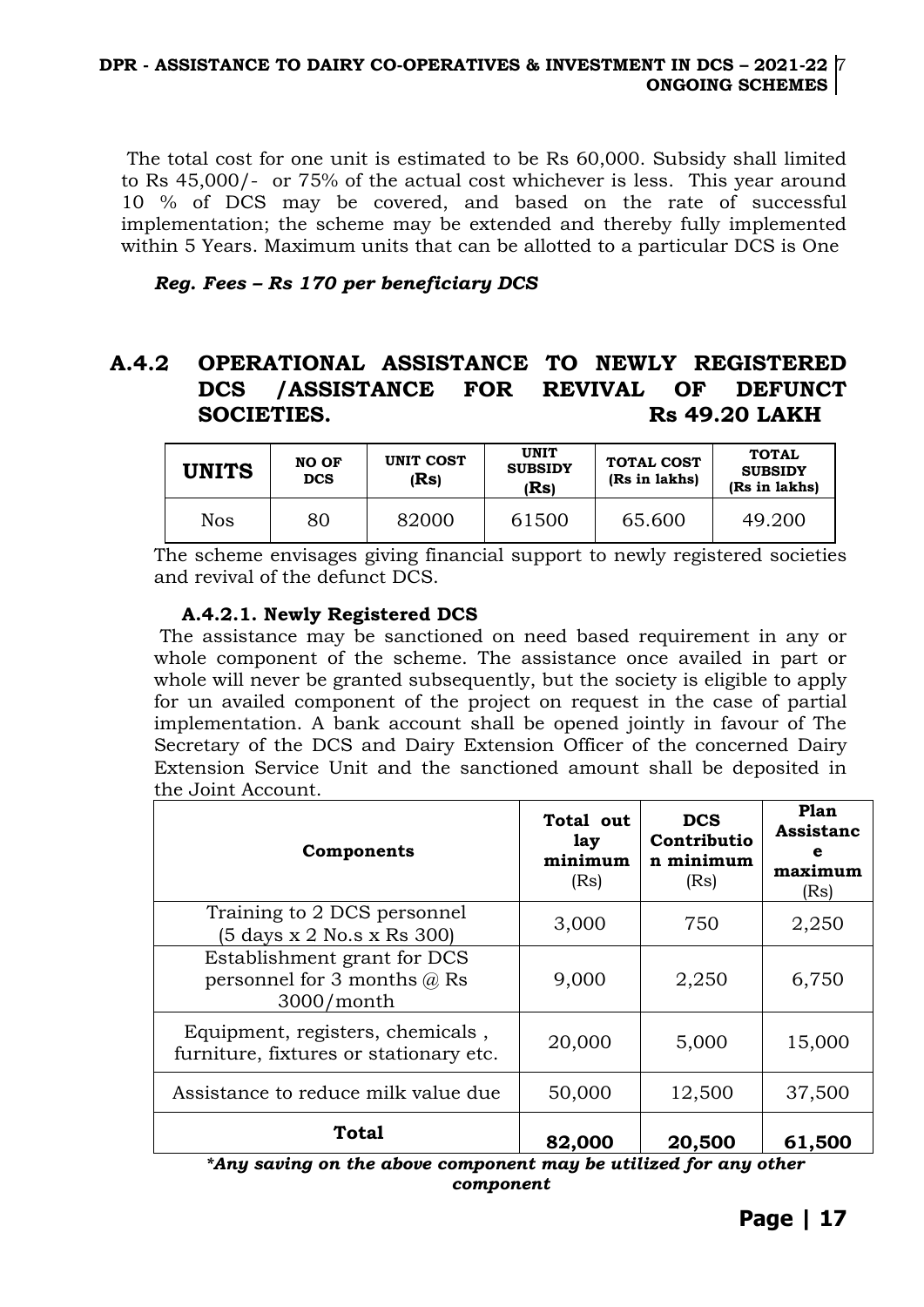#### **DPR - ASSISTANCE TO DAIRY CO-OPERATIVES & INVESTMENT IN DCS – 2021-22** 18 **ONGOING SCHEMES**

The total assistance eligible to a Dairy Co-operative Societies is Rs 61,500/- or 75% of the actual cost whichever is less. The application for operational support in prescribed format may be submitted to the concerned DESU and the District Dairy Development Officer shall be the sanctioning authority. *Reg. Fees – Rs 170 per beneficiary DCS*

#### **A.4.2.2 Revival of Defunct DCS**

In our state, more than 200 DCS are in the process of revival. Those are defunct due to various reasons. The important reason is the lack of financial stability, managerial incapability, lack of milk route etc. Department have taken rescue measures to revive the defunct DCS and make them viable. Initially the society is in need of working capital to pay the milk value, office expenses, establishment charges, equipment, transport etc. The grant shall be deposited in a Joint account maintained in favour of The Dairy Extension Officer of concerned DESU and The Secretary of the beneficiary DCS.

| Components                                                                   | Total out<br>lay<br>minimum<br>(Rs) | <b>DCS</b><br>Contribution<br>minimum<br>(Rs) | Plan<br>Assistance<br>maximum<br>(Rs) |  |
|------------------------------------------------------------------------------|-------------------------------------|-----------------------------------------------|---------------------------------------|--|
| Establishment grant for DCS<br>personnel for 3 months $(a)$ Rs<br>3000/month | 9,000                               | 2,250                                         | 6,750                                 |  |
| Equipment, registers, chemicals,<br>stationary etc.                          | 15,000                              | 3,750                                         | 11,250                                |  |
| Transportation of milk                                                       | 15,000                              | 3,750                                         | 11,250                                |  |
| Assistance to reduce Milk value due                                          | 43,000                              | 10,750                                        | 32,250                                |  |
| <b>TOTAL*</b>                                                                | 82,000                              | 20500                                         | 61,500                                |  |

#### *\*Any saving on the above component may be utilized for any other component*

The application for assistance for revival may be submitted to the concerned DESU and the Deputy Director of the District will be the sanctioning authority. The total assistance eligible to a Dairy Co-operative Society shall be Rs 61500/ or 75% of the actual cost whichever is less. *Reg. Fees – Rs 170 per beneficiary DCS*

## **A. 4.3 NEED BASED ASSISTANCE TO DCS – RS. 648.00 LAKH**

| <b>UNITS</b> | NO OF<br><b>UNITS</b> | <b>UNIT</b><br>UNIT COST<br><b>SUBSIDY</b><br>(Rs)<br>(Rs) |          | <b>TOTAL COST</b><br>$(Rs$ Lakhs) | <b>TOTAL</b><br><b>SUBSIDY</b><br>$(Rs$ Lakhs |  |
|--------------|-----------------------|------------------------------------------------------------|----------|-----------------------------------|-----------------------------------------------|--|
| No.s         | 540                   | 2,00,000                                                   | 1,20,000 | 1080.00                           | 648.00                                        |  |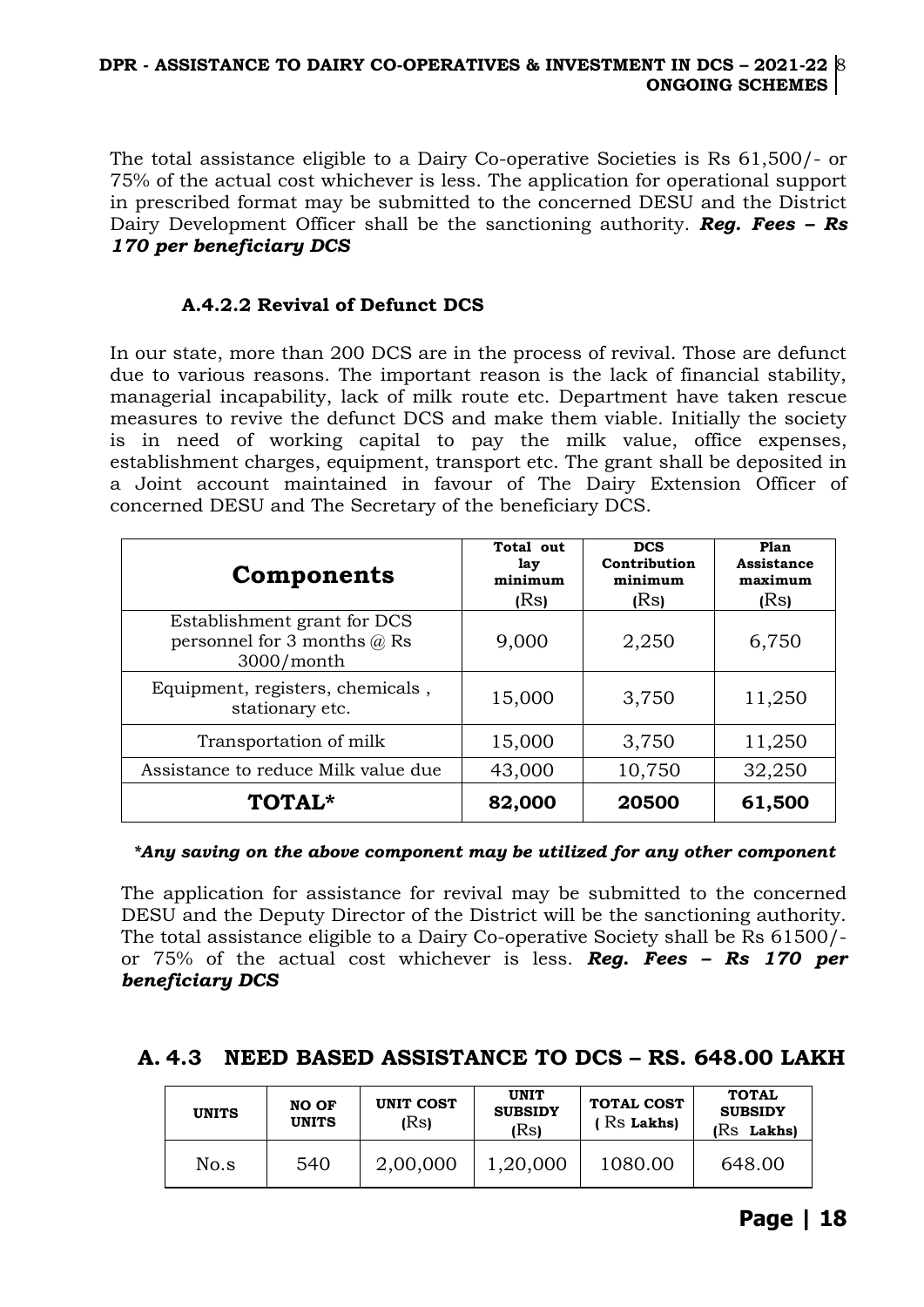The DCS in the state are functioning with the meagre margin they realise through the sales of milk procured from farmers. Quite often they find it difficult to invest in improving the hygiene and aesthetic aspects of the DCS due to the lack of funds. This scheme envisages assisting the DCS to improve the infrastructure based on their immediate requirements to handle milk hygienically and to provide an aesthetic appearance to the Dairy Cooperative Societies.

The scheme envisages, giving assistance to 540 Dairy Co-operative Societies, according to their needs. Assistance of 60% of the total estimated cost subject to a maximum of Rs 1,20,000 per DCS shall be provided. The total subsidy for one project is limited to Rs 1.2 lakhs or 60% of the expended amount. The subsidies remaining from those beneficiaries who have completed the scheme below the expected outlay shall be pooled and can be utilized to extend the scheme to another beneficiary so that the concerned district / Unit can utilize the whole subsidy amount as per their target. The concerned Implementing Officer shall have the authority to divide total subsidy cost he/she received (regardless of no of units) thereby extending the benefit to more number of DCS.

Assistance can be given to the following items:

- a. Computer , Printer , Analyser, weighing Balance, Broadband connection and
- b. accessories or the missing component of AMCU
- c. Purchase & installation of pump
- d. Construction of Bore well / open well/ set up facilities for rain water harvesting.
- e. Purchase of office furniture.
- f. Construction/ repair of compound wall, extension/repair of existing building.
- g. Go-down / Store Room/collection centres and/offices etc.
- h. Rewiring / Electrical repairs
- i. Solar water heater/Can Washers /scrubbers.
- j. Milk cans and/or Milk product making or marketing equipment/vehicles.
- k. Generator/ Installation of Solar System
- l. ETP and other Pollution Control Activities.
- m. Vehicles for milk collection / Hood for vehicles temperature control
- n. Rain Water Harvesting Systems
- o. Cream Separator and/or Deep Freezer
- p. Milko-Bike (with Milking Machine attachment)
- q. Repair of any existing equipment/devices/vinyl flooring for milk collection rooms of rented building of DCS.

Any item / items based on the project report submitted by the DCS, duly recommended by the Dairy Extension Officer and further approved by the concerned Deputy Director of Dairy Development Department.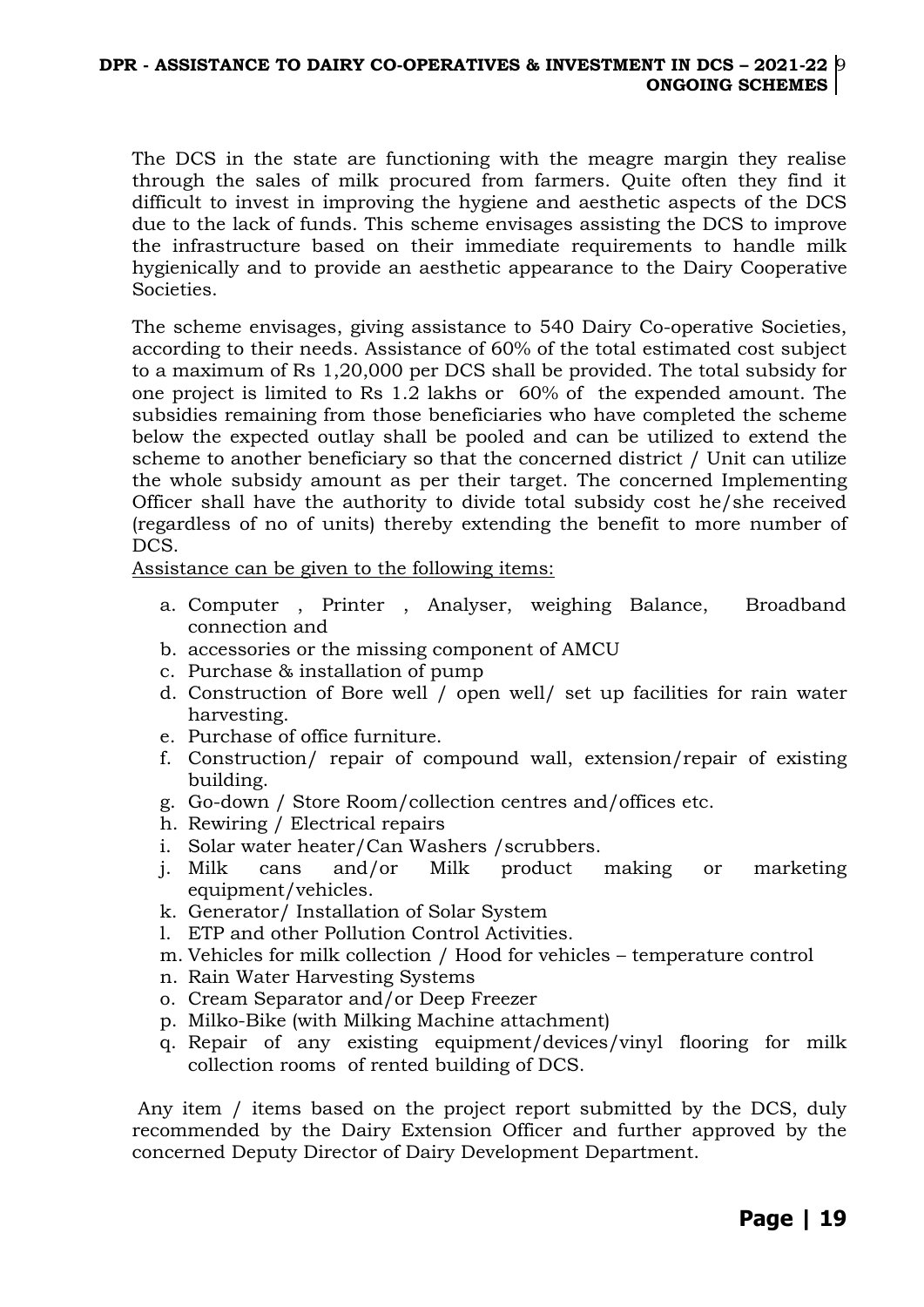#### **DPR - ASSISTANCE TO DAIRY CO-OPERATIVES & INVESTMENT IN DCS – 2021-22** 20 **ONGOING SCHEMES**

The society can choose any item or a combination of items from the above list, as per their requirements but the subsidy amount shall be limited as indicated in DPR. During a particular financial year, the maximum number of Need Based Assistance units permissible to a single DCS is one.

#### *Reg. Fees – Rs 170 per beneficiary DCS*

## **A.4.4 ASSISTANCE TO DAIRY CO-OPERATIVES FOR INSTALLATION OF RAIN WATER HARVESTING SYSTEM**

| <b>UNITS</b> | NO OF<br><b>UNITS</b> | <b>UNIT</b><br>UNIT COST<br><b>SUBSIDY</b><br>(Rs)<br>(Rs) |        | <b>TOTAL COST</b><br>(Rs in lakhs) | <b>TOTAL</b><br><b>SUBSIDY</b><br>(Rs in lakhs) |  |
|--------------|-----------------------|------------------------------------------------------------|--------|------------------------------------|-------------------------------------------------|--|
| Nos          | 30                    | 266000                                                     | 200000 | 79.80                              | 60.00                                           |  |

The rain fall over the last 4 years have declined by over 22 %. Availability of water is going to be a great concern for this generation. Dairy Co-operatives also need to be concerned about this factor. The modern era processing plant requires water in the ratio of  $1:2$  and chilling plants in the ratio of  $1:1$ (including water requirement for cleaning and service section activities) . The Department proposes to assist Dairy Co-operatives of the state for installation of Rain Water Harvesting Systems depending on the quantum of milk procured, stored, chilled / processed. *The assistance shall be 75 % of the cost with a maximum limit of Rs 2 lakh per DCS.*

#### *As per the decision of the working group meeting held on 02.06.2020, the plan and estimate of the RAIN WATER HARVESTING SYSTEM shall be obtained from*

- JALANIDHI -Govt. of Kerala, Ground Water
- Ground Water Department, G.O.K
- Public Works Department (Buildings Division)
- Local Self Government Institutions
- Authorized engineer of MNREGS at LSG Institutions.

## **Benefits of rainwater harvesting**

- Can supplement other sources of water supply such as groundwater or municipal water connections
- Ability to build or farm in areas with no other water supply
- High quality water pure, free of chemicals
- Lower water supply cost
- Reduced flood flows and hence reduced topsoil loss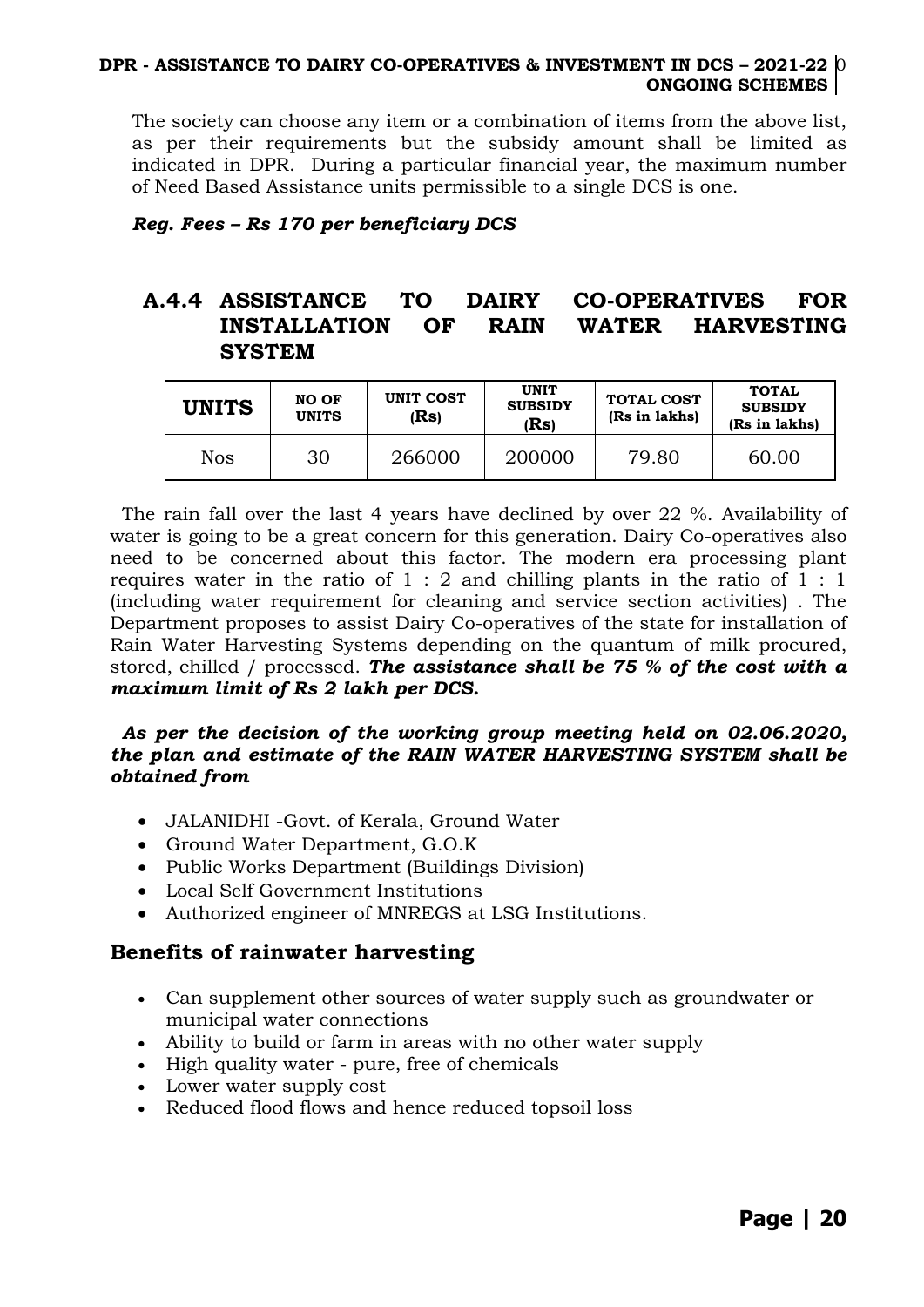## **RWH is most suitable where ...**

- groundwater is scarce
- groundwater is contaminated
- terrain is rugged or mountainous
- seismic & flooding events are common
- the aquifer is at risk of saltwater intrusion
- population density is low
- electricity  $&$  water prices are rising
- water is too hard or mineral laden

## **Rainwater may be utilized for Dairy Co-operatives for**

- cleaning of milk cans, DCS floors, pipelines, BMCC etc
- toilet flushing
- irrigation
- livestock requirements

## **How to Harvest the Rain**

Any rainwater harvesting system has three components: Catchment, Conveyance, and Storage. There are two classes of rainwater harvesting systems:

- **Systems which collect roof runoff for household use.**
- **Systems which use in field or adjoining catchment to provide supplemental irrigation for agriculture.**

## **Irrespective of the complexity, rainwater harvesting systems will have the following 5 basic components:**

#### **Catchment :**

The surface from which rainwater is collected for storage. This could be a rooftop, a paved flooring surface or a landscaped area. Catchment area is the area of that surface, usually calculated in square metres.

## **Gutters and Downtake pipes (Conveyance)**:

lead the water from the catchment surface to the storage tank

## **Filters and first flush devices:**

remove grit, leaves and dirt that the rainwater may transport from the catchment, before the water enters the storage tank. When it rains after a long gap, the rooftops are usually very dirty and the rainwater also carries with it a lot of dissolved air pollutants. A first flush device diverts the water from the first rain so that it does not enter the storage tank.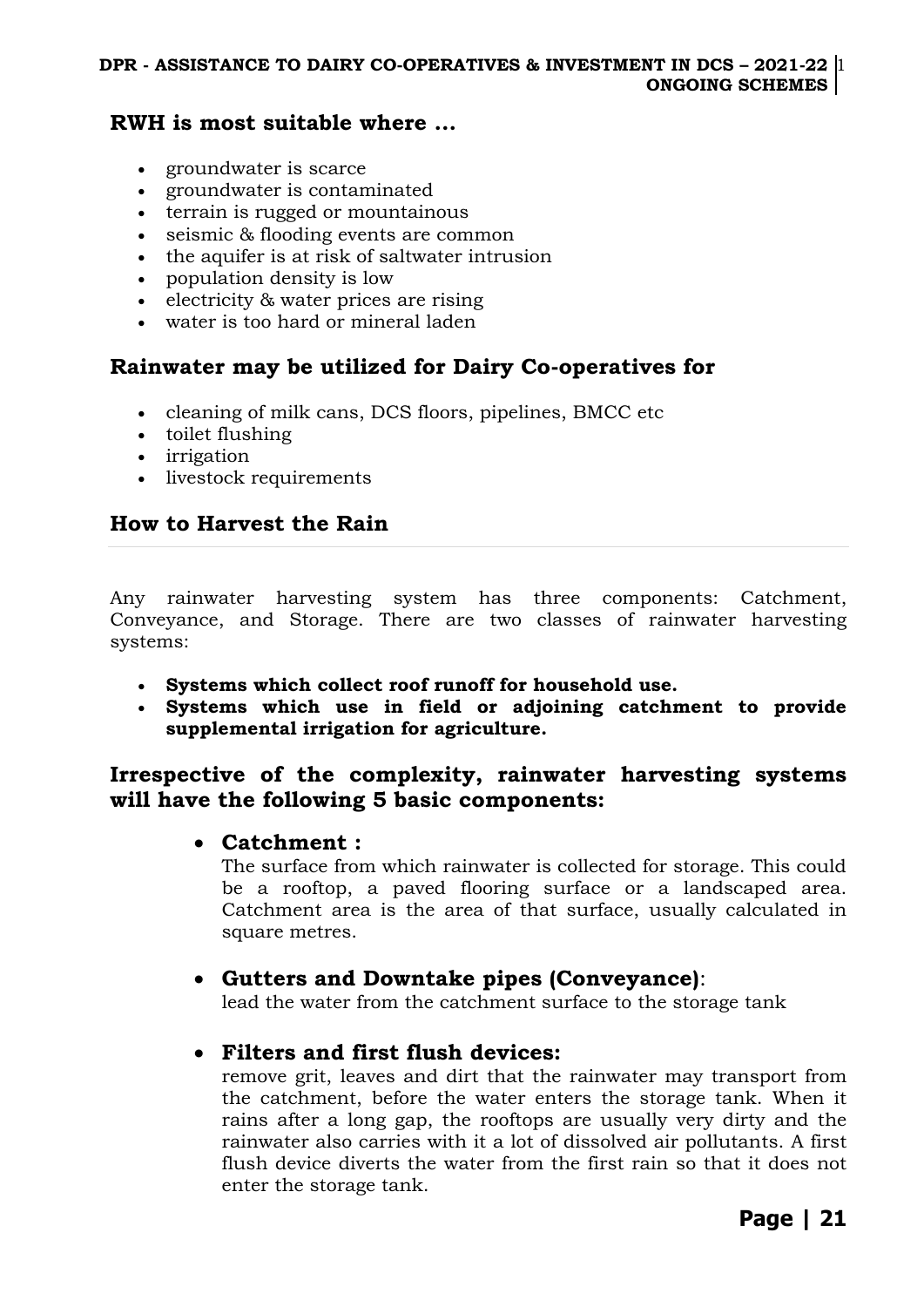### **Storage tanks:**

These can be above the ground or below the ground.

## **Purification** :

includes filtration, ozone or UV light to purify the collected rainwater for potable use

## **Delivery systems**:

System that delivers the rainwater, usually including a small pump and pressure tank



## **Mandatory documents to be attached along with the application**

- Covering letter of The Deputy Director with proper recommendations
- Letter of DEO to The Deputy Director proposing and recommending the project.
- Duly filled application form Assistance to DCS
- B.O.D resolution (see the application form)
- Detailed project report prepared by DEO with recommendations
- $\bullet$

The project report shall contain the following details

- *a. Introduction*
- *b. Dairying profile in the district*
- *c. A brief note on the dairying status of the DESU*
- *d. A brief note on the DCS*
- *e. Milk procurement and disposal pattern of the DCS*
- *f. Geographical area*
- *g. Objectives of the Programme*
- *h. Details of infrastructure development / items to*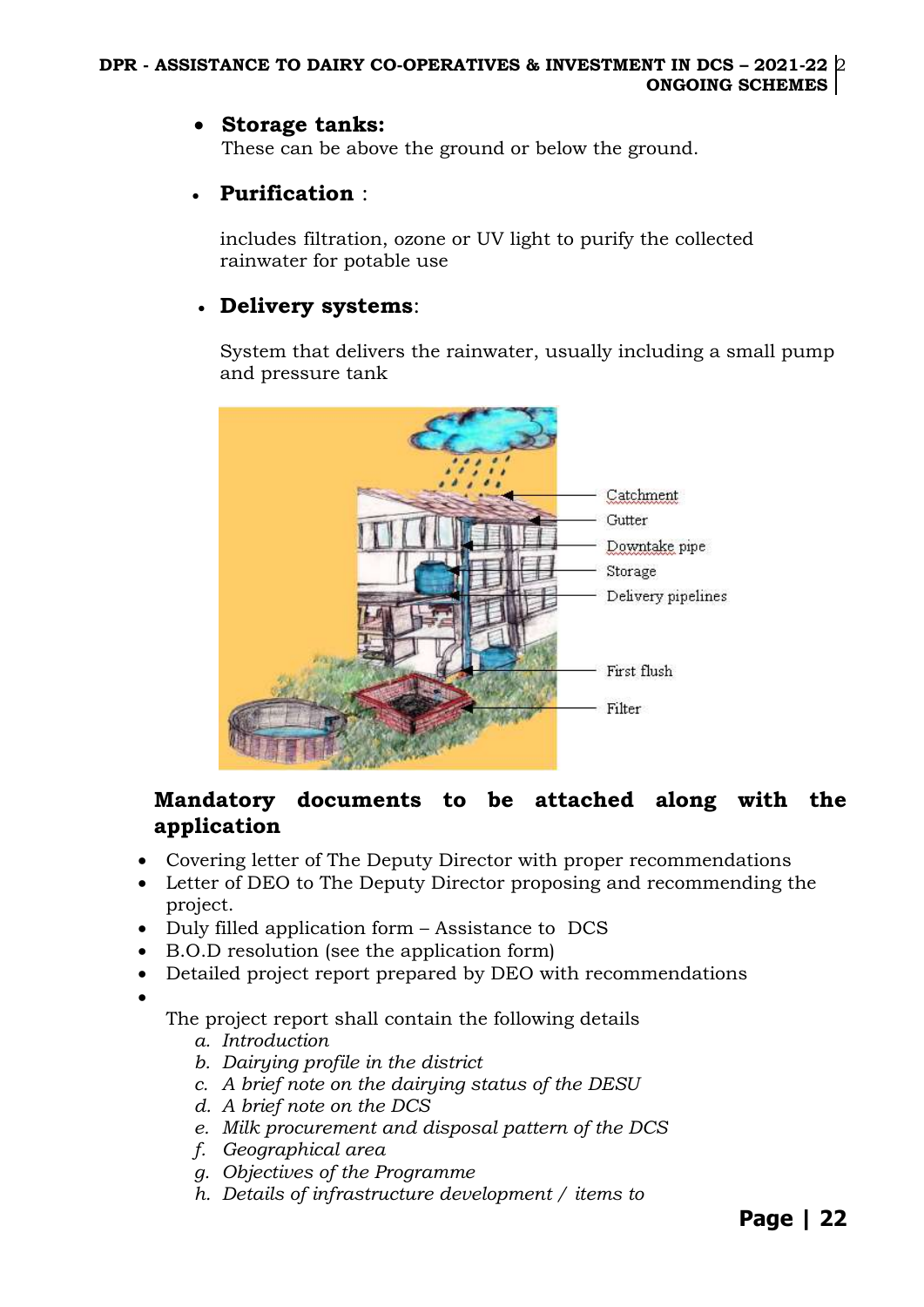*be purchased and installed*

- *i. Financial details including AMC details*
- *j. Source of funding*
- *k. Expected Benefits*
- *l. Calendar of activities*
- *m. Expected mode of implementation, evaluation and monitoring*
- *n. Conclusion*

## **Approval of the Project:**

The Director, Dairy Development shall be the sanctioning authority. Duly filled application of the DCS in prescribed format with necessary recommendations of Dairy Extension Officer and Deputy Director along with documents detailed above shall be forwarded to the Director for final selection and sanction. A Technical Panel at Directorate, Dairy Development constituted by The Director, Dairy Development shall scrutinize the project proposal and make necessary recommendations to the Director for making final sanction of the Project.

#### *Reg. Fees – Rs 350 per beneficiary DCS*

## **A.4.5 ASSISTANCE TO DISTRICT WISE CONSORTIUM TO MONITOR AND MAINTAIN THE AUTOMATION & NETWORKING SYSTEM. – RS. 28.00 LAKH**

| <b>UNITS</b> | NO OF<br><b>UNITS</b> | UNIT COST<br>(Rs) | <b>UNIT</b><br><b>TOTAL COST</b><br><b>SUBSIDY</b><br>(Rs in Lakhs)<br>(Rs) |       | <b>TOTAL</b><br><b>SUBSIDY</b><br>(Rs in Lakhs) |
|--------------|-----------------------|-------------------|-----------------------------------------------------------------------------|-------|-------------------------------------------------|
| <b>Nos</b>   | $\overline{4}$        | 2,00,000          | 2,00,000                                                                    | 28.00 | 28.00                                           |

The Department started complete automation of the Dairy sector with great expectations, and aims at reaching all levels by the end of this 13th Plan. This MIS system aims to centralize the daily milk procurement and unifying its corresponding transactions under one umbrella.

AMCU and computer with internet facilities are the primary input hardware to be kept at the Dairy cooperative societies to enter the data and to monitor the data, computers are required at all concerned Dairy Extension Service Units and District Deputy Director's office and Quality Control Offices.

Presently a good percentage of DCS are using AMC unit with different software and also one of the problem experienced is the failure in hardware or software. To unify the accounting systems and networking of the department offices, steps have been initiated using a portion of fund granted under ACA 2012-13 to roll out the software developed by the Wayanad district consortium with help of NIC.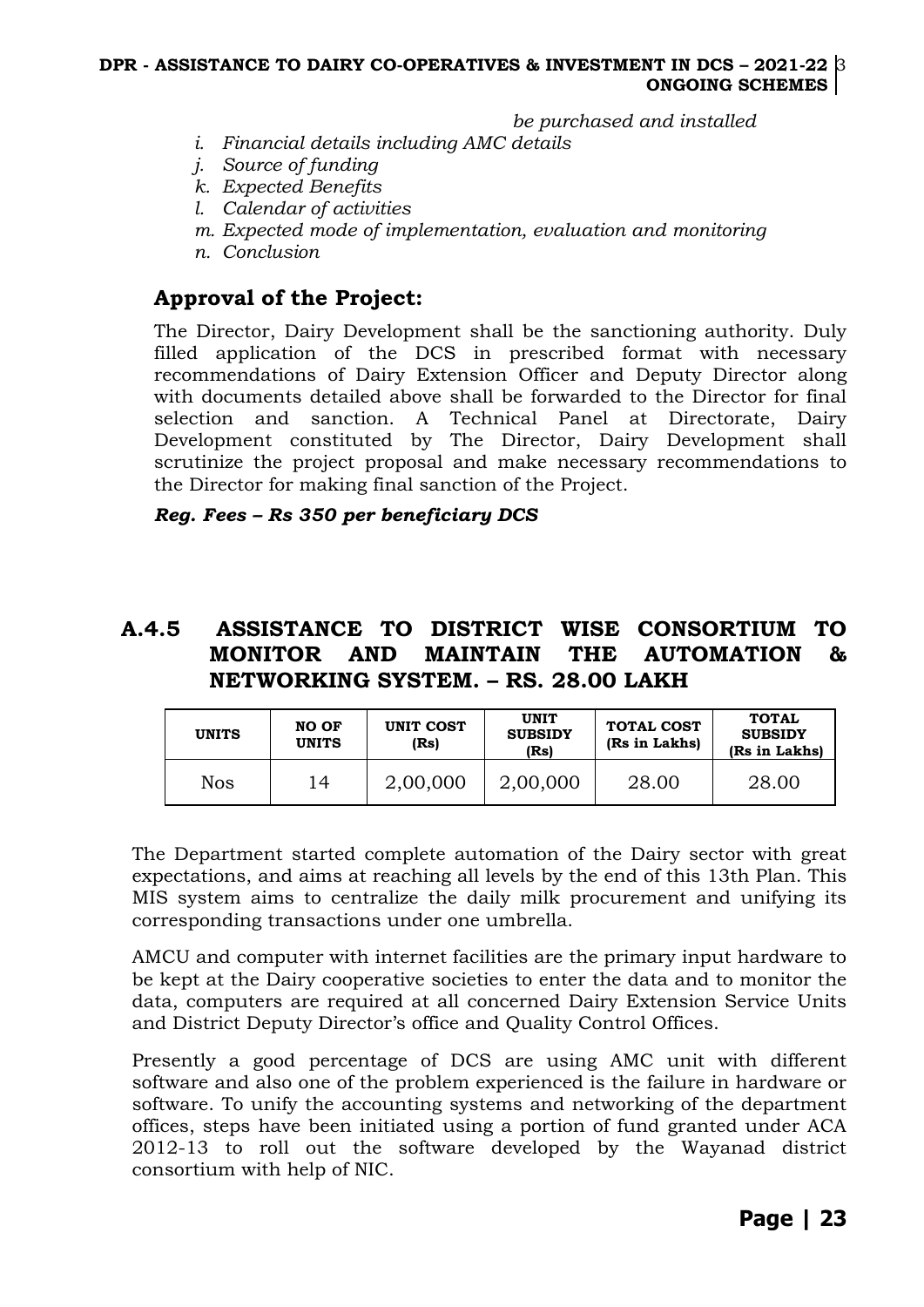#### **DPR - ASSISTANCE TO DAIRY CO-OPERATIVES & INVESTMENT IN DCS – 2021-22** 24 **ONGOING SCHEMES**

During the year 2021-22, the unified DCS Accounting Software will be implemented in all the DCS. The software part will be finalised and released at Directorate level. As per the system a state level Technical committee have already been constituted and that Technical Committee shall provide the inputs for further modification on the software. The UNIFIED ACCOUNTING DCS SOFTWARE shall be installed in each DCS with help of the consortium. The Department shall only provide the software to all the DCS through their consortium. Networking and Hardware support services shall be the responsibly of the concerned Consortium.

The scheme envisages providing assistance to district level consortium of Dairy cooperative societies to ensure the network and hardware supports to DCS and/or department offices. Any activity that directly or indirectly favours the automation programme of the department can be taken up by the consortium

By providing assistance the maintenance activities of the concerned Dairy Extension Units and District Deputy Director's office and Quality Control Offices also can be carried out.

The assistance shall be utilized to obtain service of Network Operator/Administrator, purchase of Hardware (Stand by), equipment / tools, conducting meeting, Tender expenses, documentation, training expenses etc. A fixed contribution shall also be collected from the member DCS for the effective functioning of the Consortium. The amount may be deposited in the Joint Account of the Chairman & the Convener. But 25% of the total cost of every activities (above mentioned expenses) shall always be met by the consortium own fund (contribution of member DCS). The consortium shall be responsible for monitoring and evaluating the effectiveness of the automation and networking system

## **A.4.6 ASSISTANCE FOR TRANSPORTATION OF MILK TO THE MILK ROUTE OF REGIONAL UNIONS. – RS. 35.00 LAKH**

| <b>UNITS</b> | UNIT COST<br>NO OF<br>(Rs)<br><b>UNITS</b> |       | <b>UNIT</b><br><b>SUBSIDY</b><br>(Rs) | <b>TOTAL COST</b><br>(Rs in Lakhs) | <b>TOTAL</b><br><b>SUBSIDY</b><br>(Rs in Lakhs) |  |
|--------------|--------------------------------------------|-------|---------------------------------------|------------------------------------|-------------------------------------------------|--|
| <b>Nos</b>   | 100                                        | 35000 | 35000                                 | 35.00                              | 35.00                                           |  |

Most of the Primary Dairy co-operatives in our state are functioning in remote areas. Milk routes for collecting milk from primary DCS to regional unions for processing are operating through main roads/ pukka roads. Some of the DCS functioning in the remote area may not be able to utilise the service of the route vehicle since the contractors may not be willing to operate their vehicle through gutter roads. Thus the DCS functioning in those areas will be spending huge overhead expenses to bring milk collected by the DCS to the milk route operated by regional unions.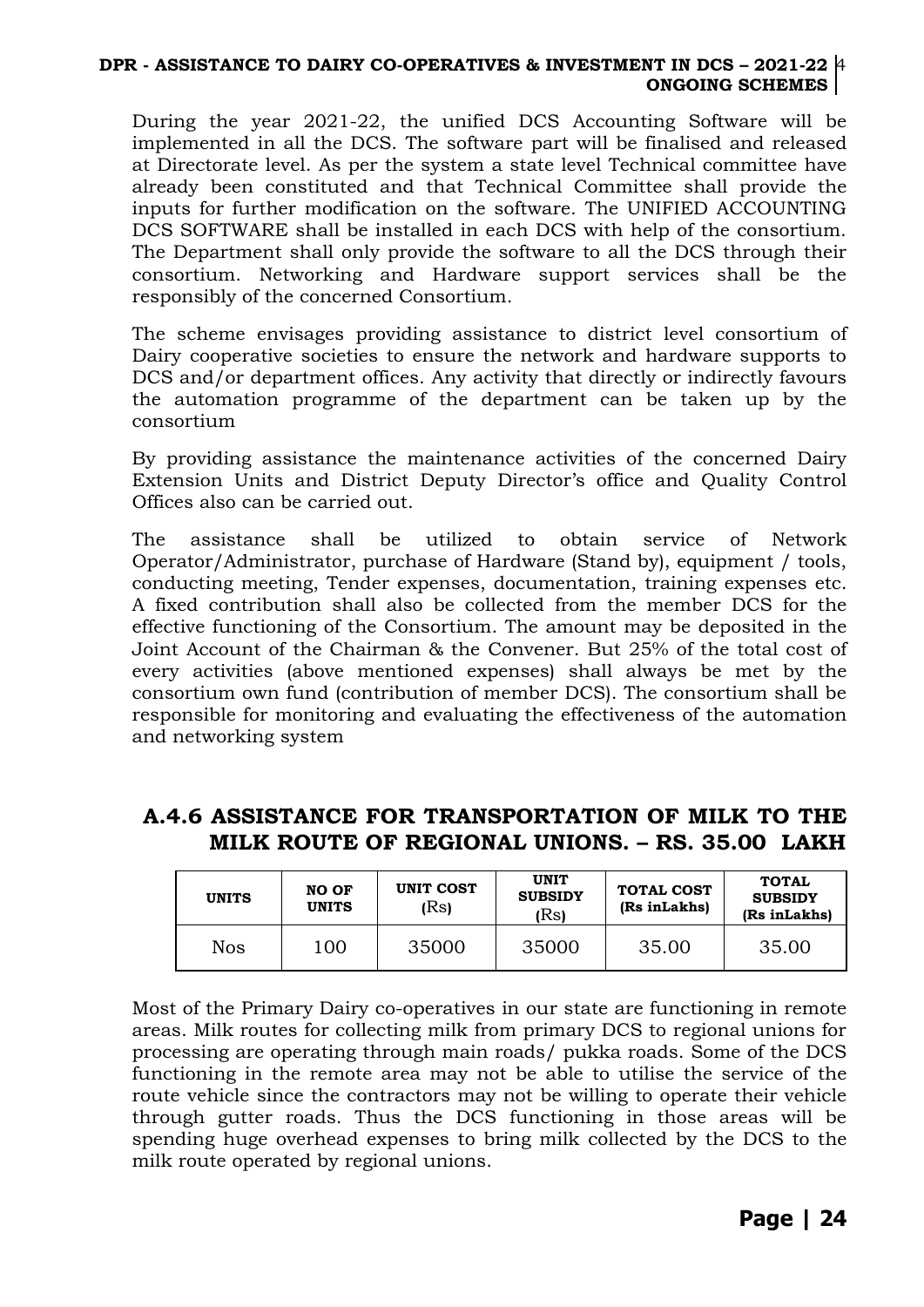#### **DPR - ASSISTANCE TO DAIRY CO-OPERATIVES & INVESTMENT IN DCS – 2021-22** 25 **ONGOING SCHEMES**

This scheme envisages assisting the transportation cost incurred by DCS for bringing the milk collected by DCS up to the milk route. An amount of Rs.3500/- shall be given as assistance for one DCS per month. Maximum assistance given to one DCS during this financial year shall be Rs 35,000/- (Assistance for 10 months). 100 DCS will be assisted during the year for which an amount of Rs. 35.00 lakh is earmarked to meet the assistance. During the last 6 years, this project was implemented very effectively and has

helped to reduce the spoilage loss. *Reg. Fees – Rs 170 per beneficiary DCS*

## **A.4.7 PROVISION FOR CONDUCTING REVIEW MEETING FOR DCS PERSONNEL AND OFFICIALS AT DEPARTMENT LEVEL OFFICES – RS. 15 LAKH**

| <b>TOTAL COST</b><br><b>UNITS</b><br>(Rs in Lakhs) |       | <b>TOTAL SUBSIDY</b><br>(Rs in Lakhs) |
|----------------------------------------------------|-------|---------------------------------------|
| Lump sum                                           | 15.00 | 15.00                                 |

Review meetings may be conducted with all the secretaries/presidents/representatives of DCS at each DESU, where DCS are functioning actively to discuss on the issues pertaining to the administration of the dairy co-operative society, audit etc. It also provides ideal platform for fruitful discussions of the local problems faced by the farmers through interactions among DCS secretaries/representatives and evolving possible solutions. The meeting may be of half day duration, conducted at Dairy Extension Service Unit level / District office level in any DCS or in it's nearest place. The plan assistance may be used for the conduct of the meeting and for providing light refreshment to the participants. It is envisaged that four review meetings each may be organized by 162 Dairy Extension Service Units during the year 2021-22 and review meetings in 14 District Head Quarters. The review meetings at district HQ shall be for the department level officers working in different units and any agenda that is directly or indirectly concerned with the development activities of the DCS shall be taken for discussion. The plan component for providing assistance to each review meeting is Rs 1500/ review meeting (for quarterly meetings at DESU) and Rs 12,000 for review meeting at District Headquarters. Presence of the representative of the Dairy Directorate may be ensured as far as possible in the district level meeting. Minutes of meeting, Attendance, action plan, achievements may be documented for all DESU/District level meetings. Rs 3.6 lakh is benchmarked for meeting the expenses pertaining to Directorate level review meetings (taken up either directly, through DTC's or through other department level or other training centres)

#### **(a) 4 Review meetings per DESU per year X Rs 1500 per meeting X 162 DESUs**

|                                                          | $=$ Rs 9.72 Lakhs. |
|----------------------------------------------------------|--------------------|
| (b) Rs 12,000 each for 14 district level review meetings | $=$ Rs 1.68 lakhs  |
| (c) Review Meeting at Directorate Level                  | $=$ Rs 3.60 lakh   |

**(Savings in any one component can be utilised for the implementation of other components)**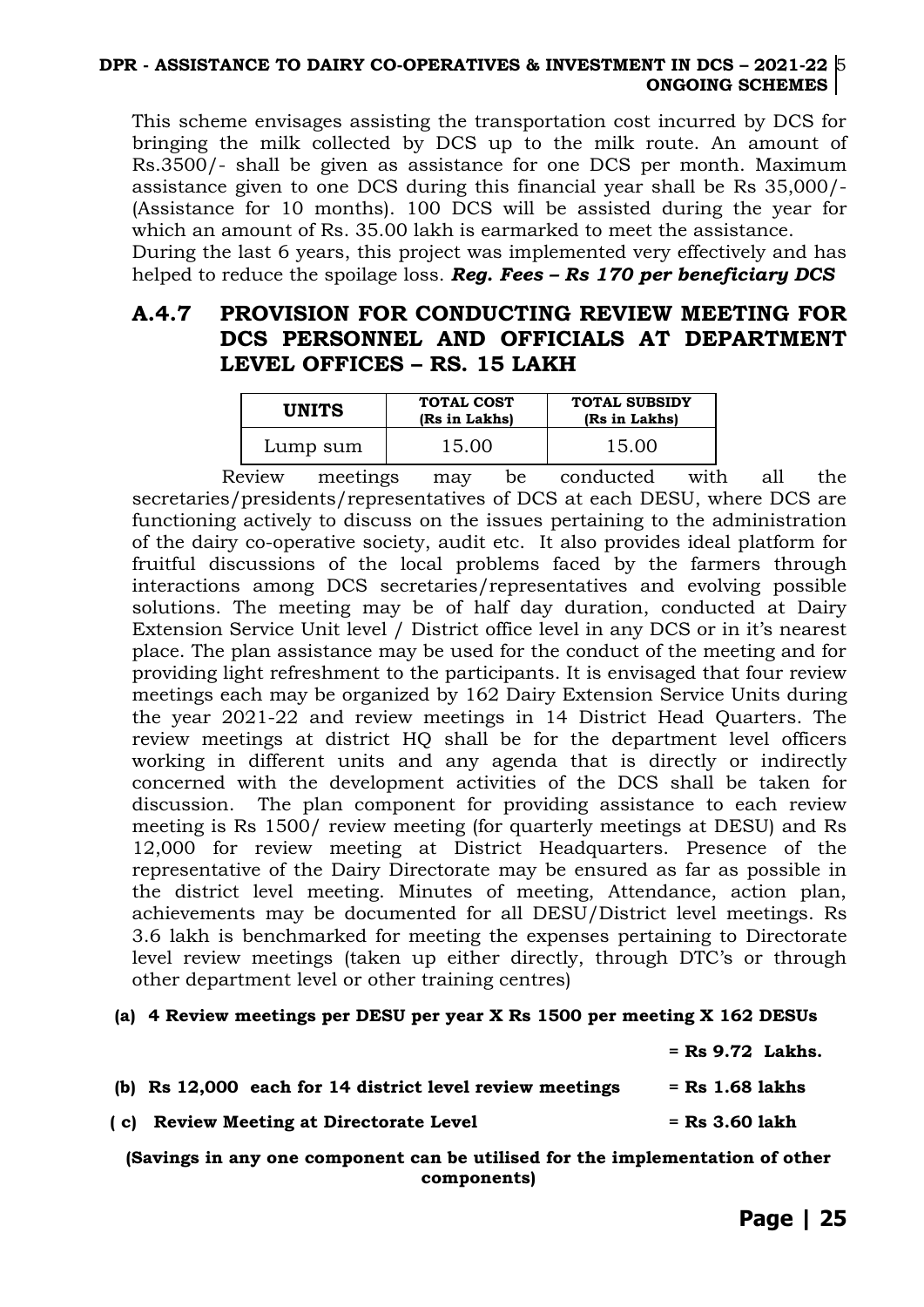#### **DPR - ASSISTANCE TO DAIRY CO-OPERATIVES & INVESTMENT IN DCS – 2021-22** 26 **ONGOING SCHEMES**

## **A.4.8 DOCUMENTATION & DATA BANK CREATION**

## **- Rs. 25.00 LAKH**

Dairy Co-operative societies are the platform for dairy farmers to sell their milk. There are 3643 number of Primary Dairy Co-operatives registered in our state to ensure the fair price for their produce and so to sustain this sector, strengthening of these Dairy Co-operatives are very essential. With the help of CDAC, software has been developed for the Information Centres. All the Dairy Extension Service Units have already been raised as Farmer Facilitation Centres. Further the Department has started disbursing assistance to beneficiaries in *Direct Benefit Transfer Mode*. The development and updating of M.I.S is mandatory for the department level automation programme. The data regarding the DCS, beneficiaries, and officers has to be uploaded to the website and has to be maintained, upgraded and made available to the end users. So this project envisages to enter the available data at various offices of the Department, details of DCS, stock details of department offices / DCS, Board members, audit objection, arbitration, election, monthly progress reports, procurement details etc. of DCS, DCS administration, KDFWF, Scheme implementation, file movement, complaint redressal, beneficiary list, office details etc of DESU, District Offices & Dairy Directorate will be available in this information centres. It is very difficult to enter the initial details by the department officers and need external help / outsourcing. In this scheme fund is benchmarked for meeting software development charges for department automation/MIS development, meeting data entry charges, wages for data entry operators at various levels of office and maintenance. The fund shall be met for engaging a System / DB Administrator on contract basis for one year at Directorate level who shall manage, co-ordinate the IT activities of the department at various levels especially Directorate, Dairy Training Centre, State Dairy Lab, Tvm district and quality control office, Tvm . The proposed System Administrator shall synchronise the software development activities, automation activities, DBT activities, networking activities, routine hardware/software maintenance and also breakdown hardware and software maintenance. He shall supervise and co-ordinate the IT related training activities of the department for department staff as per instructions from concerned officials. The wages for system administrator on contract basis shall be Rs 25,000/month. The fund can also be utilised for providing hardware like Desk Top, Laptop etc., for meeting data entry charges and wages to contract staff engaged for data entry and other infrastructure facilities at different department offices to facilitate Data Bank Creation and Documentation

| <b>SI.NO</b> | <b>PARTICULARS</b>                                             | H.O.A                      | <b>TOTAL</b><br><b>COST</b><br>(Rs in<br>lakhs) | <b>PLAN</b><br><b>ASSISTANC</b><br>E<br>(Rs in<br>lakhs) |
|--------------|----------------------------------------------------------------|----------------------------|-------------------------------------------------|----------------------------------------------------------|
|              | Data entry - DBT<br>(UIC data entry + milk<br>pouring details) | 2404-00-195-94-<br>$34-OC$ | 10                                              | 10                                                       |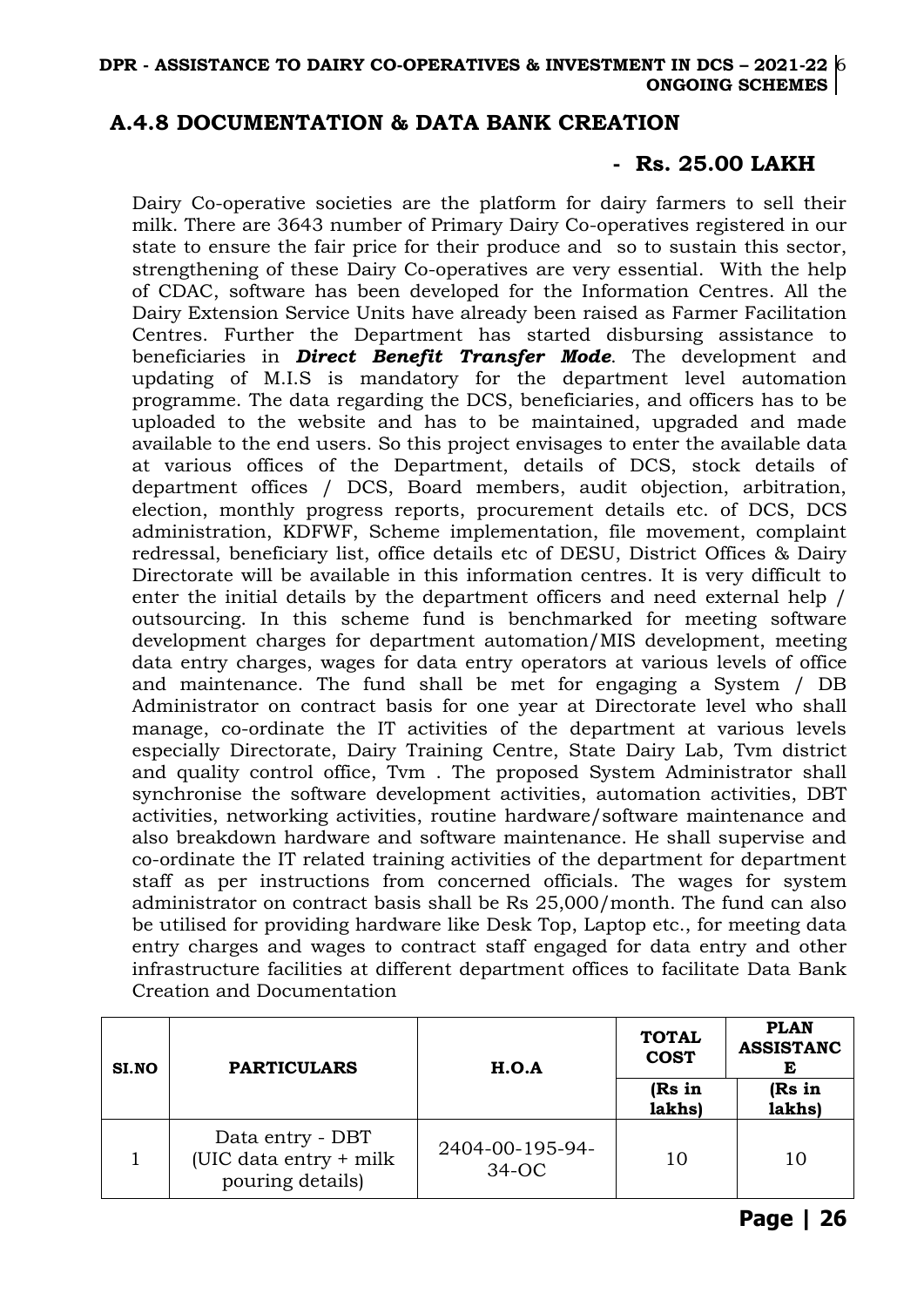#### **DPR - ASSISTANCE TO DAIRY CO-OPERATIVES & INVESTMENT IN DCS – 2021-22** 27 **ONGOING SCHEMES**

| $\overline{2}$               | Data Entry / DBT<br>activities at District HQ<br>(Data Bank Creation /<br>Documentation at DD<br>office)                                                   | 2404-00-195-94-<br>$34-OC$                            | 3    | 3    |
|------------------------------|------------------------------------------------------------------------------------------------------------------------------------------------------------|-------------------------------------------------------|------|------|
| 3                            | Software development<br>charges for MIS<br>development / Data<br>Entry / Documentation /<br>MIS activities at<br>Directorate / Other<br>automation charges | 2404-00-195-94-<br>$34-OC$                            | 7.5  | 7.5  |
|                              | Sub Total - 2404-00-195-94-34-OC                                                                                                                           | 20.5                                                  | 20.5 |      |
| 4                            | Consolidated wages for<br>System Admin at<br>Directorate                                                                                                   | 2404-00-195-94-02<br>Wages $-4$ -<br>Consolidated Pay | 3.75 | 3.75 |
| 5                            | Daily Wages for data<br>entry staff at Directorate<br>and sub offices                                                                                      | 2404-00-195-94-02<br>Wages - 5 -Daily<br>Wages        | 0.75 | 0.75 |
| GRAND TOTAL - 2404-00-195-94 |                                                                                                                                                            |                                                       | 25   | 25   |

*Savings of any component can be utilized for implementation of other components*

## **A. 04.09 GEO MAPPING OF DAIRY CO-OPERATIVE SOCIETIES – Rs. 12.500 LAKH**

The success of dairying activities in the state owes mainly to the strong cooperative sector. The Dairy Co-operatives forms the backbone of the activities. At present there are 3643 dairy co-operative societies in the state , functioning and registered under the Dairy Development Department.

- At present, the boundaries of the Dairy Co-operative Societies (DCS) are determined by natural boundaries. Usually in term of a natural resource, a building, a public place etc. But these identification marks may get extinct due to more than one reason as time passes. This has led to various disputes mostly administrative in nature within and among the cooperative societies. Also identification of free zones for registration and formation of new Dairy Co-operatives can be probed into for the welfare of the farmers of the particular area.
- The Dairy Co-operative Societies, collection centres of the societies, information kiosk centres, BMC units, marketing outlets of DCS and also the subsidiary institutions owned and run by the DCS of the state can be geo mapped and published by using the space technology.
- The mapped data shall be uploaded and integrated with different online platforms especially user friendly mobile application for easy location of the DCS and allied centres for the public.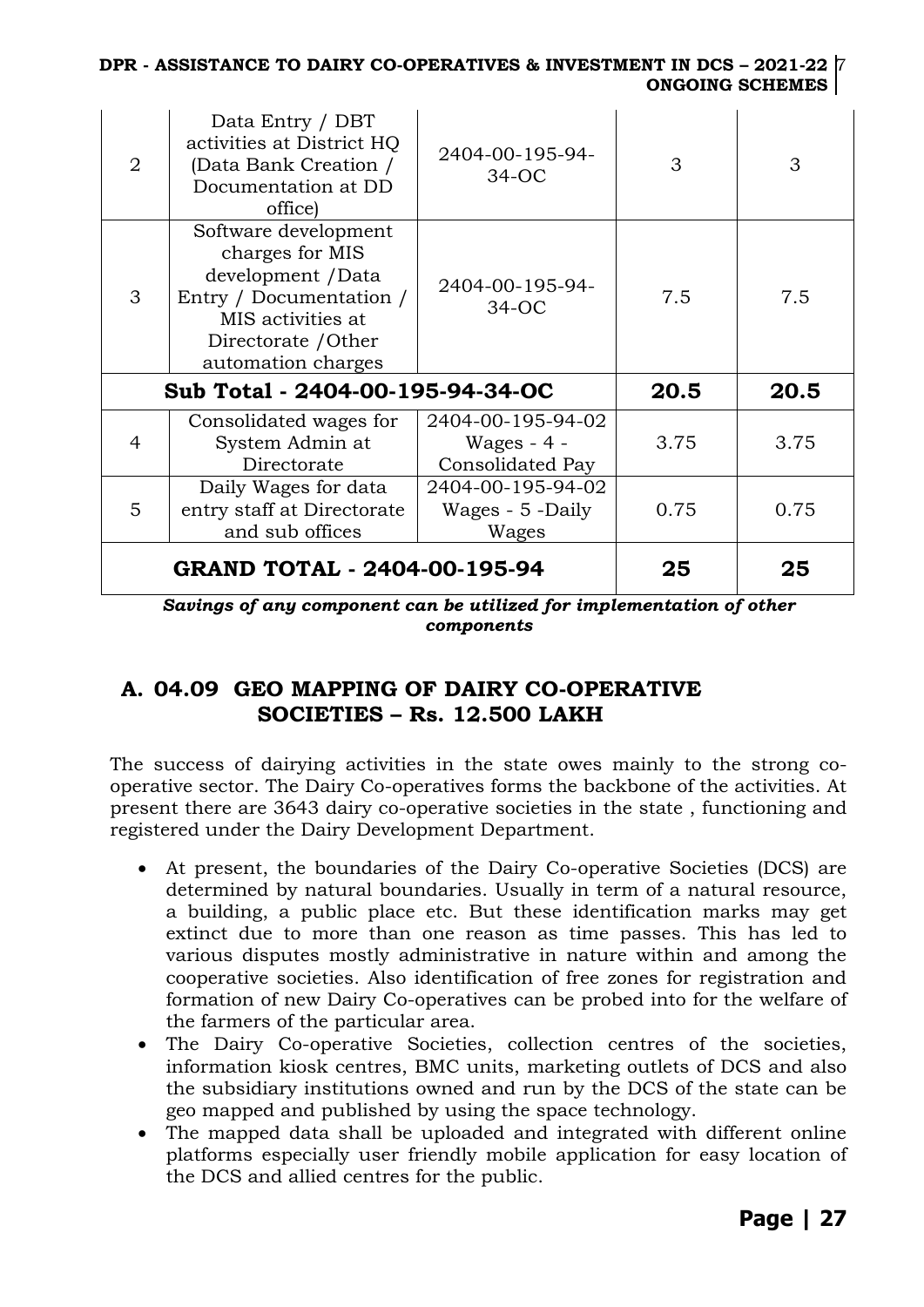#### **DPR - ASSISTANCE TO DAIRY CO-OPERATIVES & INVESTMENT IN DCS – 2021-22** 28 **ONGOING SCHEMES**

- Area of operation of a particular DCS can be determined scientifically and perfectly without any functional errors.
- The mapped data shall be used as authentic data for defining the DCS boundary in Statutory Bye Law
- Can be used for locating the mobile procurement facilities and mobile milk testing lab facilities. **Objective**

*The Scheme envisages to complete the development process in regard to the Dairy GIS using mobile application for geo tagging Dairy Co-operative societies, dairy plants, dairy farms, marketing outlets, and chilling units and integration/ incorporation of spatial themes on intensive fodder cultivation areas and milk shed areas.* 

#### **Functional requirements in the Web GIS system and mobile application**

- Mobile app for Geo tagging Dairy Co-operative societies, dairy plants, marketing outlets, dairy farms, and chilling units and developing a customised Dairy Development Geospatial Information System with spatial thematic information on intensive fodder cultivation areas and milk shed areas in the State. The app shall be capable of geo tagging the above along with fields (10-15 nos.) provided by Department of Dairy Development.
- Corresponding photograph will be able to be geo tagged to the above mapped asset and facilities.
- A standard Web GIS platform should be provided for viewing and executing basic level of analysis based on information (spatial and nonspatial) in the system.

The Department will be implementing the scheme with the help of Kerala State Remote Sensing & Environment Centre (KSREC), which is functioning under the Department of Planning and Economic Affairs, Government of Kerala, is the nodal agency for Remote Sensing and GIS technology applications in the State.

Under the new set of initiatives with ISRO, KSREC is collaborating with various departments in the State for developing customised android OS based mobile applications to facilitate geo tagging activities and dynamic data capture onto the geo-portal, This is the facility/ platform that KSREC will be using to tie up with Department of Dairy Development

#### **Methodology**

KSREC has already developed and customised a mobile application for geo tagging Dairy Co-operative societies, dairy plants, marketing outlets, dairy farms, and chilling units by incorporating the fields, which was provided by the Dairy Development. 10-15 attribute fields has been incorporated in the app by KSREC. The mobile application will facilitate geo-tagging along with corresponding photograph.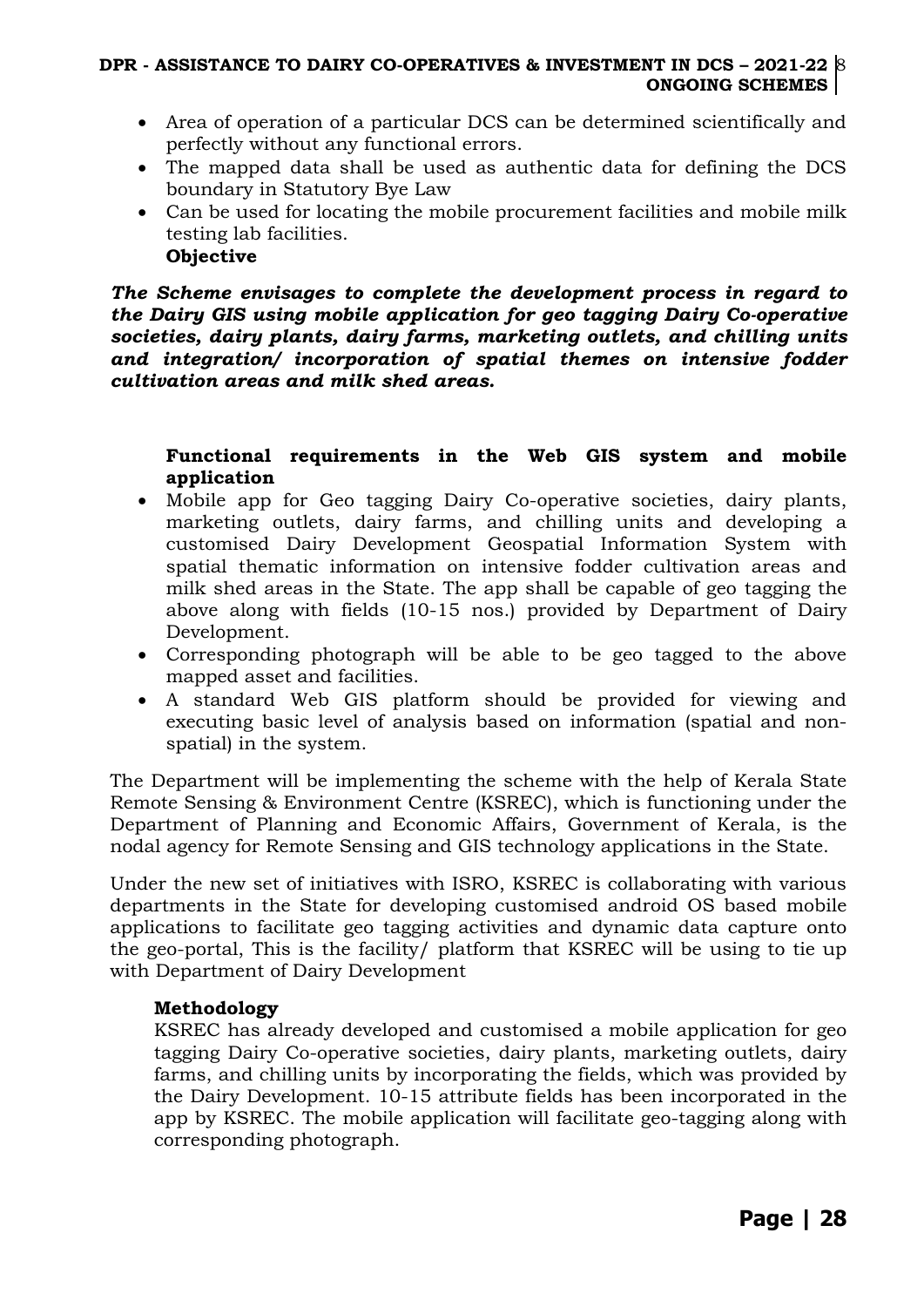#### **DPR - ASSISTANCE TO DAIRY CO-OPERATIVES & INVESTMENT IN DCS – 2021-22** 29 **ONGOING SCHEMES**

- The Department of Dairy Development will identify personnel/staff at their end to geo tag the assets/facilities and the corresponding information. The mapped information will be available on the proposed Web GIS platform.
- Training on capturing the details on the system will be provided by KSREC.
- Spatial themes on intensive fodder cultivation areas and milk shed areas will be mapped by KSREC, entirely, based on the clear data and boundary identified and provided by Dairy department.
- Further, Dairy Co-operative service areas (polygon form) will be brought in GIS depending on timely availability of corresponding mapped hard copy to KSREC from Dairy Development department.
- Basic and standard data analysis provision such as identification and querying of information captured, buffering and route information will be available for the Dairy Development department.

#### **The geo-portal will provide following monitoring and tracking functionalities**.

- $\checkmark$  Geo visualisation- To visualise the geo tagged assets and associated information
- $\checkmark$  Interactive maps and report generation- To generate and download the interactive reports and maps at Panchayat, Block and District levels from the customised set of queries.
- $\checkmark$  Download maps and reports of the selected area
- $\checkmark$  Unique symbol and unique colour will be assigned to differentiate the various offices.
- $\checkmark$  Supportive spatial layers on administrative units, road network and places will be provided in the portal for visualisation and supporting data analysis.

| <b>Activities/Month wise</b>                              | 1 <sub>st</sub><br>quarter | 2 <sub>nd</sub><br>quar<br>ter | 3rd<br>qu<br>art<br>er | 4 <sup>th</sup><br>quar<br>ter |
|-----------------------------------------------------------|----------------------------|--------------------------------|------------------------|--------------------------------|
| Requirement Analysis                                      | X                          | X                              |                        |                                |
| Feasibility testing                                       | X                          | X                              |                        |                                |
| Database building &<br>standardisation                    | X                          | X                              |                        |                                |
| Portal building                                           |                            | X                              | X                      | X                              |
| Mobile app building                                       |                            | X                              |                        |                                |
| Integrating database,<br>WebGIS and Mobile<br>application |                            |                                | X                      | X                              |
| Implementation &<br>testing                               |                            | X                              | X                      | X                              |
| Error correction &<br>implementation                      |                            | X                              | X                      | X                              |
| Training                                                  |                            |                                |                        | X                              |
| Documentation                                             | X                          | X                              | X                      | X                              |

#### **Phasing of the project**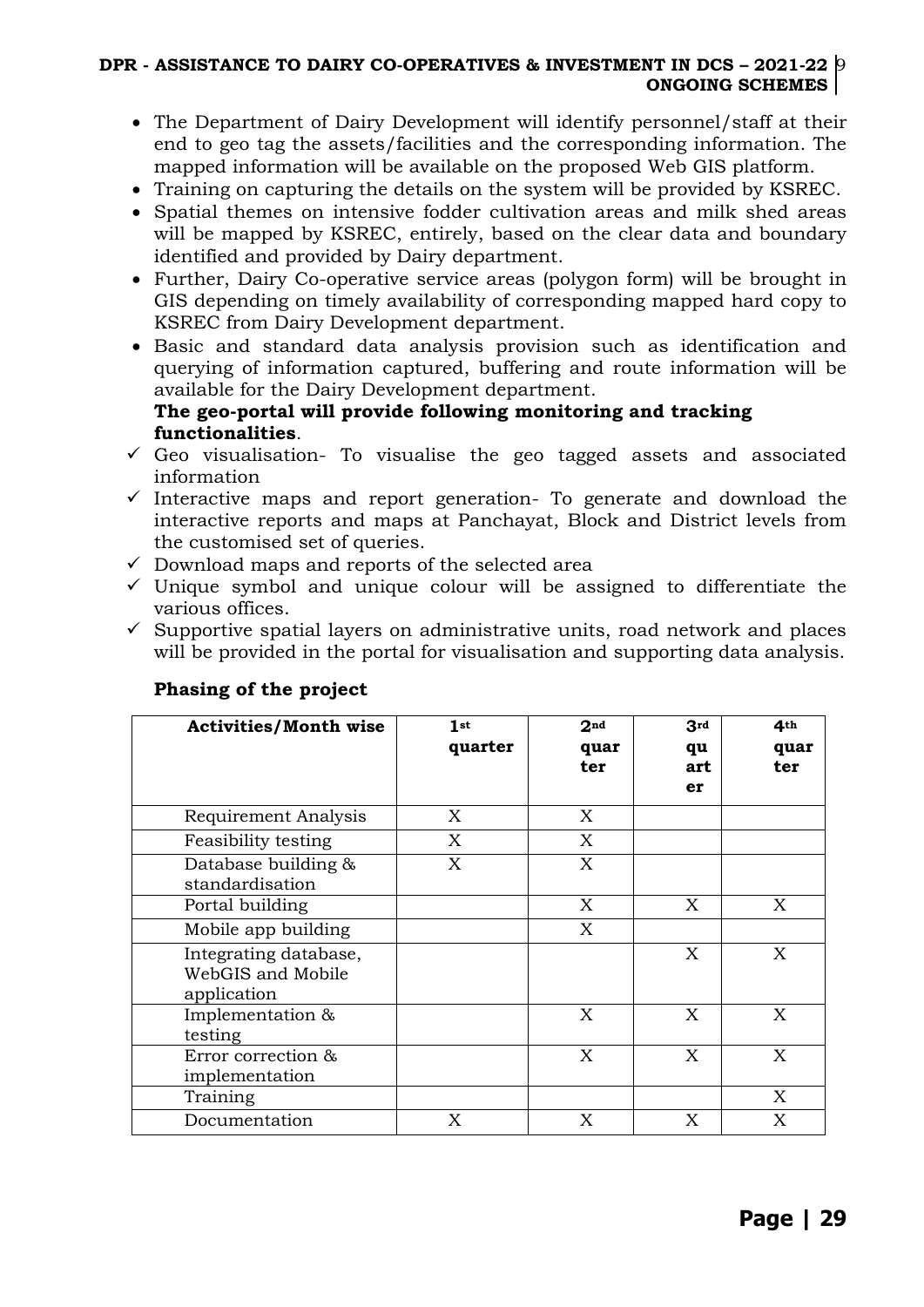#### **Financial Details**

### **GEO MAPPING of DCS coming under selected districts – Rs 12.500 Lakh)**

#### **On completion of the project, the pending payment of Rs 12.50 lakh to KSREC corresponding to the scheme of 2017-18 will be met from this scheme component during the year 2021-22**

#### **Expected output**

- a. Customised mobile app and online portal facility for geo tagging and monitoring/tracking of department level offices of the Dairy Development department in the State.
- b. Institutionalised system for the Department of Dairy Development where the officials and resource persons will be trained for capturing, maintaining and using the data for tracking and monitoring.

## **A. 4.10 MANAGERIAL ASSISTANCE FOR DAIRY CO-OPERATIVE SOCIETIES - Rs. 91.00 LAKH**

The Dairying sector in Kerala revolves around the co-operative sector. The Dairy Co-operatives are the backbone of Dairy Sector in Kerala. As on date there are 3643 registered Dairy Co-operatives in the state of which 3283 are APCOS and 360 are Non APCOS.

| <b>DISTRICT</b>         | <b>APCOS</b> | <b>NON</b><br><b>APCOS</b> | <b>TOTAL</b><br><b>REGISTERED</b><br><b>DCS</b> |  |
|-------------------------|--------------|----------------------------|-------------------------------------------------|--|
|                         | No.          | No.                        | No.                                             |  |
| THIRUVANANTHAPURAM      | 359          | 59                         | 418                                             |  |
| <b>KOLLAM</b>           | 295          | 59                         | 354                                             |  |
| <b>PATHANANAMTHITTA</b> | 189          | 15                         | 204                                             |  |
| <b>ALAPPUZHA</b>        | 249          | 16                         | 265                                             |  |
| <b>KOTTAYAM</b>         | 253          | 23                         | 276                                             |  |
| <b>IDUKKI</b>           | 200          | 12                         | 212                                             |  |
| <b>ERNAKULAM</b>        | 323          | 11                         | 334                                             |  |
| <b>THRISSUR</b>         | 230          | 54                         | 284                                             |  |
| <b>PALAKKAD</b>         | 320          | 20                         | 340                                             |  |
| <b>MALAPPURAM</b>       | 265          | 17                         | 282                                             |  |
| <b>KOZHIKODE</b>        | 239          | 14                         | 253                                             |  |
| <b>WAYANAD</b>          | 55           | 1                          | 56                                              |  |
| <b>KANNUR</b>           | 169          | 54                         | 223                                             |  |
| <b>KASARGOD</b>         | 137          | 5                          | 142                                             |  |
| <b>GRAND TOTAL</b>      | 3283         | 360                        | 3643                                            |  |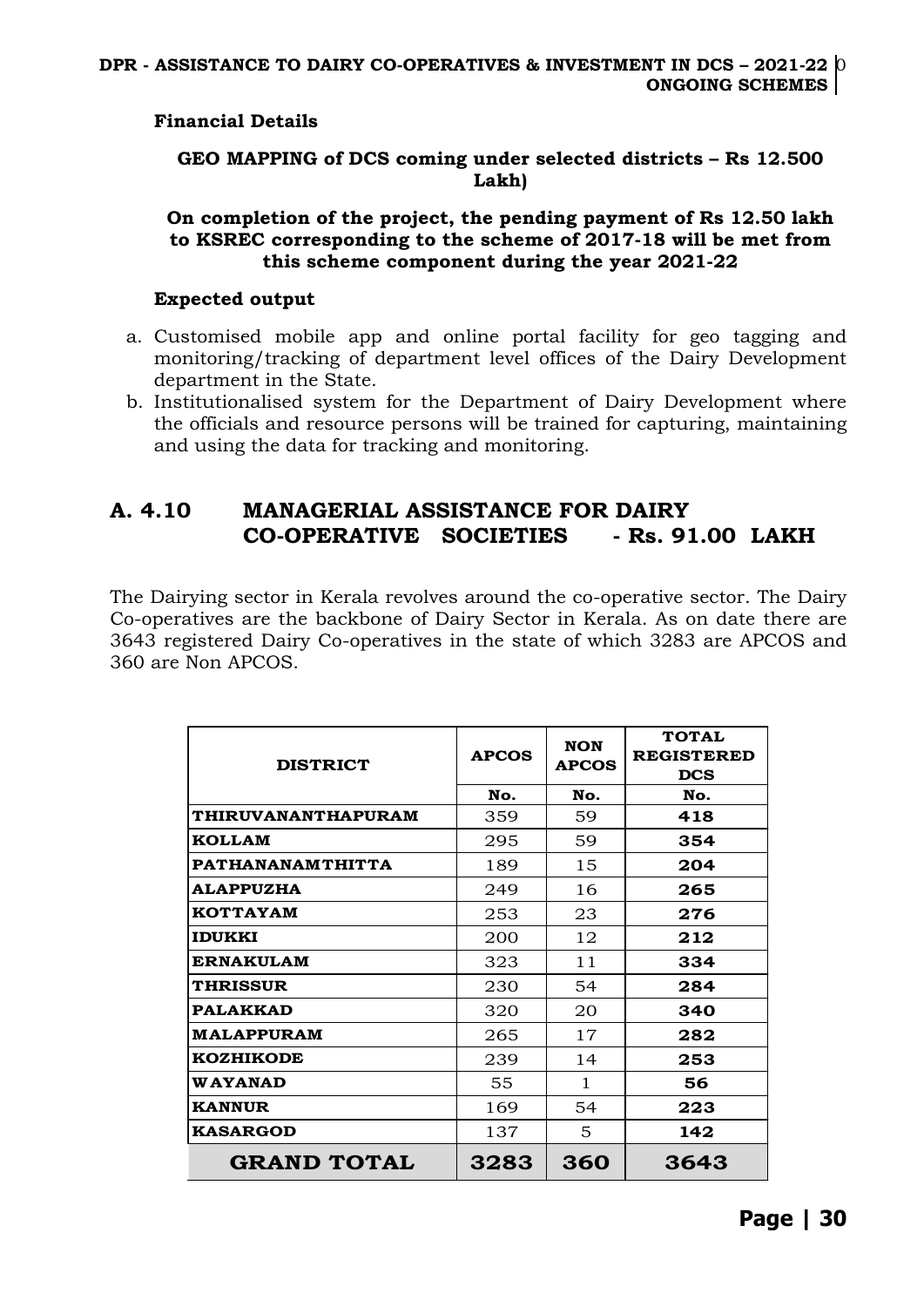#### **DPR - ASSISTANCE TO DAIRY CO-OPERATIVES & INVESTMENT IN DCS – 2021-22** 31 **ONGOING SCHEMES**

When compared to other State Dairy Co-operatives, Kerala stands top where the maximum share of price is rolled on to the producers. The share of amount passed on to the Dairy Co-operatives are comparatively less and many Dairy Cooperatives are finding it difficult to meet the increasing expenditure incurred for procuring, handling and transporting milk. Most of the Dairy Co-operatives are finding it difficult to undertake any socio beneficial activities for the benefit of the members.

The Govt. of Kerala through the Dairy Development Department has implemented Section 80 for the Dairy Personnel of the state. As a result, the DCS especially those DCS which procure nominal quantity of milk say in the range of 100 – 150 litre of milk per day is finding it difficult to implement Section 80 in the DCS. The financial stability of those DCS are at stake and most of them are being forced to wind up the activity and thus stay dormant.

#### *The scheme envisages to ensure financial stability to 260 number of selected eligible DCS which procure less than 250 litre of milk per day by providing managerial subsidy for meeting the establishment charges of 2 DCS personnel per DCS (The Chief Executive and Procurement Assistant) for a period of 10 months. Rs 91.00 lakh is benchmarked for the same.*

- Only those DCS which procure less than 250 litre of milk per day on an average (with 2020-21 as the base year) shall be selected.
- The assistance shall be based on the District wise allotment from Directorate to district offices
- The DCS will have to submit an application in prescribed form to the concerned DESU.
- Based on the application received from DESU with proper recommendations, district wise selection of the beneficiary DCS for managerial assistance shall be made by a committee formed at District HQ with The Deputy Director of concerned district as Convenor and Technical Assistant, Quality Control Officer, 2 No. of Dairy Extension Officer and 1 Dairy Farm Instructor from the district (nominated by The Deputy Director of concerned district) as the members of the committee.
- The ranking of beneficiary DCS for managerial subsidy shall be based on the quantum of milk procured per day on an average during the year 2020-21 and also the present financial stability of the DCS.
- The release of managerial subsidy to beneficiary DCS shall be through concerned Dairy Extension Service Units.
- Final District level list of beneficiary DCS for managerial subsidy shall be forwarded to the Director, Dairy Development Department for final approval.
- Advance payment of managerial subsidy as a share of establishment charges to selected DCS is not permitted. Release of monthly subsidy shall be based on the request from the DCS.
- Managerial subsidy shall be 50 % of the salary for The Secretary of the DCS and Procurement Assistant for a period of 10 months or Rs 2000 per month for The Chief Executive of DCS and Rs 1500 per month for Procurement Assistant whichever is less, payable for 10 months.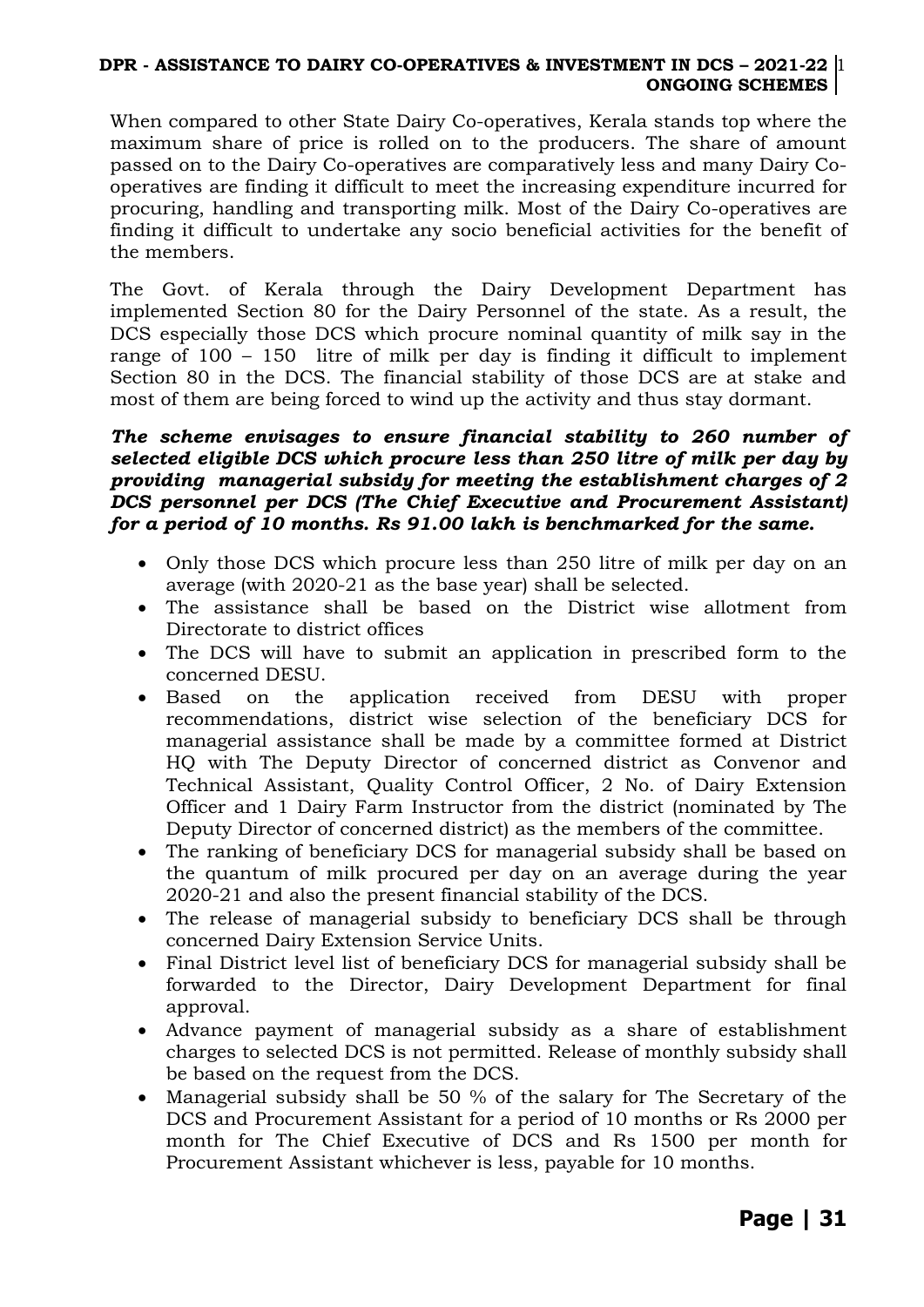#### **DPR - ASSISTANCE TO DAIRY CO-OPERATIVES & INVESTMENT IN DCS – 2021-22** 32 **ONGOING SCHEMES**

- The subsidy extended to one DCS shall not exceed Rs 35,000/- during the year. Separate ceiling shall be maintained for The Chief Executive and Procurement Assistant of the beneficiary DCS.
- Managerial Subsidy shall be extended for selected DCS for a period of 10 months of the year 2021-22
- The assistance shall not be provided as advance payment to the DCS
- *Reg. Fees – Rs 170 per beneficiary DCS*

### **Financial Outlay**

| NO.<br>OF<br><b>DCS</b> | CONSOLIDATED SALARY/MONTH/DCS<br>(AVERAGE) |                                  |                                                                     |                                                                  | <b>MANAGERIAL GRANT</b><br>$(a)$ 50% OF SALARY FOR 10<br><b>MONTHS)</b> |                                                 |                                               |
|-------------------------|--------------------------------------------|----------------------------------|---------------------------------------------------------------------|------------------------------------------------------------------|-------------------------------------------------------------------------|-------------------------------------------------|-----------------------------------------------|
|                         | <b>SECRETARY</b><br>(Rs)                   | PROC.<br><b>ASSISTAN</b><br>(Rs) | <b>TOTAL</b><br><b>SALARY</b><br><b>PER</b><br><b>MONTH</b><br>(Rs) | TOTAL<br><b>SALARY</b><br><b>FOR 10</b><br><b>MONTHS</b><br>(Rs) | <b>TOTAL</b><br>SALARY-<br><b>SELECTE</b><br>D DCS<br>(Rs in<br>Lakh)   | <b>MANAGER</b><br>-IAL ASST.<br>(Rs in<br>Lakh) | <b>DCS</b><br><b>SHARE</b><br>(Rs in<br>Lakh) |
| 260                     | 4000                                       | 3000                             | 7000                                                                | 70000                                                            | 182.00                                                                  | 91.00                                           | 91.00                                         |

## **Expected Outcome**

- The scheme is expected to extend financial stability to 260 DCS by way to extending managerial subsidy for meeting establishment cost during the year 2021-22.
- The scheme is expected to nurture the Co-operative sector by providing financial security to DCS.
- More farmers are expected to come under the Co-operative umbrella
- The Share of milk handled by the Dairy Co-operative sector is expected to hike by 10 %.

**A. 4.11 DR. VARGHESE KURIEN AWARD – Rs 3.00 LAKH**

| <b>UNITS</b> | <b>TOTAL COST</b><br>( Rs in Lakh) | <b>TOTAL SUBSIDY</b><br>(Rs in Lakh) |
|--------------|------------------------------------|--------------------------------------|
| Lump sum     | 3.00                               | 3.00                                 |

The Government had decided to institute awards for the best primary Dairy Co-operatives in the state as a gesture for honouring the memory of Dr. Varghese Kurien, the milk man of India and the Father of White Revolution.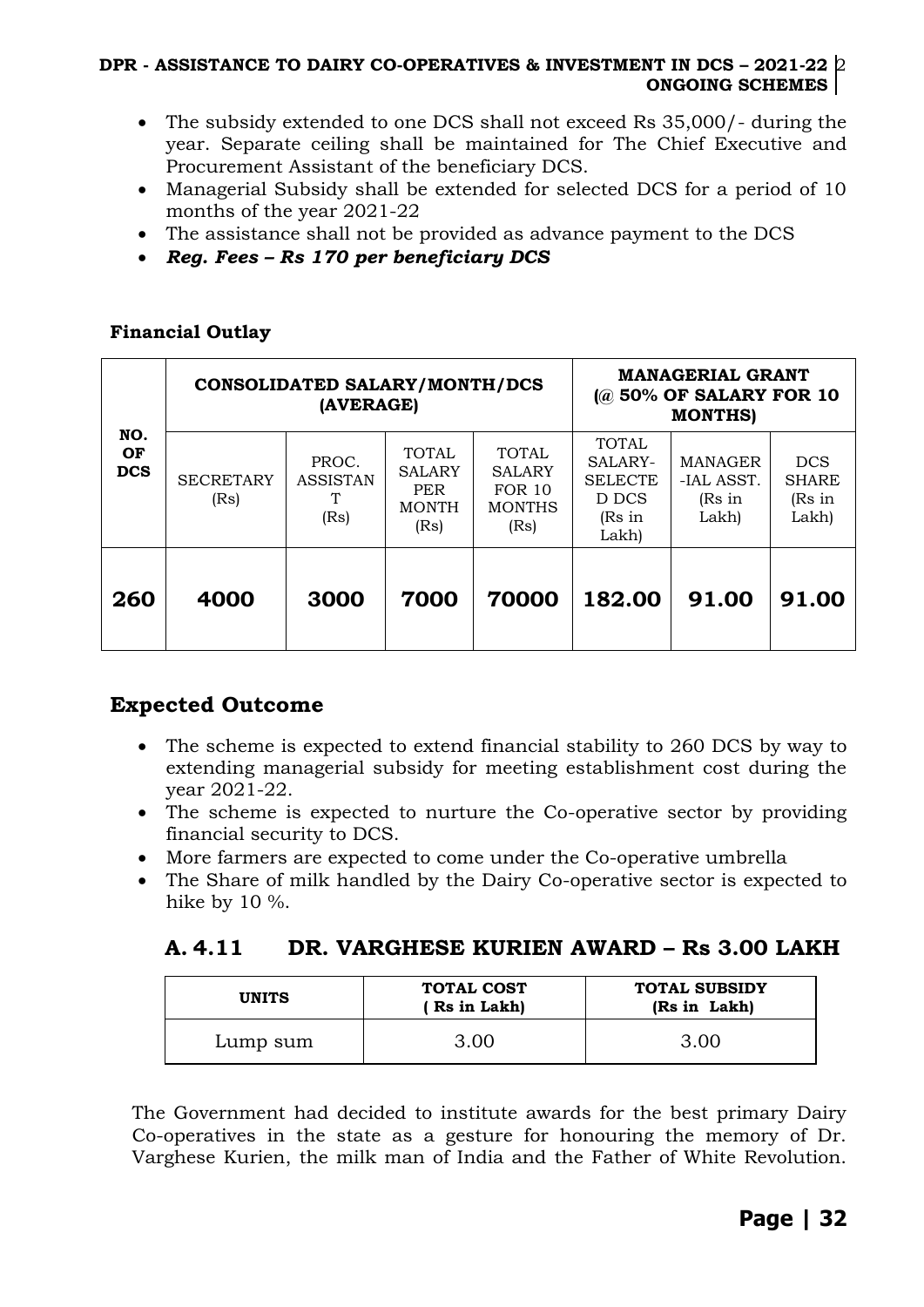#### **DPR - ASSISTANCE TO DAIRY CO-OPERATIVES & INVESTMENT IN DCS – 2021-22** 33 **ONGOING SCHEMES**

Rs 1 lakh each shall be the award amount for the Best Apcos and Best Non-Apcos

There are 3643 registered primary Dairy Co-operatives in the state of which 3283 are APCOS and the remaining 360 are Non-APCOS. Since the bye law of the APCOS and the Non APCOS are different the activities and the functioning of these DCS are also different. Since their performance cannot be measured using the same yard stick the scheme envisages giving separate awards to the best DCS in the two categories. The selected DCS from each category will be given a cash award of Rs. 1 Lakh at a state level function organised for the purpose.

The District Deputy Directors shall select the best APCOS and Non APCOS DCS in their District based on the guidelines and criteria forwarded by the Director. A Directorate level committee for scrutinizing the list obtained from the districts and for selecting the winners from each category will be constituted by the Director of Dairy Development. The scrutinising committee shall submit the list of the award winning DCS (both Apcos & Non-Apcos) to the Director and the Director will then convene the state level committee for finalising the winners.

A State Level Committee constituted by the Director, Dairy Development with the approval of the Government shall be responsible for selecting the Best Apcos and Best Non-Apcos from among the nominations received from the district offices.

| Item                                                                                                                                                                 | Amount<br>(Rs Lakhs) |
|----------------------------------------------------------------------------------------------------------------------------------------------------------------------|----------------------|
| State First (APCOS)                                                                                                                                                  | 1.00                 |
| State First (NON-APCOS)                                                                                                                                              | 1.00                 |
| Expenditure for Conducting Award distribution<br>Ceremony (Hall rent, Refreshment, TA to Farmers and<br>two of their dependants, PA system, Hall arrangement<br>Etc) | 1.00                 |
| <b>TOTAL</b> (Rs in Lakh)                                                                                                                                            | 3.00                 |

## **A. 4.12 OPERATIONAL COST – RS. 15.00 LAKH**

| <b>UNITS</b> | <b>TOTAL COST</b><br>( Rs in Lakh) | <b>TOTAL SUBSIDY</b><br>(Rs in Lakh) |
|--------------|------------------------------------|--------------------------------------|
| Lump sum     | 15.00                              | 15.00                                |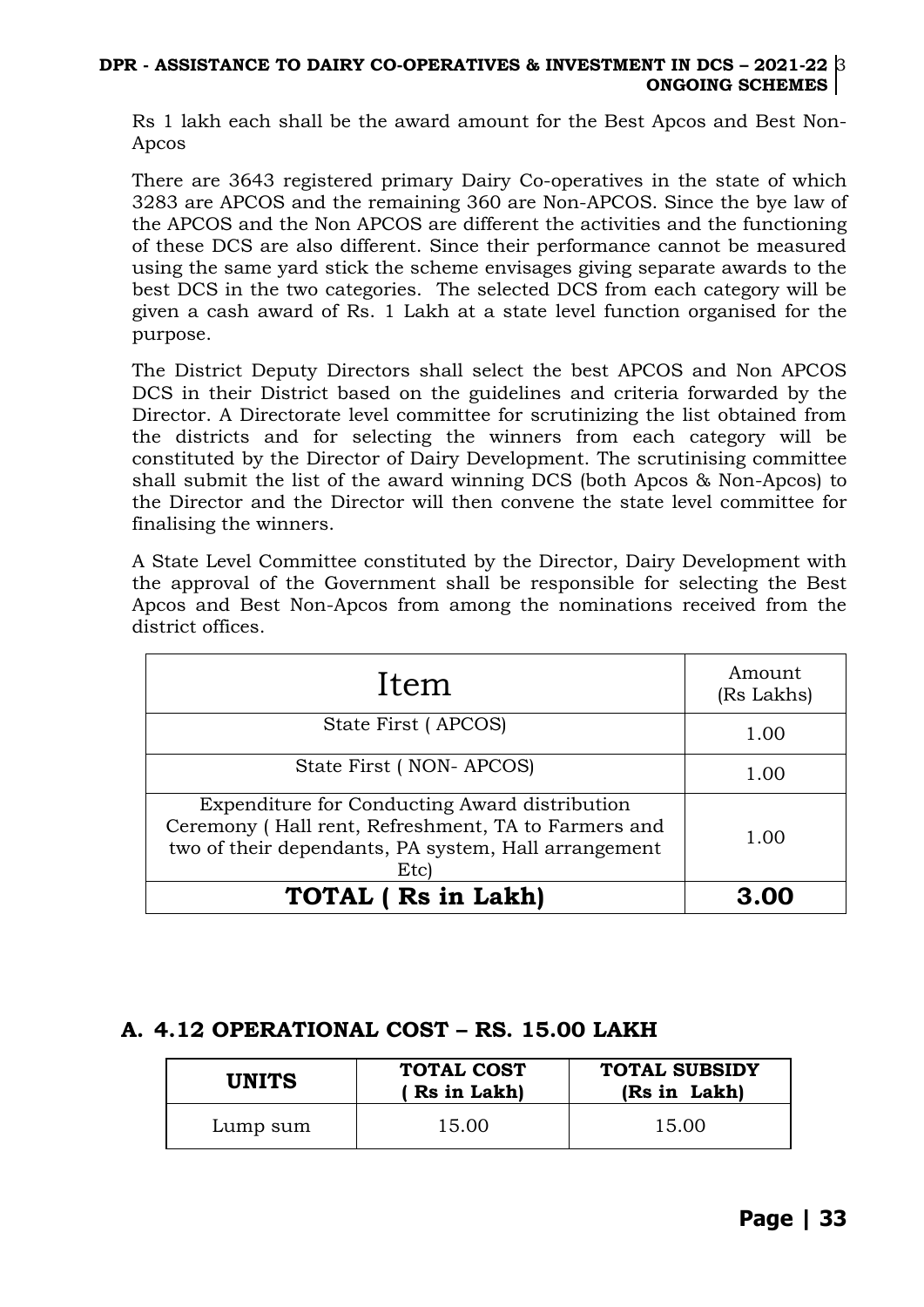#### **DPR - ASSISTANCE TO DAIRY CO-OPERATIVES & INVESTMENT IN DCS – 2021-22** 34 **ONGOING SCHEMES**

Operational cost such as cost of Tender procedures, publicity, Documentation, stationary, hiring charges or any unforeseen expenses etc. can be met under this scheme component. The amount can be utilised for promotional activities required for nurturing Dairy Co-operative Sector, for organising seminars, workshop, and presentations related to Dairying. The amount can be used for department level promotion activities. The amount can be met for the expenditure incurred from any Department level office like Directorate, District HQ, Dairy Extension Service Units, Dairy Training Centres, Quality Control Units etc for meeting the expenditure pertaining to any activity that is directly or indirectly related to nurturing of Dairy Cooperatives of the state.

## **A.4.13 COMPREHENSIVE CO-OPERATIVE PROPOGANDA PROGRAMME (CCPM) - Rs 60.00 Lakh**

#### **A.4.13.1 - Preface**

India is mainly an agrarian country and it has a large live-stock population which makes animal husbandry an important sub-subsidiary occupation of the farmers. Animal husbandry contributes much to the rural economy by providing milk, meat, draught power and manure. With the basic objective of rural up-liftment, Kerala Government has introduced a large number of rural development schemes. Among them, dairying was an important one. This was mainly because, as pointed out by the National Commission on Agriculture "there is a growing realization that promotion of dairying not only contributes towards national health building but also creates substantial employment opportunities". Properly organized and developed dairying could be effectively used as an instrument of social justice.

An important feature of dairying in our country and particularly in Kerala is that while most of the milk is produced in rural area, market for milk exists mainly in urban areas. So dairy farmers face several problems in regard to marketing their milk. To overcome these problems a large number of dairy cooperatives was established in various parts of the country. The National Commission on Agriculture in India observed that next to crops, animal husbandry has the largest employment potential in rural areas. It provides employment to millions of unemployed and underemployed, particularly to small farmers, marginal farmers and landless labourers in the villages. It also provides employment to large number of people in the processing and marketing of dairy products throughout the country. Milk and milk products are regarded as important food items. This becomes particularly important in a country having a sizable vegetarian population. In a vegetarian diet, it is milk which is the richest item containing the largest degree of minerals, fats, proteins, vitamins and other contents. About 75 per cent of all animal proteins consumed in India are derived from milk.

The Dairy Co-operative sector is having deep roots in the state. The performance of the co-operative dairy sector has stabilized the dairy sector of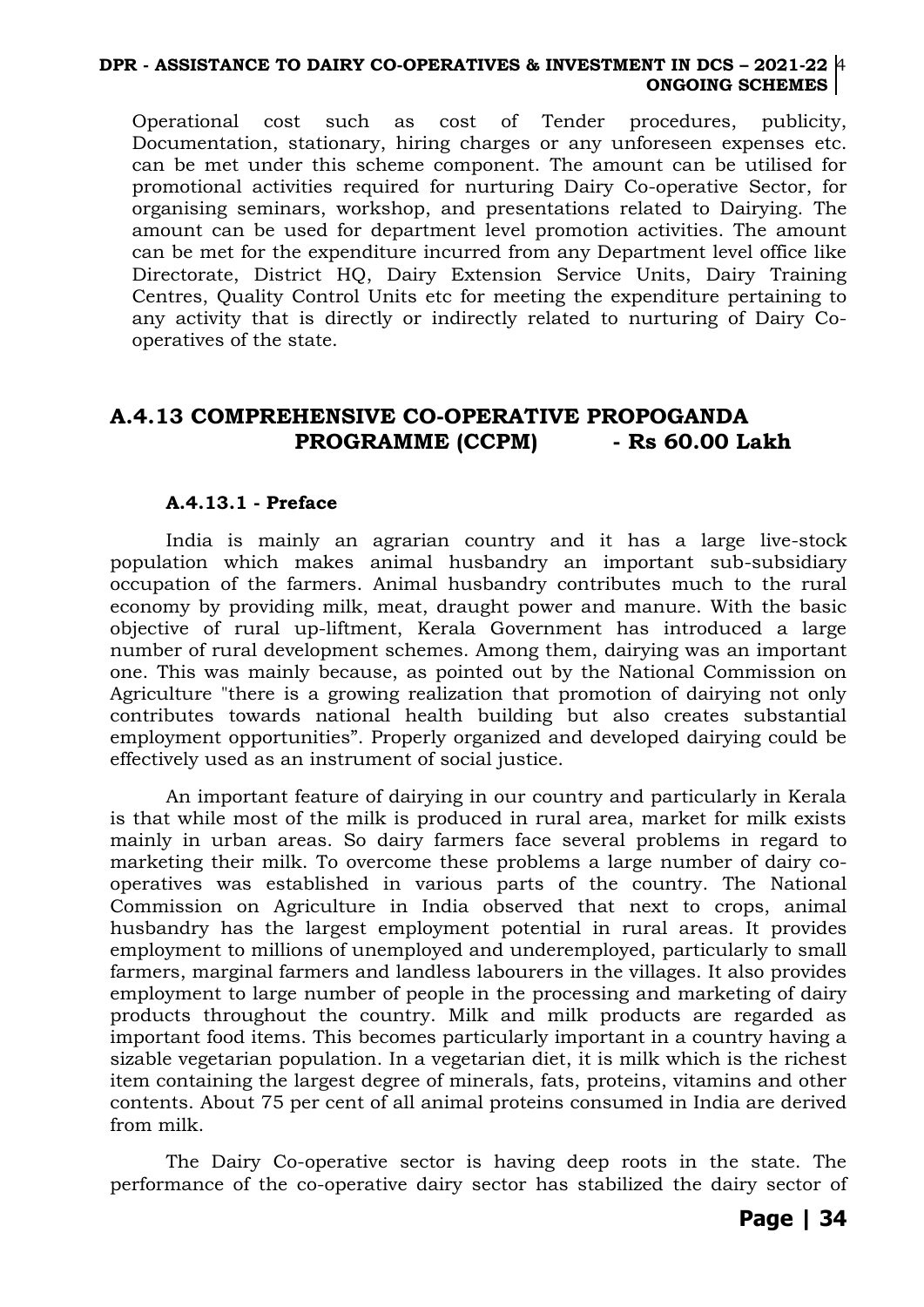#### **DPR - ASSISTANCE TO DAIRY CO-OPERATIVES & INVESTMENT IN DCS – 2021-22** 35 **ONGOING SCHEMES**

Kerala. Out of the 8 lakh dairy farmers of the state, only around 3.92 lakh farmers are associated with dairy co-operative sector. Around 1.75 lakh farmers are daily pouring milk to dairy co-operatives. There are 3643 Dairy Cooperatives in the state.

The Dairy Co-operatives are the backbone of the Dairy industry in the country and situation is not different in Kerala with the DCS providing a ready market and steady price to the dairy farmers. As on date, there are 3643 DCS in the state which collects milk twice a day from their farmers and pays the milk value based on the quality (fat% and SNF%). It is expected that 40 new societies will be formed and 40 defunct societies will be revived during the year.

| <b>DISTRICT</b>         | <b>APCOS</b> | <b>NON</b><br><b>APCOS</b> | <b>TOTAL</b><br><b>REGISTERED</b><br><b>DCS</b> |
|-------------------------|--------------|----------------------------|-------------------------------------------------|
|                         | No.          | No.                        | No.                                             |
| THIRUVANANTHAPURAM      | 359          | 59                         | 418                                             |
| <b>KOLLAM</b>           | 295          | 59                         | 354                                             |
| <b>PATHANANAMTHITTA</b> | 189          | 15                         | 204                                             |
| <b>ALAPPUZHA</b>        | 249          | 16                         | 265                                             |
| <b>KOTTAYAM</b>         | 253          | 23                         | 276                                             |
| <b>IDUKKI</b>           | 200          | 12                         | 212                                             |
| <b>ERNAKULAM</b>        | 323          | 11                         | 334                                             |
| <b>THRISSUR</b>         | 230          | 54                         | 284                                             |
| <b>PALAKKAD</b>         | 320          | 20                         | 340                                             |
| <b>MALAPPURAM</b>       | 265          | 17                         | 282                                             |
| <b>KOZHIKODE</b>        | 239          | 14                         | 253                                             |
| <b>WAYANAD</b>          | 55           | 1                          | 56                                              |
| <b>KANNUR</b>           | 169          | 54                         | 223                                             |
| <b>KASARGOD</b>         | 137          | 5                          | 142                                             |
| <b>GRAND TOTAL</b>      | 3283         | 360                        | 3643                                            |

Out of the total registered DCS, 3337 DCS are functional and remaining 306 DCS are dormant.

*The Quantity of milk collected procured through Dairy Co-operatives during the year 2019-20 is as follows*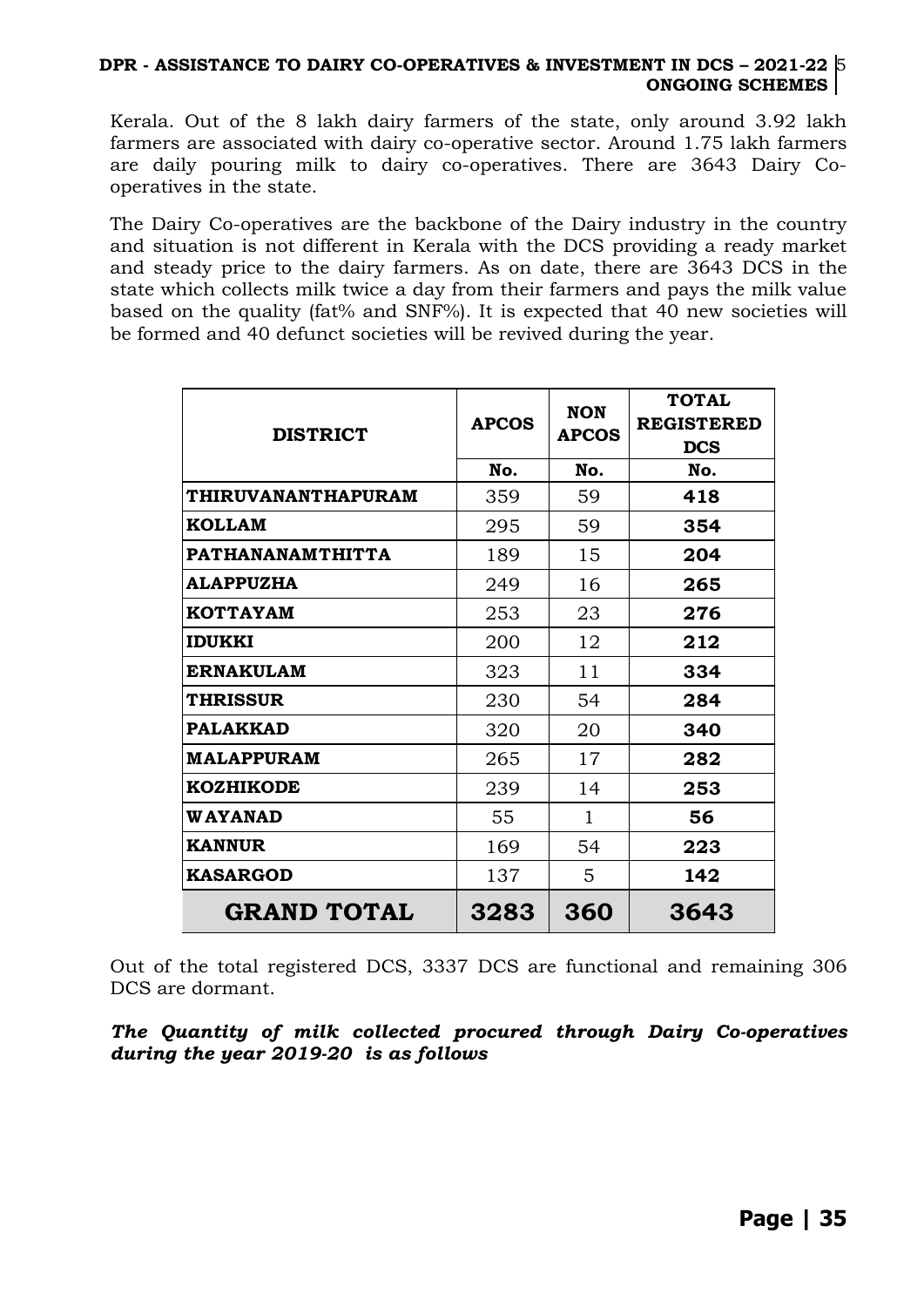#### **DPR - ASSISTANCE TO DAIRY CO-OPERATIVES & INVESTMENT IN DCS – 2021-22** 36 **ONGOING SCHEMES**

| <b>MILK PROCUREMENT THROUGH DCS - 2019-20</b> |                                |                              |                                                                 |              |
|-----------------------------------------------|--------------------------------|------------------------------|-----------------------------------------------------------------|--------------|
| <b>DISTRICT</b>                               | <b>SENT TO</b><br><b>DAIRY</b> | <b>LOCAL</b><br><b>SALES</b> | <b>UTILISED</b><br><b>FOR</b><br><b>PRODUCT</b><br><b>PREPN</b> | <b>TOTAL</b> |
|                                               | <b>LTR</b>                     | <b>LTR</b>                   | <b>LTR</b>                                                      | <b>LTR</b>   |
| <b>THIRUVANANTHAPURAM</b>                     | 45552434                       | 23495892                     | $\Omega$                                                        | 69048326     |
| KOLLAM                                        | 31673890                       | 20152395                     | 0                                                               | 51826285     |
| PATHANAM THITTA                               | 13285068.45                    | 4409760.2                    | $\Omega$                                                        | 17694829     |
| <b>ALAPPUZHA</b>                              | 24094446                       | 11408538                     | $\Omega$                                                        | 35502984     |
| <b>KOTTAYAM</b>                               | 14769444.6                     | 16396712.9                   | $\mathbf{0}$                                                    | 31166158     |
| <b>IDUKKI</b>                                 | 48401334                       | 16021132                     | 0                                                               | 64422466     |
| <b>ERNAKULAM</b>                              | 26675110                       | 17687890                     | $\mathbf{0}$                                                    | 44363000     |
| <b>THRISSUR</b>                               | 18268292                       | 15279237                     | $\boldsymbol{0}$                                                | 33547529     |
| <b>PALAKKAD</b>                               | 80330201                       | 24265329                     | $\Omega$                                                        | 104595530    |
| <b>MALAPPURAM</b>                             | 17040551                       | 9257397                      | 473385                                                          | 26771333     |
| KOZHIKODE                                     | 27192501                       | 13728482                     | $\Omega$                                                        | 40920983     |
| <b>WAYANAD</b>                                | 63979344                       | 19489381                     | 1984933                                                         | 85453658     |
| <b>KANNUR</b>                                 | 22487744                       | 25977946                     | 361842                                                          | 48827532     |
| <b>KASARGOD</b>                               | 17820872                       | 6984462                      | 0                                                               | 24805334     |
| <b>STATE TOTAL-2019-20</b>                    | 451571232                      | 224554554   2820160          |                                                                 | 678945946    |

|                                      |             | MILK PROCURED THROUGH DCS OVER THE YEAR           |                         |  |
|--------------------------------------|-------------|---------------------------------------------------|-------------------------|--|
| <b>FYP</b>                           |             | <b>DCS PROCUREMENT</b>                            |                         |  |
|                                      | <b>YEAR</b> | (LAKH METRIC<br><b>TONNE PER</b><br><b>ANNUM)</b> | (LAKH LITRE<br>PER DAY) |  |
|                                      | 2007-08     | 4.1                                               | 11.24                   |  |
| <b>11TH FIVE YEAR</b>                | 2008-09     | 4.03                                              | 11.05                   |  |
| <b>PLAN PERIOD</b>                   | 2009-10     | 4.25                                              | 11.65                   |  |
|                                      | 2010-11     | 4.1                                               | 11.24                   |  |
|                                      | 2011-12     | 4.52                                              | 12.39                   |  |
|                                      | 2012-13     | 4.89                                              | 13.39                   |  |
|                                      | 2013-14     | 5.27                                              | 14.43                   |  |
| 12th FIVE YEAR<br><b>PLAN PERIOD</b> | 2014-15     | 5.57                                              | 15.26                   |  |
|                                      | 2015-16     | 5.97                                              | 16.36                   |  |
|                                      | 2016-17     | 5.94                                              | 16.27                   |  |
|                                      | 2017-18     | 6.62                                              | 18.14                   |  |
| 13TH FYP                             | 2018-19     | 6.80                                              | 18.64                   |  |
|                                      | 2019-20     | 6.79                                              | 18.60                   |  |
|                                      | 2020-21     | 7.09                                              | 19.43                   |  |

The dairying sector of Kerala needs to be revitalized and rejuvenated. The member participation in co-operative umbrella need to be increased. The Profit share of farmers from this sector has to be maximized.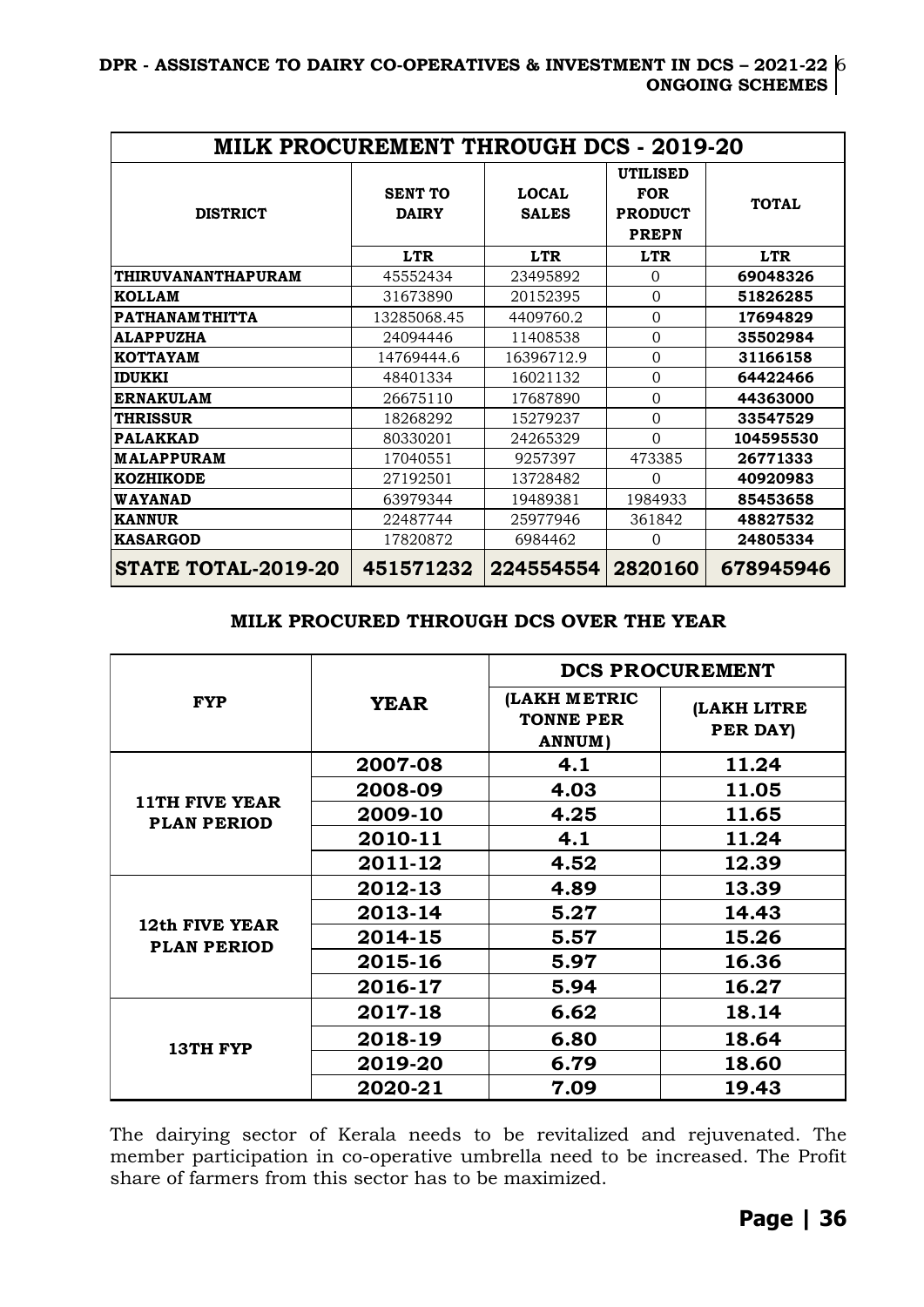#### **DPR - ASSISTANCE TO DAIRY CO-OPERATIVES & INVESTMENT IN DCS – 2021-22** 37 **ONGOING SCHEMES**

This scheme component envisages to nurture, rejuvenate and revitalize the Dairy Co-operative sector of the state in a phased manner. 4 selected districts will be included in the Comprehensive Co-operative Propaganda Programme during the year  $2021-22$ . All the districts will be covered during the 13<sup>th</sup> Five Year Plan period.

### **A.4.13.2 The Objectives of the CCPP are**

- 1. To increase the member participation in the Co-operative Sector by 20 %.
- 2. To increase the share of milk procurement through Dairy Co-operatives in the state
- 3. To ensure that the farmers are receiving maximum price for their produce.
- 4. To perform audit rectifications through audit adalats in the DCS of the selected beneficiary districts of CCPP.
- 5. To improve the managerial skill of Dairy Co-operative Personnel in the selected districts of CCPP
- 6. To ensure that the DCS in a certain village function as SOCIAL DEVELOPMENT CENTRES of that particular village
- 7. To equip the Dairy Co-operatives for hygienic milk collection, milk storage, milk chilling, milk processing and milk marketing so as to ensure enactment of FSSA Norms in the state.
- 8. To ensure that the consumers are receiving safe and quality milk for consumption
- 9. To undertake intensive Farmer Contact Programme, Quality Awareness Programmes and Consumer Interface Programme in the state.
- 10. To impart non-technical and technical training for the following class

| Category                               | <b>Duration</b><br>(days) | <b>Topic</b>                                                                                                                                                   |
|----------------------------------------|---------------------------|----------------------------------------------------------------------------------------------------------------------------------------------------------------|
| Farmers                                | 2                         | Rights and Privileges of a producer<br>Responsibility of a member in Co-operative<br>Clean Milk Production<br>Scientific Cattle Rearing and Management aspects |
| Managing<br>Committee of<br><b>DCS</b> | 2                         | Tools to evaluate the performance of DCS<br>Co-operative Principles<br>Tools for Financial analysis of DCS                                                     |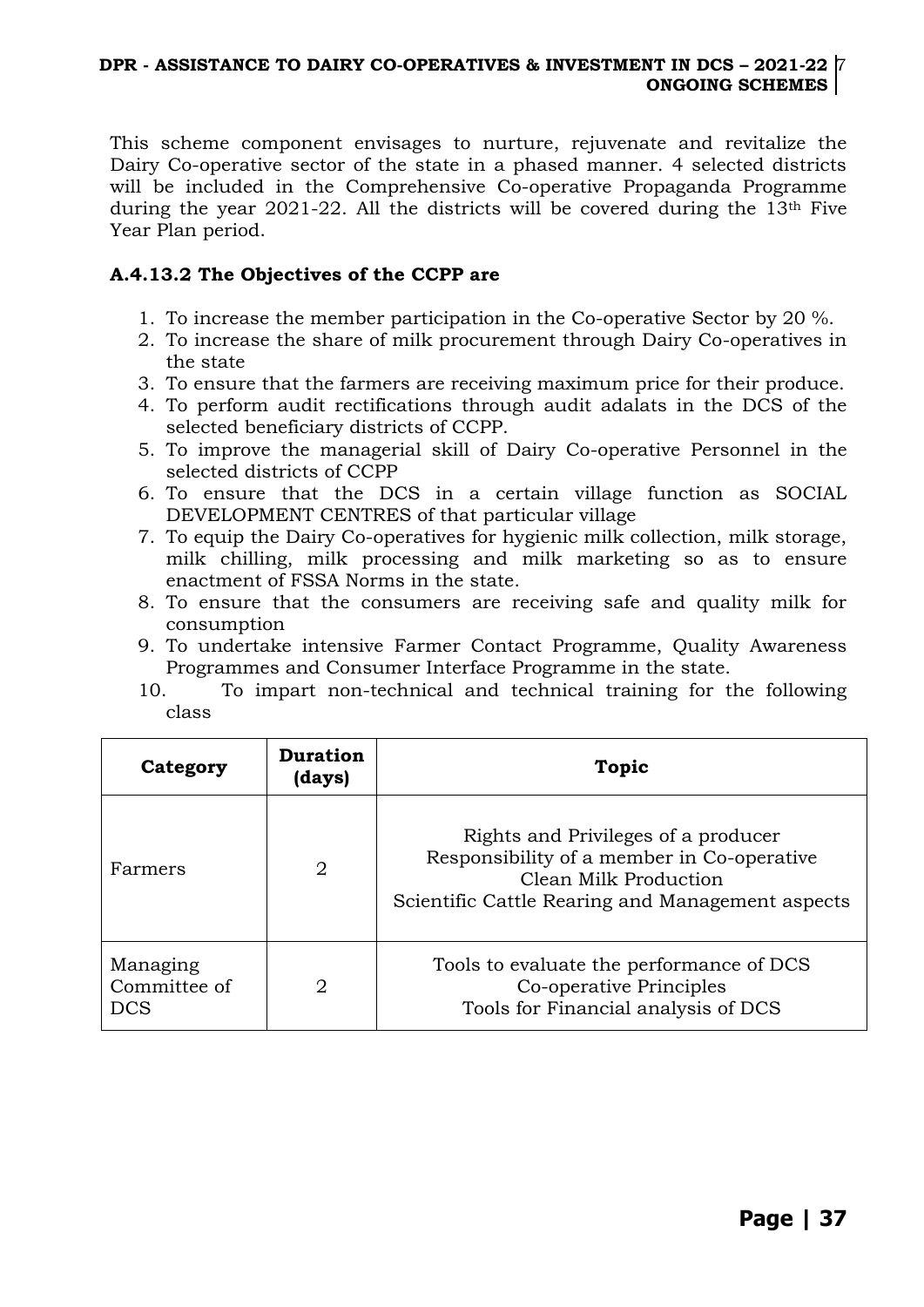#### **DPR - ASSISTANCE TO DAIRY CO-OPERATIVES & INVESTMENT IN DCS – 2021-22** 38 **ONGOING SCHEMES**

 $\mathbf{I}$ 

| Chief Executive<br>of DCS                                               | $\overline{2}$ | Relevant sections and rules of KCS ACT 1969<br>detailing functions of DCS, Management aspects,<br>Audit aspects, preparation of financial accounts,<br>preparing DCS for audit, audit rectification aspects<br>Shift from conventional accounting to computerized<br>accounting (Unified Accounting Software),<br>Introduction to internet |
|-------------------------------------------------------------------------|----------------|--------------------------------------------------------------------------------------------------------------------------------------------------------------------------------------------------------------------------------------------------------------------------------------------------------------------------------------------|
| Department<br>level<br>Implementing<br>Officers of<br>selected district | 3              | Relevant sections and rules of KCS ACT-1969<br>detailing audit aspects, inspection, arbitration<br>aspects, Shift from conventional accounting to<br>computerized accounting of DCS, New Management<br>aspects etc.                                                                                                                        |

#### **A.4.13.3 Components included in Comprehensive Co-operative**

 **Propaganda Programme**

- **i. Four Level Training Programme as detailed in above para**
- **ii. Farmer Contact Programmes in all the DCS of selected beneficiary districts of CCPP**
- **iii. Quality Awareness Programmes in selected DCS of beneficiary districts of CCPP – 5 programmes each in selected districts of CCPP**
- **iv. Consumer Interface Programmes – 5 programmes each in selected districts of CCPP**
- **v. Special Audit adalats in beneficiary districts for DCS level audit rectifications.**
- **vi. All India study tour for selected 25 persons (selected from among the 4 selected districts of CCPP.**

| <b>PARTICULARS</b>                                                                     | <b>AMOUNT</b> |
|----------------------------------------------------------------------------------------|---------------|
|                                                                                        | (Rs in Lakh)  |
| <b>4 TIER TRAINING PROGRAMME</b>                                                       | 13.00         |
| FARMER CONTACT PROGRAMME                                                               | 25.00         |
| <b>QUALITY AWARENESS PROGRAMME</b>                                                     | 4.00          |
| CONSUMER INTERFACE PROGRAMME                                                           | 3.00          |
| <b>ALL INDIA TOUR</b>                                                                  | 3.00          |
| HONORARIUM FOR TECHNOCRATS /<br>TRAINERS, REMUNERATION FOR<br>FUNCTIONAL CO-ORDINATORS | 9.00          |
| OTHER CO-OPERATIVE PROPOGANDA<br>PROGRAMMES                                            | 3.00          |
| <b>GRAND TOTAL</b>                                                                     | 60.00         |

#### **A.4.13.4 Financial Aspects - CCPP**

 $\mathbf{I}$ 

 $\mathbf{I}$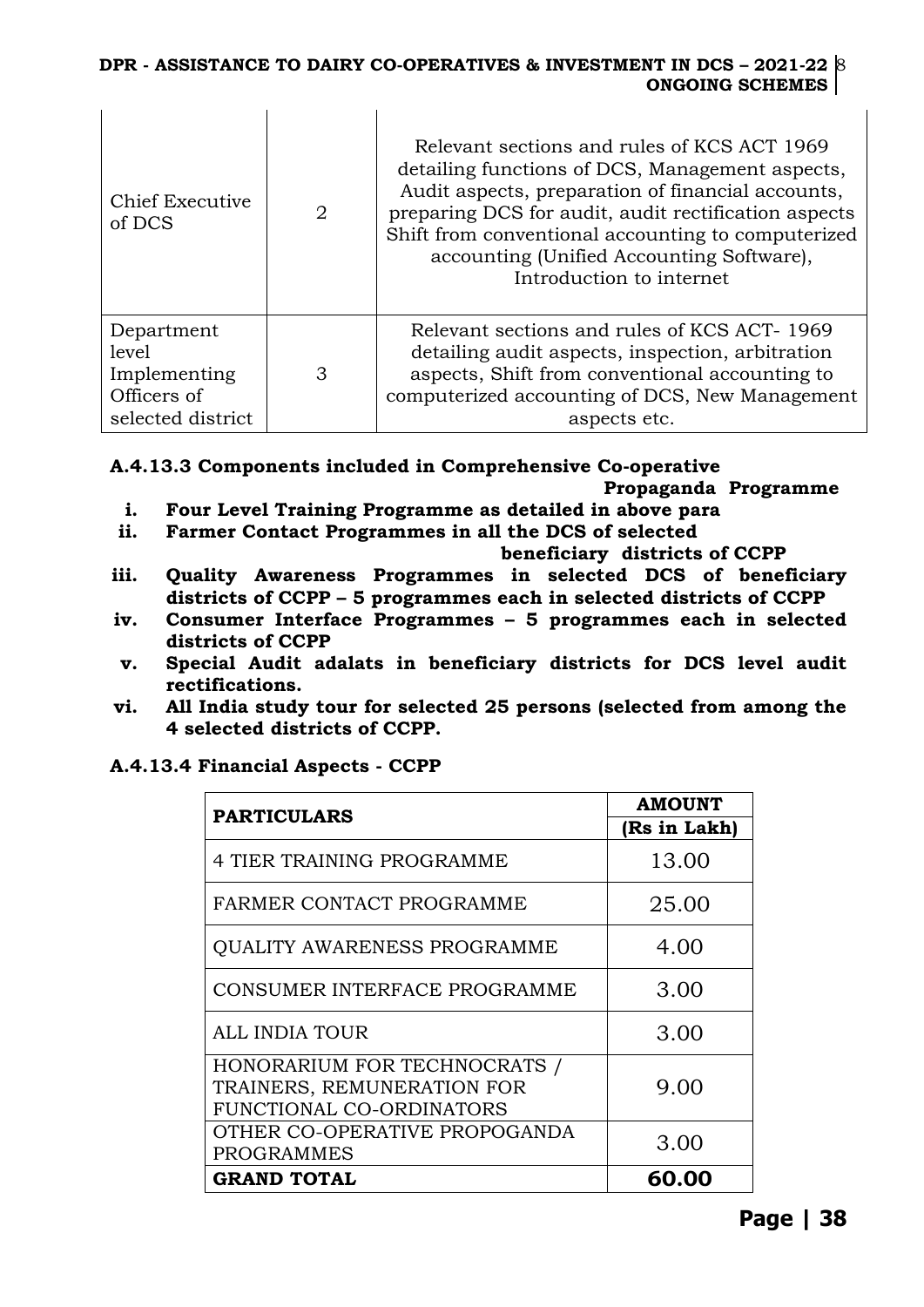#### **DPR - ASSISTANCE TO DAIRY CO-OPERATIVES & INVESTMENT IN DCS – 2021-22** 39 **ONGOING SCHEMES**

#### **A.4.13.5 Working of the Programme**

- The Director, DDD shall be the CHIEF CO-ORDINATOR of the CCPP.
- Selected officer not below the rank of a Deputy Director and nominated by The Director, DDD shall be the STATE CO-ORDINATOR. The state coordinator shall chart the State wide implementation of the programme.
- 3 FUNCTIONAL CO-ORDINATORS each in 4 selected districts shall assist the State Co-ordinator for implementation of the programme
- The Principals of selected Dairy Training Centre shall function as the District Coordinator of the programme
- The Deputy Director of beneficiary districts of CCPP, The Dairy Extension Officers and Dairy Farm Instructors shall assist the State Co-ordinator, District Co-ordinator and Functional Co-ordinators of the programme
- The Deputy Director-Planning shall ensure the co-ordination, monitoring and evaluation from the Directorate side.

#### *A. 4.13.6 The Detailed Calendar and itinerary of the CCPP shall be published from the Directorate not later than 30.06.2021*

#### **Expected Outcome**

- Member participation in the Co-operative Sector expected to hike by 20  $\frac{0}{6}$
- To increase the share of milk procurement through Dairy Co-operatives in the state by 25 %.
- To ensure that the farmers are receiving maximum price for their produce.
- To perform audit rectifications in the DCS of the selected beneficiary districts of CCPP.
- To improve the managerial skill of Dairy Co-operative Personnel in the selected districts of CCPP
- To equip the Dairy Co-operatives for hygienic milk collection, milk storage, milk chilling, milk processing and milk marketing so as to ensure enactment of FSSA Norms in the state.
- To ensure that the consumers are receiving safe and quality milk for consumption

## **A.4.14 DATA BANK CREATION - COMPREHENSIVE SURVEY TO STUDY THE MILK PROCUREMENT PATTERN THROUGH DCS AND OTHER MEANS.- Rs 50.00 Lakh**

It is expected that out of the total milk production of the state, 20-21 % of the milk is being procured by the Dairy Co-operatives. There are 3643 functional DCS in the state. The average collection of milk is around 19.43 lakh litre per day.

The success of any project implemented depends on the reliability of the source of data being applied in the project and Dairy Sector is no way an exception to this.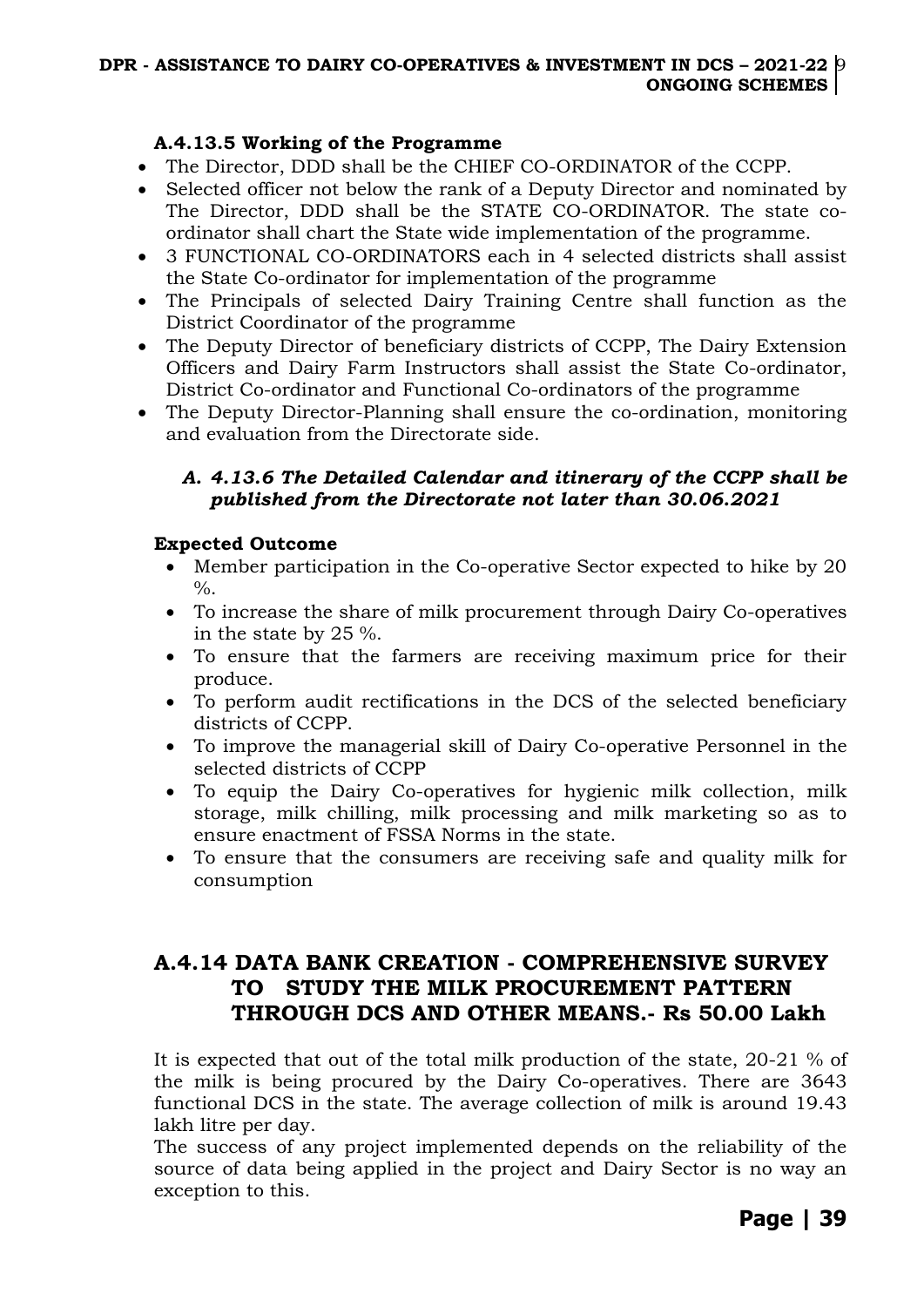In order to scientifically plan the Dairy Development Projects the actual quantum / share of milk handled by the Dairy Co-operatives in comparison to the total milk production of the state has to be ascertained. Hence it is proposed to conduct a sample survey for ascertaining the following realities

- The actual number of dairy farmers in the state
- The ratio between the substantive farmers and Entrepreneurs in dairy sector of Kerala.
- The share of milk procured by the Dairy Co-operative Sector in Kerala.
- The Prospective dairy farmers of the state.
- The share of milk rurally sold in the state.
- A study of urban market and rural dairy market
- The scope for value addition of milk in Kerala Market.
- Any other relevant subject pertaining to the Dairy Development sector of the state.

The survey is proposed to be carried out by Kerala State Economics and Statistics Department, Kudumbasree or other Govt. accredited agencies

#### **Financial Outlay**

## **Rs 50 Lakh is benchmarked as plan fund for the conduct of Survey**

## **A.4.15 ASSISTANCE TO DAIRY CO-OPERATIVES FOR PURCHASE OF OWN LAND – Rs 30.00 LAKH**

| <b>UNITS</b> | NO OF<br><b>DCS</b> | UNIT COST<br>(Rs) | <b>UNIT</b><br><b>SUBSIDY</b><br>(Rs) | <b>TOTAL COST</b><br>(Rs in lakhs) | <b>TOTAL</b><br><b>SUBSIDY</b><br>(Rs in lakhs) |
|--------------|---------------------|-------------------|---------------------------------------|------------------------------------|-------------------------------------------------|
| No. s        | 10                  | 1000000           | 300000                                | 100.00                             | 30.00                                           |

**A.4.15.1** There are 3643 registered Dairy Co-operatives in the state. The following is the statistics of DCS in regard to ownership of own land and building

| <b>DISTRICT</b>  | <b>NO. OF DCS</b><br><b>FUNCTIONING</b><br>IN OWN BUILDING | <b>NO. OF DCS</b><br><b>WITH</b><br><b>NO OWNERSHIP</b><br>OF LAND AND<br><b>BUILDING</b> |
|------------------|------------------------------------------------------------|-------------------------------------------------------------------------------------------|
| <b>TVM</b>       | 209                                                        | 144                                                                                       |
| <b>KOLLAM</b>    | 178                                                        | 114                                                                                       |
| <b>PTA</b>       | 57                                                         | 123                                                                                       |
| <b>ALAPPUZHA</b> | 187                                                        | 59                                                                                        |
| <b>KOTTAYAM</b>  | 121                                                        | 118                                                                                       |
| IDUKKI           | 120                                                        | 63                                                                                        |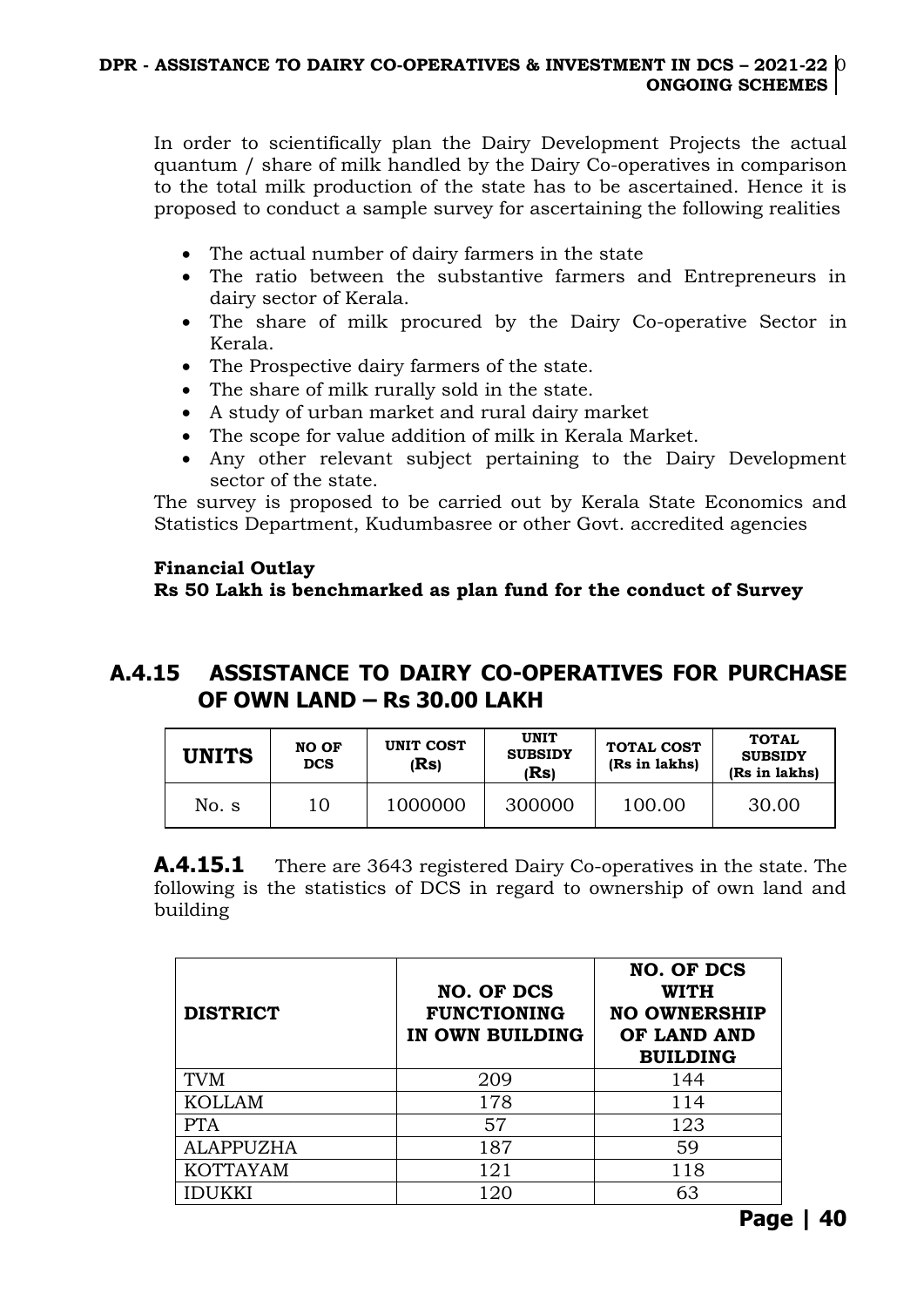#### **DPR - ASSISTANCE TO DAIRY CO-OPERATIVES & INVESTMENT IN DCS – 2021-22** 41 **ONGOING SCHEMES**

| <b>ERNAKULAM</b>  | 223 | 83  |
|-------------------|-----|-----|
| <b>THRISSUR</b>   | 172 | 62  |
| <b>PALAKKAD</b>   | 201 | 112 |
| <b>MALAPPURAM</b> | 91  | 119 |
| KOZHIKODE         | 112 | 140 |
| <b>WAYANAD</b>    | 54  |     |
| <b>KANNUR</b>     | 144 | 57  |
| KASARGOD          |     | 47  |

The availability of own land and an own building is instrumental in the development of any institution

The scheme envisages giving financial support to 10 Dairy Co-operatives for purchase of own land. The plan assistance shall be 30% of cost of newly purchased land subject to a maximum of Rs 3 lakh per Dairy Co-operative. Depending upon the availability of plan fund, the assistance shall be extended to more number of Dairy Co-operatives.

- The plan assistance shall be 30% of cost of newly purchased land subject to a maximum of Rs 3 lakh per Dairy Co-operative.
- Those DCS which are already having land and are purchasing additional land for developmental activities shall not be eligible for plan assistance under this scheme.
- Application from DCS shall be in prescribed format.
- Resolution of B.O.D shall be attached along with the application form.
- Only those Dairy Co-operatives which have been functional for the last 3 years shall be eligible for submitting the application.
- The DCS shall be in profit for the last three years (2018-19, 2019-20) and 2020-21)
- Only those Dairy Co-operatives, which have purchased land after the date 01.04.2020 shall be eligible for placing application under this category.
- The plan assistance shall be a re-imbursement for the amount already spent by the Dairy Co-operative for purchasing own land .
- No advance payment of plan fund shall be extended to Dairy Cooperatives for purchasing new/own land.
- The newly purchased land shall be under the joint ownership of The President and The Secretary of the concerned DCS
- The value of the purchased land shall be in tune with the District Level Land Value Assessment Committee constituted as per the Government Order (S.R.O No. 83/2020 dated 27.01.2020)
- Only those purchase of own land by DCS, approved by The Deputy Director, Dairy Development Department shall be eligible for placing application for financial assistance under this scheme component.
- Existing rates and government norms shall be followed by DCS which is purchasing own land for the Dairy Co-operative.
- Attested copy of land purchase documents (including copy of Deed) shall be attached along with the application form.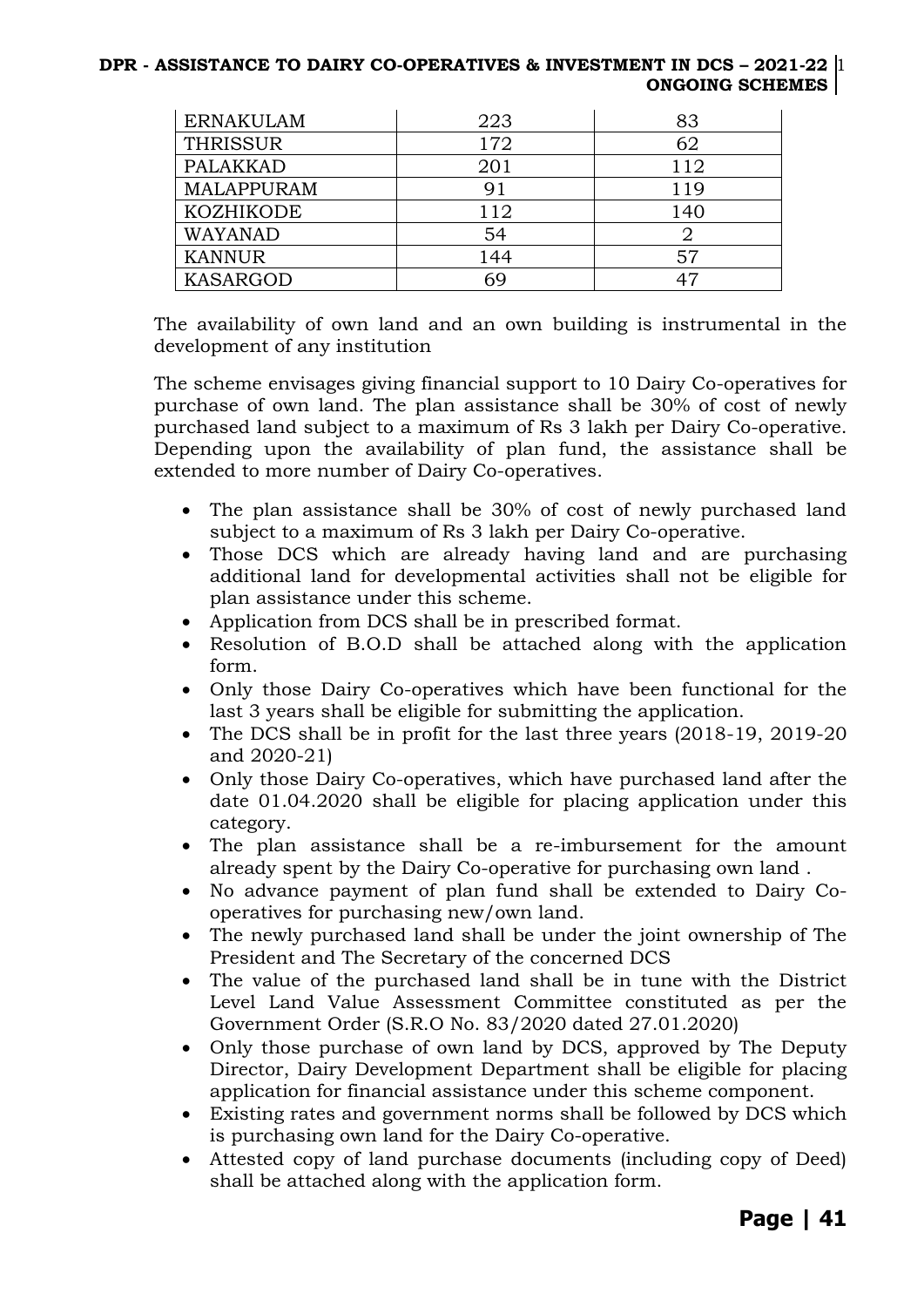#### **DPR - ASSISTANCE TO DAIRY CO-OPERATIVES & INVESTMENT IN DCS – 2021-22** 42 **ONGOING SCHEMES**

- The beneficiary DCS shall execute an agreement with the Dairy Development to the extent that the DCS will not sell or lease the purchased new land, for which they have applied for financial assistance.
- **The Registration Fees shall be Rs 500 per beneficiary DCS.**

## **A.4.15.2 IMPLEMENTATION, MONITORING AND EVALUATION**

The Deputy Directors shall ensure that the scheme is implemented effectively and beneficial to the interests of the Dairy farmer and the society, at large. The feedback of the scheme will be submitted to the Director for effective implementation of the scheme in the years to come. The Dairy Extension Officers shall be responsible of DESU level implementation and shall be assisted by Dairy Farm Instructors. The district level implementation, continuous evaluation cum reporting the progress of various scheme components shall be the responsibility of concerned Deputy Directors. He shall be assisted by the Assistant Directors of concerned districts. The Director shall be in charge of state wide implementation and evaluation of the programme and shall be assisted by The Joint Director (Planning), The Deputy Director (Planning) and the Planning Wing at Directorate, DDD.

## **A.4.16 IMPLEMENTATION, MONITORING AND DOCUMENTATION CHARGES - Rs 4.300 Lakh**

Rs 4.300 Lakh is benchmarked for implementation, monitoring and documentation of above scheme components.

## **A.5 IMPLEMENTATION, MONITORING AND EVALUATION**

The Deputy Directors shall ensure that the scheme is implemented effectively and beneficial to the interests of the Dairy farmer and the society, at large. The feedback of the scheme will be submitted to the Director for effective implementation of the scheme in the years to come. The Dairy Extension Officers shall be responsible of DESU level implementation and shall be assisted by Dairy Farm Instructors. The district level implementation, continuous evaluation cum reporting the progress of various scheme components shall be the responsibility of concerned Deputy Directors. He shall be assisted by the Assistant Directors

**Page | 42**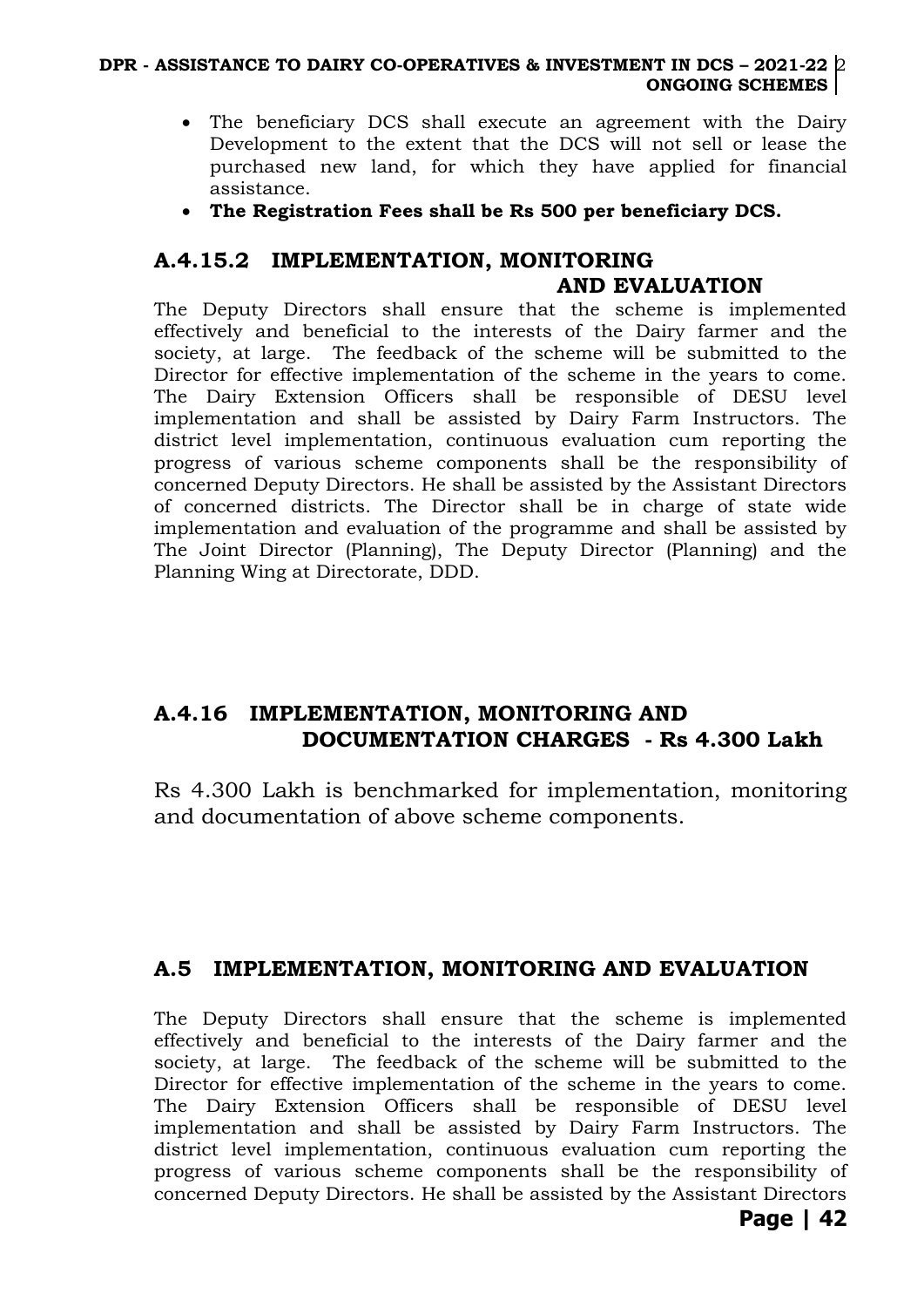#### **DPR - ASSISTANCE TO DAIRY CO-OPERATIVES & INVESTMENT IN DCS – 2021-22** 43 **ONGOING SCHEMES**

of concerned districts. The Director shall be in charge of state wide implementation and evaluation of the programme and shall be assisted by The Joint Director (Planning), The Deputy Director (Planning) and the Planning Wing at Directorate, DDD.

| <b>SI.NO</b>   | <b>ACTIVITY</b>                                      | TIME FRAME        |
|----------------|------------------------------------------------------|-------------------|
|                | Obtaining Administrative Sanction<br>orders          | Before 10.04.2021 |
| $\overline{2}$ | Inviting applications from DCS                       | Before 15.05.2021 |
| 3              | Propaganda for the components                        | Before 15.06.2021 |
| 4              | <b>Beneficiary Selection</b>                         | Before 20.07.2021 |
| 5              | Completion of purchase and civil works               | Before 25.10.2021 |
| 6              | Obtaining Valuation Certificates from<br>authorities | Before 05.11.2021 |
| 7              | Release of Plan Fund                                 | Before 15.12.2021 |
| 8              | Monitoring and Evaluation                            | Before 20.01.2022 |

## **A.6 CALENDER OF ACTIVITIES**

## **A.7 EXPECTED OUTCOME OF THE SCHEMES UNDER ASSISTANCE TO DCS**

- Strengthening the quality control activities by providing the equipment  $\&$ glassware's to 180 DCS
- Minimum 4 review meetings of all Dairy Co-operatives at Dairy Extension Service Units and review meetings at District level to evaluate the performance of DCS.
- Ensuring the cold chain at DCS Level
- Data will be available in the Information Centres and focusing to centralize the milk procurement data.
- Assistance to Processing units under Dairy Co-operatives to certify the internationally accepted Food safety management system (ISO 22000) to ensure and comply the FSSA 2006.
- Enhance the farmers confidence and rapid information sharing
- Expecting 80 New / Revival of DCS in this year
- Assisting for installation of rain water harvesting infrastructure at 50 DCS
- Infrastructure facilities of around 1250 DCS will be strengthened.
- Facilitate a common platform for the Dairy farmers for experience sharing.
- Establish unified DCS accounting software in DCS
- Comprehensive Co-operative Propaganda Programme in 4 districts to nurture the co-operative dairy sector
- Managerial Subsidy to 260 DCS which are economically not stable.
- Award will be given to best DCS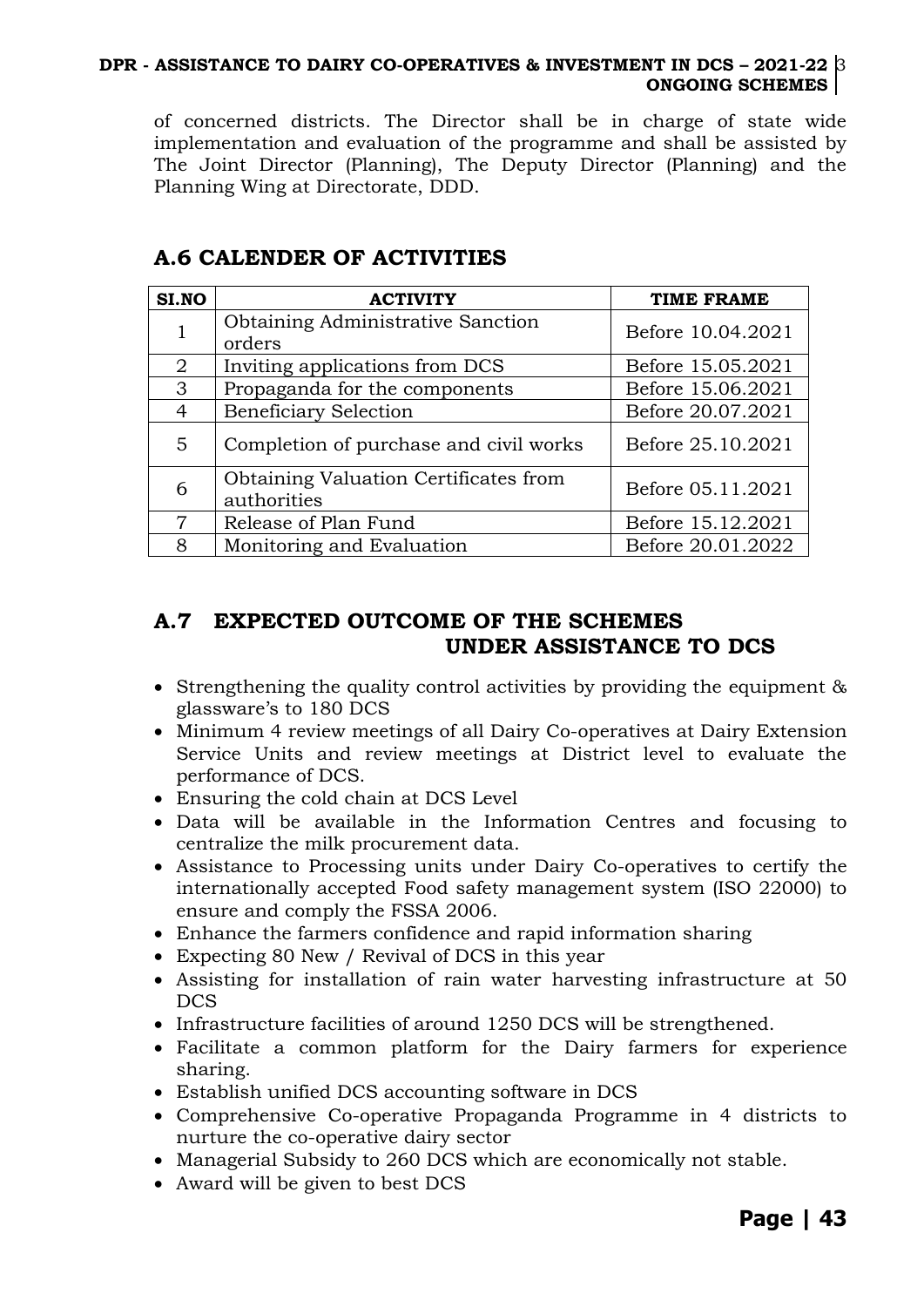- Initiate & unifies farmers, DCS personnel, Dairy Department & Regional Union / KCMMF officials district level consortium to monitor and evaluate the activities
- Comply the Food Safety & Standard Act 2006 , strengthen the DCS , reduction of milk spoilage, complaints & penalties , availability of data easily transaction of information may be monitored and evaluated by the concerned District Head.
- Quarterly review meeting may be conducted by concerned Deputy Directors to monitor the effectiveness of the implemented project.

## **A. 8 CONCLUSION**

*This project will rejuvenate the Dairy sectors of the district by upgrading, modernizing, financing and computerizing Dairy Cooperative Society. Enhance the state-wide common information system; unify the Dairy Cooperative Societies accounting and management system. The automatic milk collection units, Need based Assistance and Dairy Farmers Facilitation Cum Information Centres, The hygienic milk collection rooms, training the DCS personnel, upgrading the processing units of DCS, provide assistance to upgrade the systems of the Processing units of DCS to ISO 22000 will strengthen the Dairy sector by providing better marketing avenues and ensuring better price to the farmers.*

**DIRECTOR**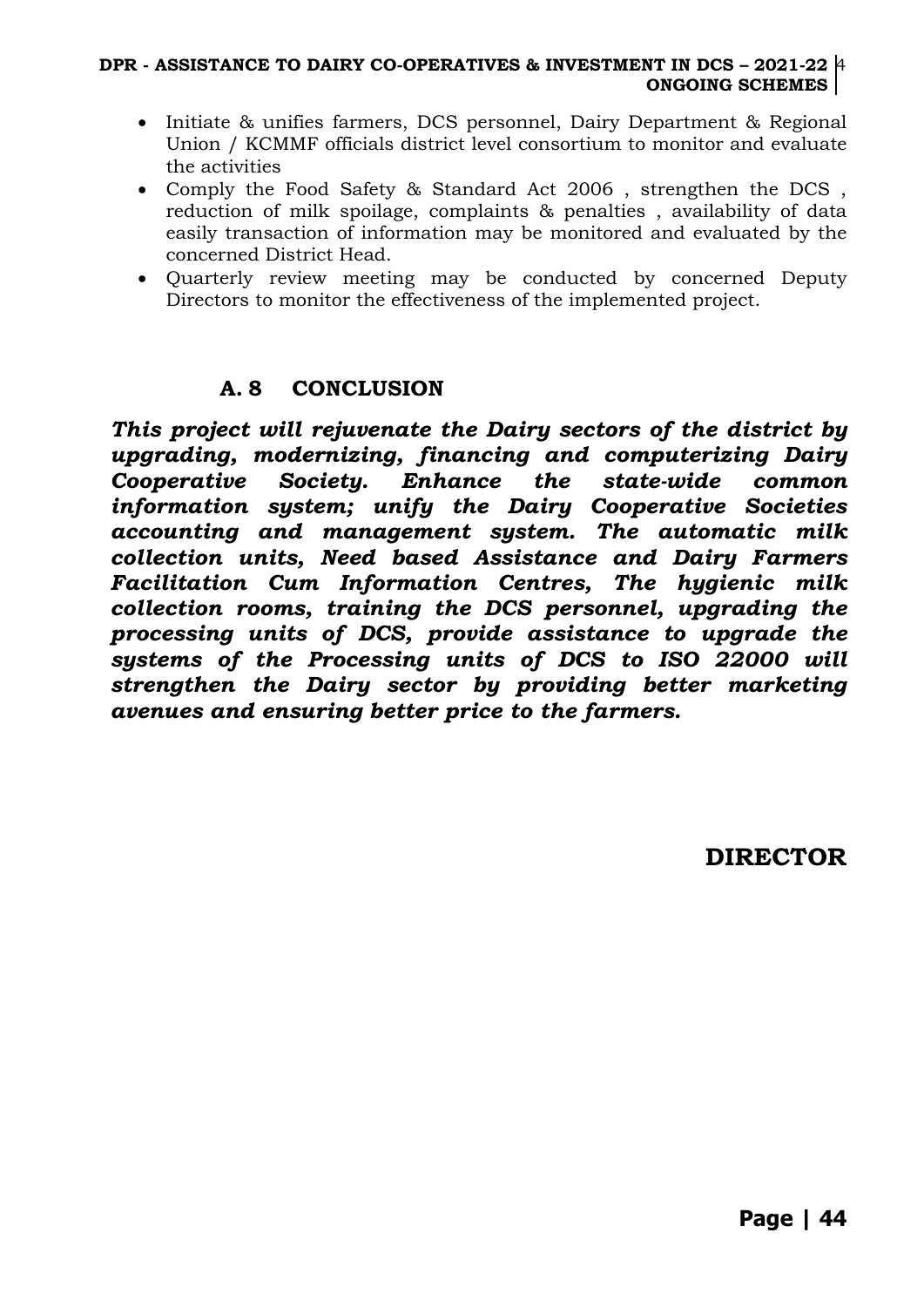**DPR - ASSISTANCE TO DAIRY CO-OPERATIVES & INVESTMENT IN DCS – 2021-22** 45 **ONGOING SCHEMES**



# **INVESTMENT IN DAIRY CO-OPERATIVES (4404-00-195-98)**

**PLAN OUTLAY – Rs 500.00 LAKH**

**Page | 45**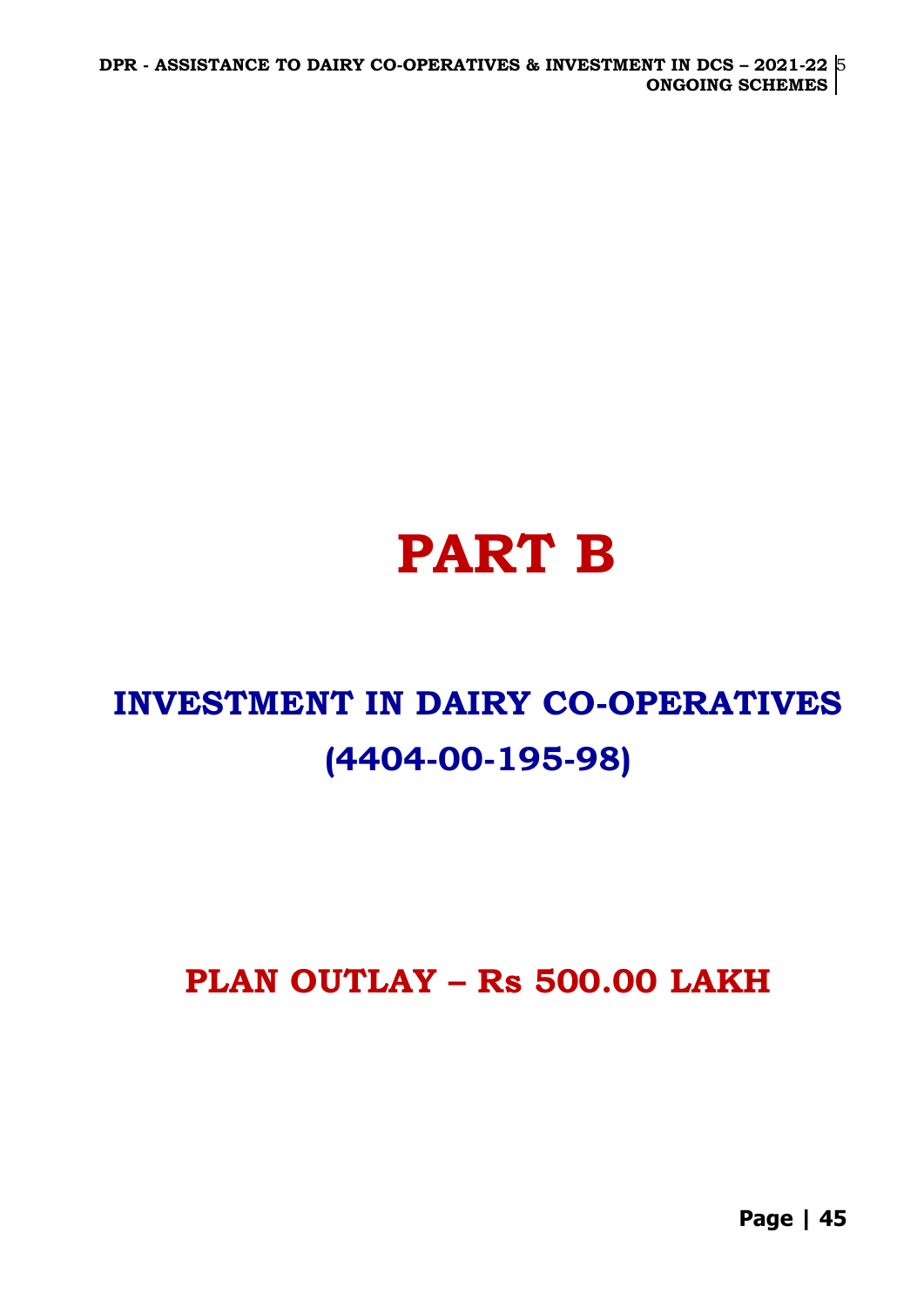**DPR - ASSISTANCE TO DAIRY CO-OPERATIVES & INVESTMENT IN DCS – 2021-22** 46 **ONGOING SCHEMES**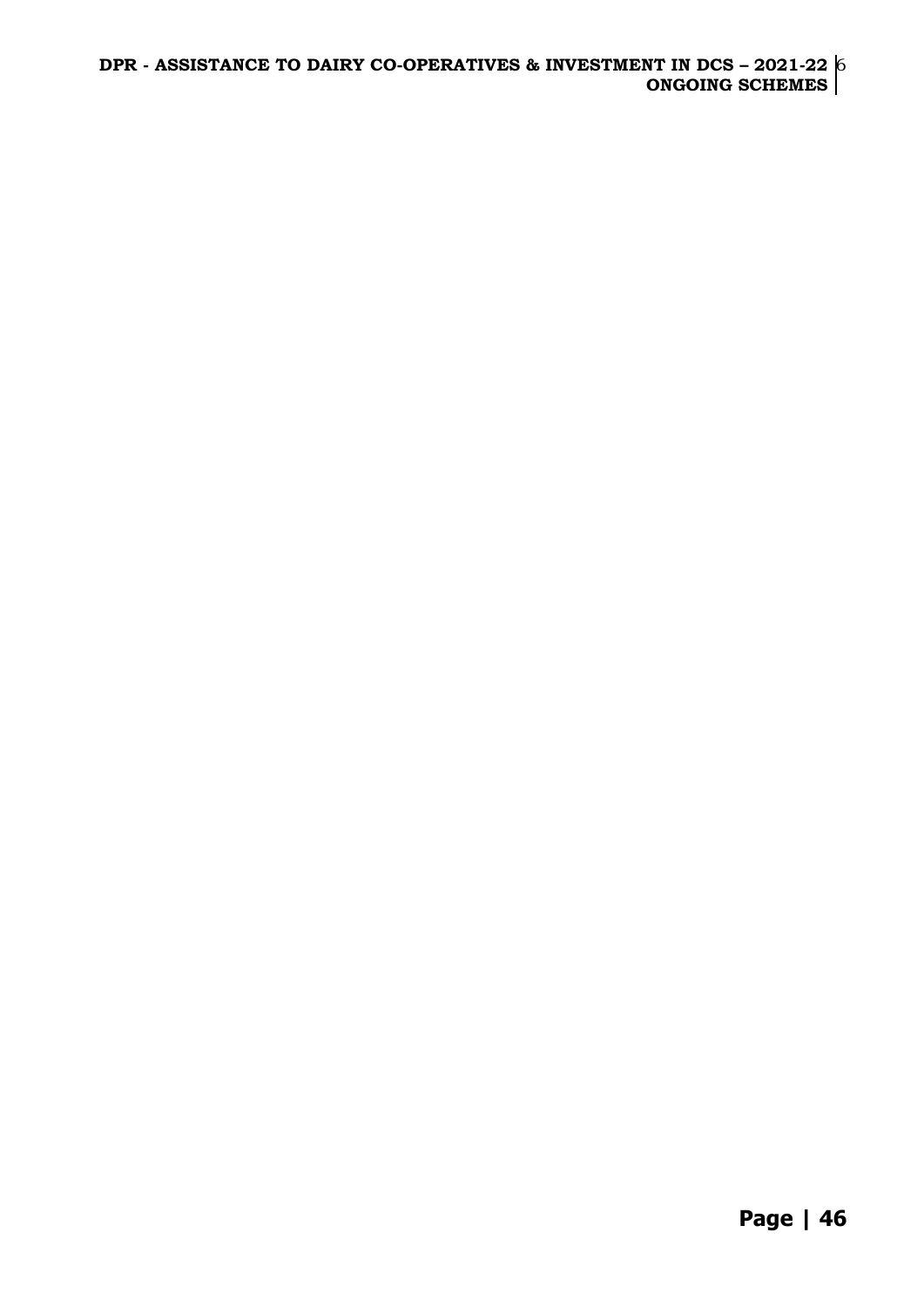#### **A. ABSTRACT**

During 2021-22 an amount of **Rs 1800.00 Lakhs** has been earmarked to the Department under state Plan (Head of Account: 2404-00-195-94 & 4404-00- 195-98) ASSISTANCE TO DAIRY CO-OPERATIVES with the following breakups.

| 1. Under H.O.A-2404-00-195                                        | – Rs 1300.00 lakh |
|-------------------------------------------------------------------|-------------------|
| 2. Under H.O.A–4404-00-195-98 – Investment in Dairy Co-operatives |                   |
|                                                                   | – Rs 500.001akh   |

## **Total Plan Fund - Rs 1800.00 lakh**

The scheme envisages to strengthen, modernize, automate and computerize the Dairy Co-operative Societies and to enable them to ensure the food security and comply with the provisions included in the food safety and standard Act 2006.

From the period of Budget Estimate for 2019-20 onwards, the expenditure in capital nature involved in the provision made under the Head of Account 2404- 00-195-94 towards Assistance to Dairy Co-operatives has been reclassified to the newly opened capital head of account 4404-00-195-98 for its proper classification. As per the government order G.O(Rt.) No. 2564/2018/Fin dated 25.03.2018, the Director, Dairy Development Department has been notified as the controlling officer for the newly opened H.O.A

Six on-going scheme components which was having capital nature is now classified under the H.O.A – 4404-00-195-98 (Investments in Dairy Cooperatives)

#### **B.I OBJECTIVES**

- Improve the credibility of Dairy cooperative societies; thereby ensuring Dairy farmers' prosperity.
- To strengthen the Co-operative Dairy Umbrella
- Improve milk quality and its compliance with the newly introduced Food safety and Standard Act 2006.
- Sustain the DCS to produce and market value added products.
- To automate milk collection at society level so as to bring significant benefits to farmers and local Dairy Co-operatives.
- To speed up the entire milk collection process, thereby reducing the spoilage of milk; wait time for farmers at the collection centres greatly reduced.
- To assist construction of 40 Dairy Co-operatives for construction of hygienic milk collection rooms / milk and or cattle feed storage rooms / milk quality analysis rooms
- To assist 14 DCS for establishing Farmer Facilitation cum Information Centre.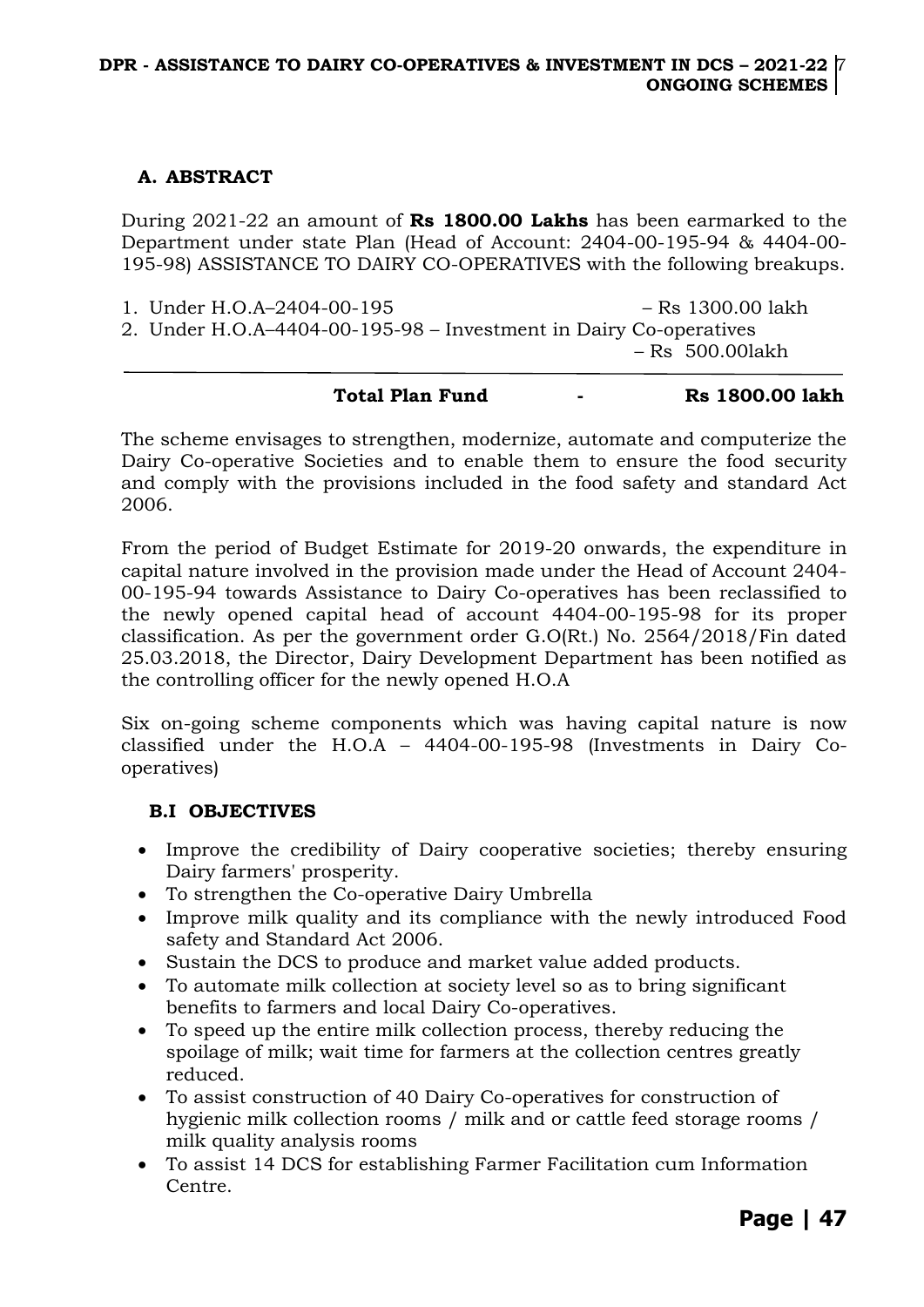#### **DPR - ASSISTANCE TO DAIRY CO-OPERATIVES & INVESTMENT IN DCS – 2021-22** 48 **ONGOING SCHEMES**

- To enable DCS take up new ventures that will benefit the rural community like Village Knowledge Centres etc.
- To provide Dairy advisory & extension services to farmers using ICT tools
- To provide corpus fund to Dairy Co-operatives for ensuring cold chain, undertaking quality control measures, certification activities, installation of chilling and / or processing units, installation of packaging units, installation of cattle feed manufacturing units, ISO certification activities etc
- To assist financially for installation of energy conservation systems in the DCS like solar energy conservation systems
- To undertake pollution control activities via installation of Effluent Treatment Plants (low cost ETP systems)
- To facilitate automation process in DCS by installation of Automatic Milk Collection Centres

| INVESTMENT IN DAIRY CO-OPERATIVE SOCIETIES : 2021-22 (4404-00-195-98) |                                                                                                                                                                                                                                               |              |                            |                               |                             |                                |  |
|-----------------------------------------------------------------------|-----------------------------------------------------------------------------------------------------------------------------------------------------------------------------------------------------------------------------------------------|--------------|----------------------------|-------------------------------|-----------------------------|--------------------------------|--|
|                                                                       | <b>PROJECT NAME</b>                                                                                                                                                                                                                           | 2021-22      |                            |                               |                             |                                |  |
| SI.NO                                                                 |                                                                                                                                                                                                                                               | NO OF        | <b>UNIT</b><br><b>COST</b> | <b>UNIT</b><br><b>SUBSIDY</b> | <b>TOTAL</b><br><b>COST</b> | <b>TOTAL</b><br><b>SUBSIDY</b> |  |
|                                                                       |                                                                                                                                                                                                                                               | <b>UNITS</b> | (Rs)                       | (Rs)                          | (Rs Lakhs)                  | (Rs Lakhs)                     |  |
| 1                                                                     | Construction or renovation of hygienic<br>Milk collection rooms/Storage rooms                                                                                                                                                                 | 40           | 500000                     | 375000                        | 200.000                     | 150.000                        |  |
| $\mathbf{2}$                                                          | Farmer's facilitation cum information<br>centre                                                                                                                                                                                               | 14           | 700000                     | 525000                        | 98.000                      | 73.500                         |  |
| 3                                                                     | <b>Assistance to Dairy Co-operative</b><br>Societies to start and/or strengthen<br>(existing) Milk<br>Processing/chilling/Packing/Cattle<br>Feed unit, Renovation/Construction of<br>Cold stores, DCS and ISO certification<br>of such units. | Lumpsum      | Lumpsum Lumpsum            |                               | 133,000                     | 80.000                         |  |
| 4                                                                     | Assistance for installation of Low Cost<br><b>ETP and Solar Enegry Conservation</b><br><b>Systems</b>                                                                                                                                         | Lumpsum      |                            | Lumpsum Lumpsum               | 193.000                     | 144.500                        |  |
| 5                                                                     | <b>Automatic Milk Collection Units</b>                                                                                                                                                                                                        | 44           | 147000                     | 110000                        | 64.680                      | 48.400                         |  |
| 6                                                                     | <b>Implementation, Monitoring and</b><br><b>Documentation Charges</b>                                                                                                                                                                         |              |                            |                               | 3.600                       | 3.600                          |  |
|                                                                       | SUB TOTAL - INVESTMENT IN DAIRY CO-OPERATIVES (4404-00-195-98)<br>500.000<br>692.280                                                                                                                                                          |              |                            |                               |                             |                                |  |

## **B.2 FINANCIAL OUTLAY**

*Savings in any scheme component shall be utilized for meeting the expenses pertaining to any other scheme component listed above*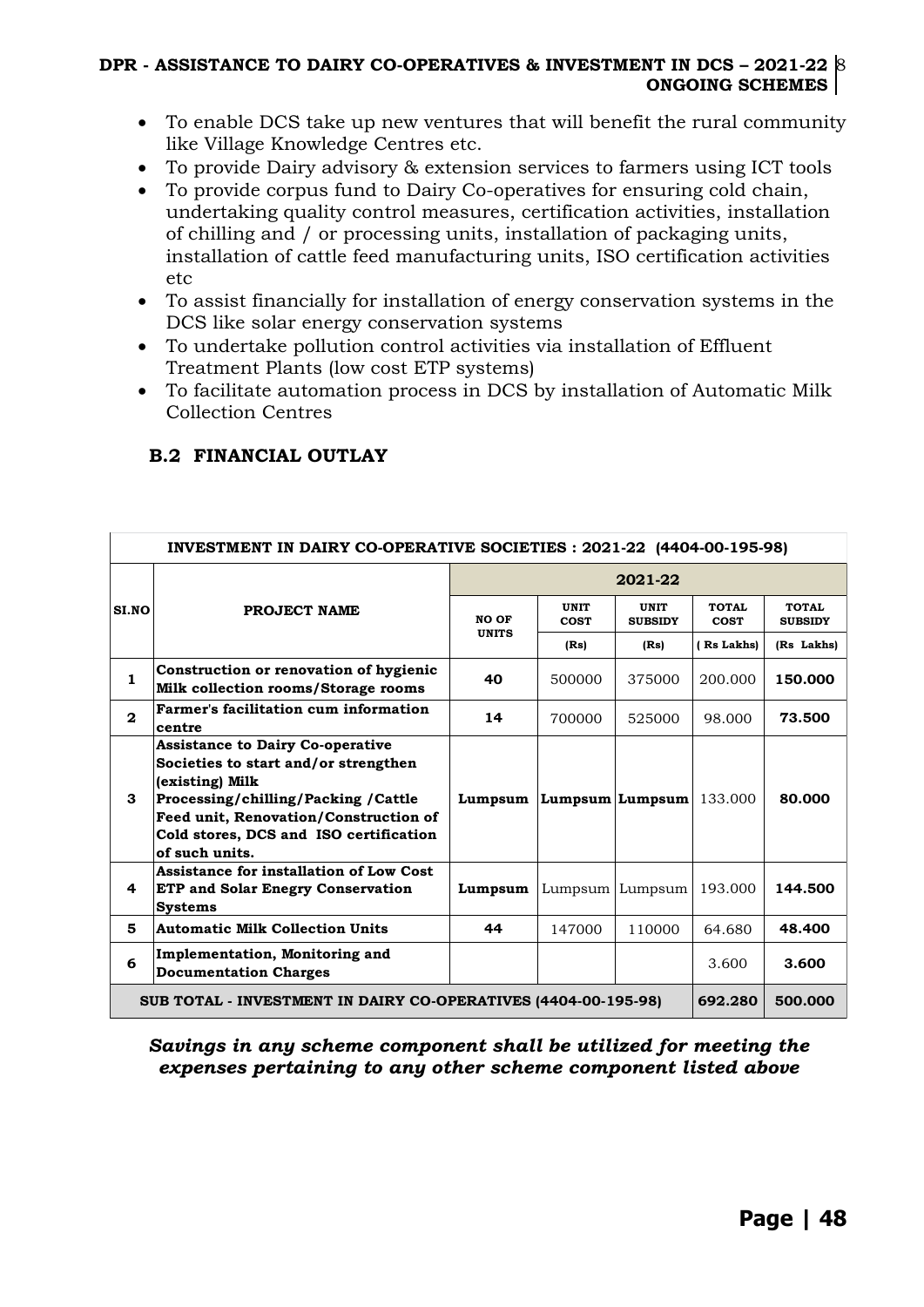## **B.3 SCHEME PROPER**

## **B.3.1 CONSTRUCTION AND/OR RENOVATION OF HYGIENIC MILK COLLECTION ROOMS / STORAGE ROOMS Rs 150 LAKH**

| SI.NO | <b>SCHEME COMPONENTS</b>                                                            | <b>NO OF</b><br><b>UNITS</b> | <b>UNIT</b><br><b>UNIT</b><br><b>COST</b><br><b>SUBSIDY</b> |       | <b>TOTAL</b><br><b>COST</b> | <b>TOTAL</b><br><b>SUBSIDY</b> |
|-------|-------------------------------------------------------------------------------------|------------------------------|-------------------------------------------------------------|-------|-----------------------------|--------------------------------|
|       |                                                                                     |                              | (Rs)                                                        | (Rs)  | Rs in<br>Lakh)              | (Rs in<br>Lakh)                |
|       | Construction or<br>renovation of hygienic<br>Milk collection<br>rooms/Storage rooms | 40                           | 500000                                                      | 37500 | 200.000                     | 150.000                        |

Government of India have introduced revised food law instead of existing 'Prevention of Food Adulteration Act' called 'Food Safety and Standards Act 2006. This new food law necessitates stringent measures in handling of food materials.

According to this new food law all the operations of food production, procurement processing and distribution should be carried out under circumstances which will not contaminate food physically, chemically or by microbiological hazards.

#### **Objectives**

The objective of the scheme is to assist 40 number of Dairy Co-operative Societies to construct or renovate milk collection room for the hygienic milk collection / storage room for storing cattle feed, milk, milk products etc. The assistance shall be 75 % of the total cost or Rs 3,75,000/- whichever is less.

#### **Eligibility**

Only those DCS which procures minimum 150 litres per day (average of 6 months prior to the date of application by DCS)

#### **Scheme**

Application shall be invited from Dairy Co-operative Societies across the state having a minimum of 3 cents of own land for assistance in the prescribed form. The society should have an average procurement of 150 Litres per day. The milk procurement shall be taken for the last 6 months average prior to the date of submission of application. The Dairy Co-operative Societies should have introduced two axis pricing policy and implemented section 80 for the employees and also those DCS working on profit for the past 3 years shall be considered for this project. Beneficiary contribution shall be from the own fund of the DCS, but with the prior sanction of the concerned Deputy Directors. Necessary funds after the eligible subsidy may be raised by the society. The application shall be in prescribed format. The duly filled application form with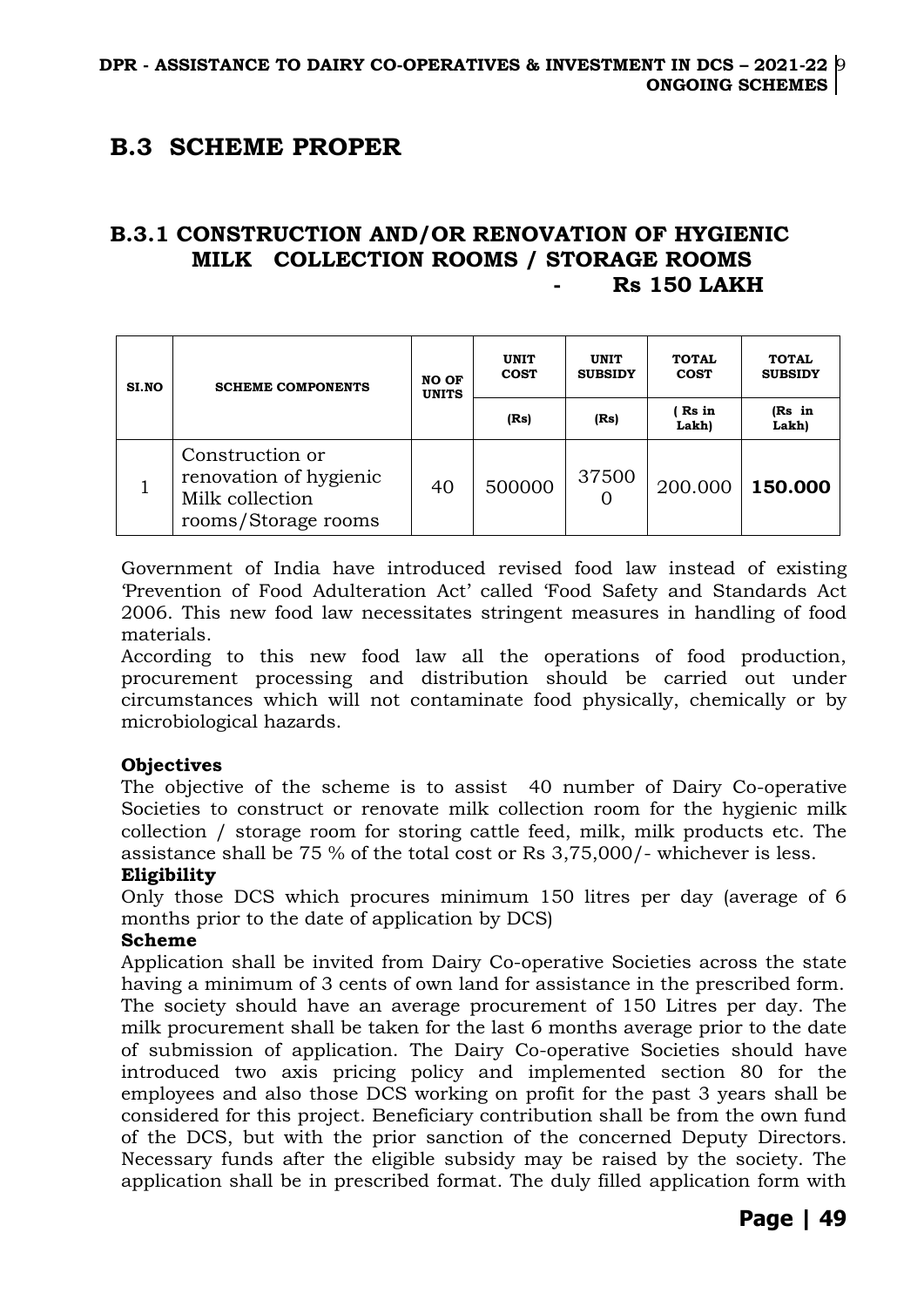#### **DPR - ASSISTANCE TO DAIRY CO-OPERATIVES & INVESTMENT IN DCS – 2021-22** 50 **ONGOING SCHEMES**

mandatory recommendations shall be appended with relevant documents like project report, true copy of board resolutions, approved plan and estimate, attested copies of last audit report, tentative balance sheet as on last completed month etc.

Prior to approval, the concerned Assistant Director (Technical Assistant / Quality Control Officer as authorised by the Deputy Director) may verify the Plan & Estimate and ensure that the suggested Plan complies with the FSSA requirements. If required, necessary changes may be demanded and the final plan & estimate with the recommendations by concerned Dairy Extension Officer shall be forwarded to the Deputy Director for final approval. If required the concerned Assistant Director shall conduct a meeting with the selected DCS to communicate the requirements. The Deputy Director based on the recommendations from the Dairy Extension Officer and the report from the Assistant Director shall prioritise and rank the applications and sanction shall be given based on the availability of funds and targets as issued from the Directorate**.** 

The assistance may be given for new construction and or renovation of existing facilities. The assistance shall be 75 % of the total estimated cost, limited to a maximum of Rs 3,75,000/-. The detailed estimate and plan prepared by PWD / LSGD / Other Govt. approved and accredited agencies like KPHCC, Nirmithi Kendra, Kerala Housing Board, etc shall be submitted along with the application. The Implementing officers are authorised to release part subsidy to the DCS based on the stage wise completion of the civil works connected with infrastructure development activities. The part payment shall be based on stage completion cum valuation certificate from a licenced civil work engineer. However for final settlement of contingent bill / release of final subsidy portion to the beneficiary DCS, completion cum valuation certificate from Government approved authority (authorised officers of PWD/LSGD) is mandatory. The concerned Assistant Director (TA / QCO as authorised by The Deputy Director) shall ensure the effectiveness of the project in a particular district.

The total subsidy for one project is limited to Rs 3.75 Lakh or 75% of the total cost. The plan assistance remaining from those beneficiary DCS who have completed the scheme below the expected plan outlay shall be pooled and shall be utilized to extend the scheme to another beneficiary DCS so that the concerned District/Unit can utilize the whole subsidy amount as per their target. Also the concerned Implementing Officer can divide total subsidy cost he/she had received and thereby the benefit can be given to more DCS. In case of special situations, infrastructure development fund can also be extended to milk collection sub centers of the DCS apart from the main office.

## *Registration Fees – Rs 500 per beneficiary DCS*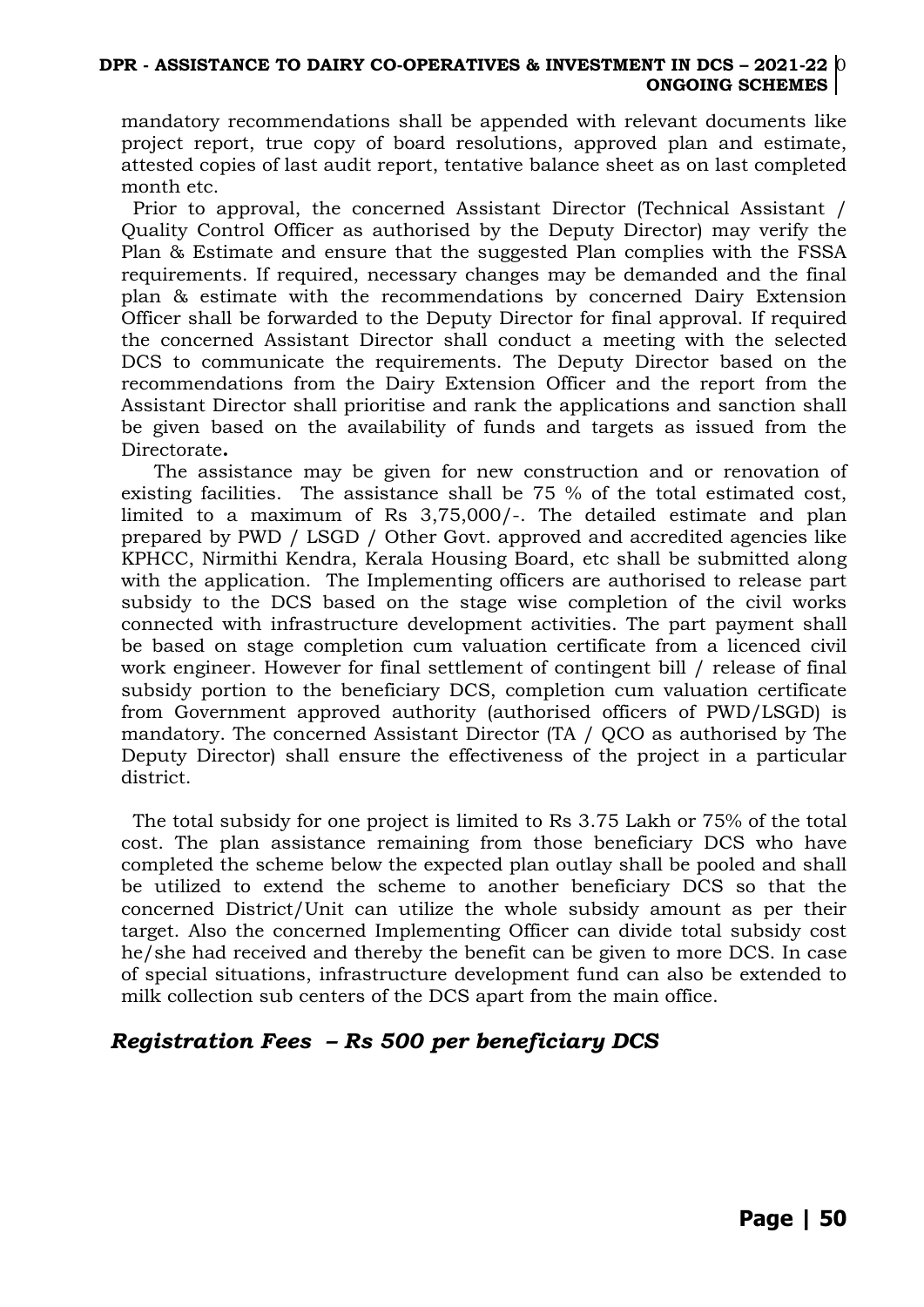#### **DPR - ASSISTANCE TO DAIRY CO-OPERATIVES & INVESTMENT IN DCS – 2021-22** 51 **ONGOING SCHEMES**

#### **B.3.2 FARMER'S FACILITATION CUM INFORMATION CENTRE.**

| <b>NO OF</b> | <b>UNIT</b><br><b>COST</b> | <b>UNIT</b><br><b>SUBSIDY</b> | <b>TOTAL</b><br><b>COST</b> | <b>TOTAL</b><br><b>SUBSIDY</b> |
|--------------|----------------------------|-------------------------------|-----------------------------|--------------------------------|
| <b>UNITS</b> | (Rs)                       | (Rs)                          | (Rs<br><b>Lakhs</b> )       | (Rs<br><b>Lakhs</b> )          |
| 14           | 700000                     | 525000                        | 98.000                      | 73.500                         |

**– Rs 315.00 LAKH**

More and more entrepreneurs with a variety of ideas in Dairy farming are investing in the field now days. Hi-tech, semi – mechanized or traditional – younger and fresher minds are courageous enough to invest in any system found productive and profitable.

It is essential to find a common place for both the traditional farmers as well as the younger entrepreneurs share their field experience.

Farmers often get together for their DCS General Body meetings, World Milk Day celebrations, Fodder Day Celebrations, Block/District Level Ksheera Sanghamam and Farmers' contact programs etc. Most of the time these types of programs are arranged in auditoriums or other rented building putting an additional expense on the DCS. This Scheme aims to provide 14 Dairy Farmers' Facilitating cum information centres to host such programs and as common platform for interaction.

Totally modernized and furnished seminar hall cum information centre with audio video facilities. This hall may be rented for outside programs to meet the maintenance cost if required. The component of the scheme is a seminar hall, audio facilities, writing Boards, LCD projector with screen/LCD TV, required furniture to organize seminars .

The total cost for one unit is estimated to be Rs 7 Lakhs. Subsidy shall be limited to Rs 5.25 lakh or 75% of the actual cost whichever is less. In case of civil work, detailed estimate and plan prepared by PWD / LSGD / Other Govt. approved and accredited agencies like KPHCC, Nirmithi Kendra, Kerala Housing Board, etc shall be submitted along with the application. The Implementing officers are authorised to release part subsidy to the DCS based on the stage wise completion of the civil works connected with establishment of Farmer Facilitation cum Information Centres. The part payment shall be based on stage completion cum valuation certificate from a licenced civil engineer. However for final settlement of contingent bill / release of final subsidy portion to the beneficiary DCS, completion cum valuation certificate from Government approved authority (authorised officers of PWD/LSGD) is mandatory. The concerned Assistant Director (TA / QCO as authorised by The Deputy Director) shall ensure the effectiveness of the project in a particular district. In case of unavoidable situations, farmer facilitation centre can also be allotted to sub centres of a DCS apart from the main office.

## *Registration Fees – Rs 750 per beneficiary DCS*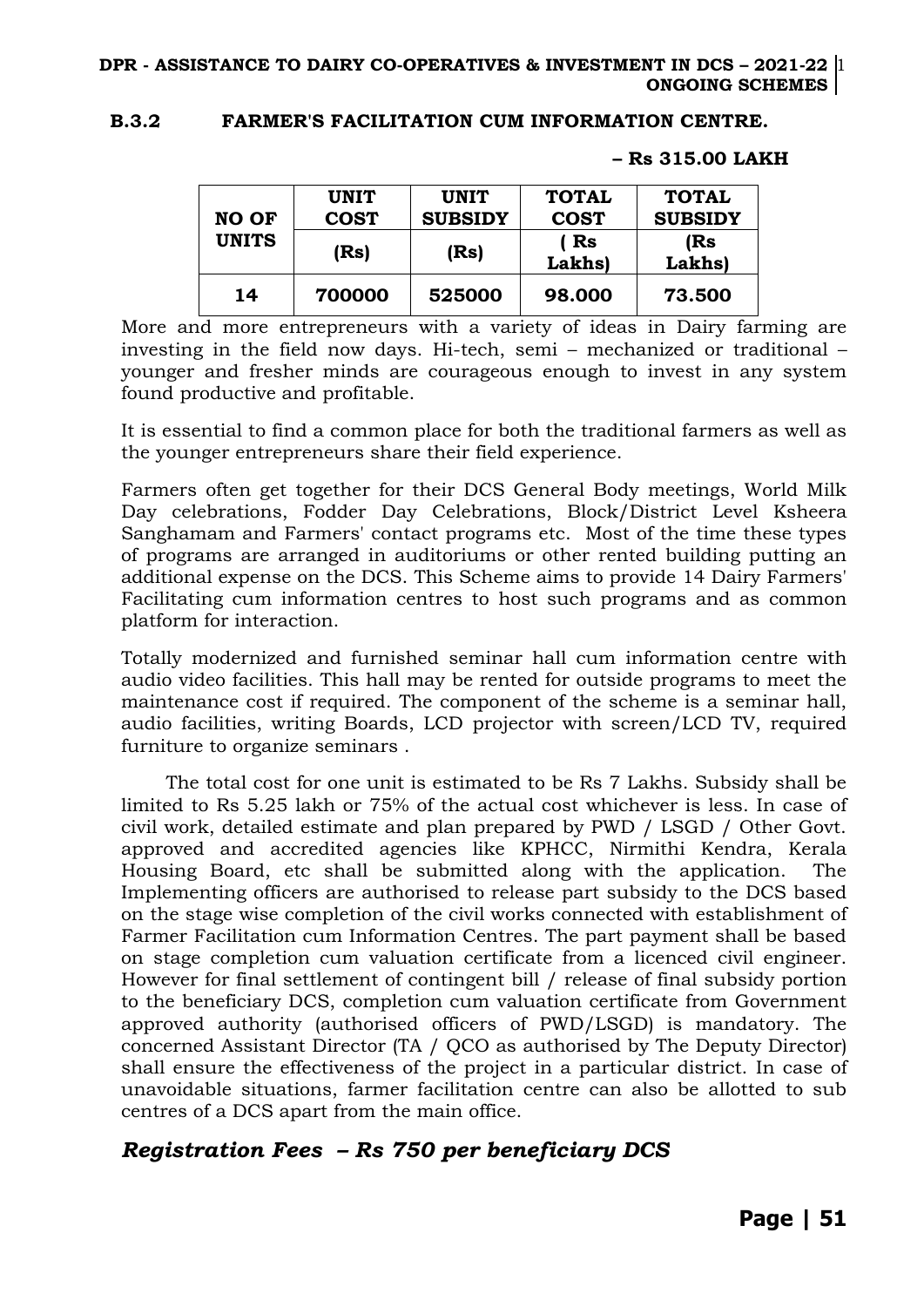#### **DPR - ASSISTANCE TO DAIRY CO-OPERATIVES & INVESTMENT IN DCS – 2021-22** 52 **ONGOING SCHEMES**

**B.3.3 ASSISTANCE TO DAIRY CO-OPERATIVE SOCIETIES TO START / STRENGTHEN NEW / EXISTING MILK PROCESSING / CHILLING / PACKING / CATTLE FEED UNIT, RENOVATION/CONSTRUCTION OF COLD STORES IN DCS, INSTALLATION OF BMCC, ETP IN DCS AND ISO CERTIFICATION OF SUCH UNITS. – RS. 80 LAKH**

| <b>UNITS</b> | <b>NO OF</b><br><b>UNITS</b> | <b>UNIT</b><br><b>COST</b><br>(Rs) | <b>UNIT</b><br><b>SUBSIDY</b><br>(Rs) | <b>TOTAL</b><br><b>COST</b><br>(Rs in<br>Lakh) | <b>TOTAL</b><br><b>SUBSIDY</b><br>(Rs in<br>Lakh) |
|--------------|------------------------------|------------------------------------|---------------------------------------|------------------------------------------------|---------------------------------------------------|
| Lump<br>sum  | Lump<br>sum                  | 13300000                           | 8000000                               | 133.00                                         | 80.00                                             |

In Kerala during the year, around 6.00 lakh litre of milk per day is being locally sold as loose / packet milk and / or milk products by Dairy cooperative societies and is the major direct income for all Dairy co-operative societies to meet their expenses.

Milk being a perishable product, if has to be converted to value added products when in excess or otherwise, require extensive chilling, processing and storage facilities demanding a major improvement in the present day infrastructure scenario of majority of the societies .

Other than Milma, a few Co-operative organizations in the state are playing an important role in meeting the demand of milk of our state. These Cooperative organizations are collecting milk from their producers residing within their area of operation. More than 3.5 lakh farmers are supplying milk to these organizations. This organizational linking from the rural producer to the urban consumer should be strengthened further to meet the emerging market of fluid milk and milk products in the cities.

This scheme is totally focusing to upgrade/establish the existing/new processing units under DCS to strengthening infrastructure and/or mechanize/modernize sector by providing need based assistance to modify/purchase required equipment, accessories and/or machineries to produce and market value added products, chill and store the milk below 5oC.

Similarly another major requirement is the production of sufficient quantity good quality cattle feed. The scheme envisages assisting any interested DCS to set up a feed mixing unit to ensure the availability of quality cattle feeds to the farmer members.

To maintain the cold chain at primary level, assistance may be provided to setup/purchase/renovate Bulk Coolers, Chillers, Insulated vans/Tankers to market milk & Milk Products etc.

Assistance may be provided to DCS owned product making units to obtain Food Safety Management System certificate.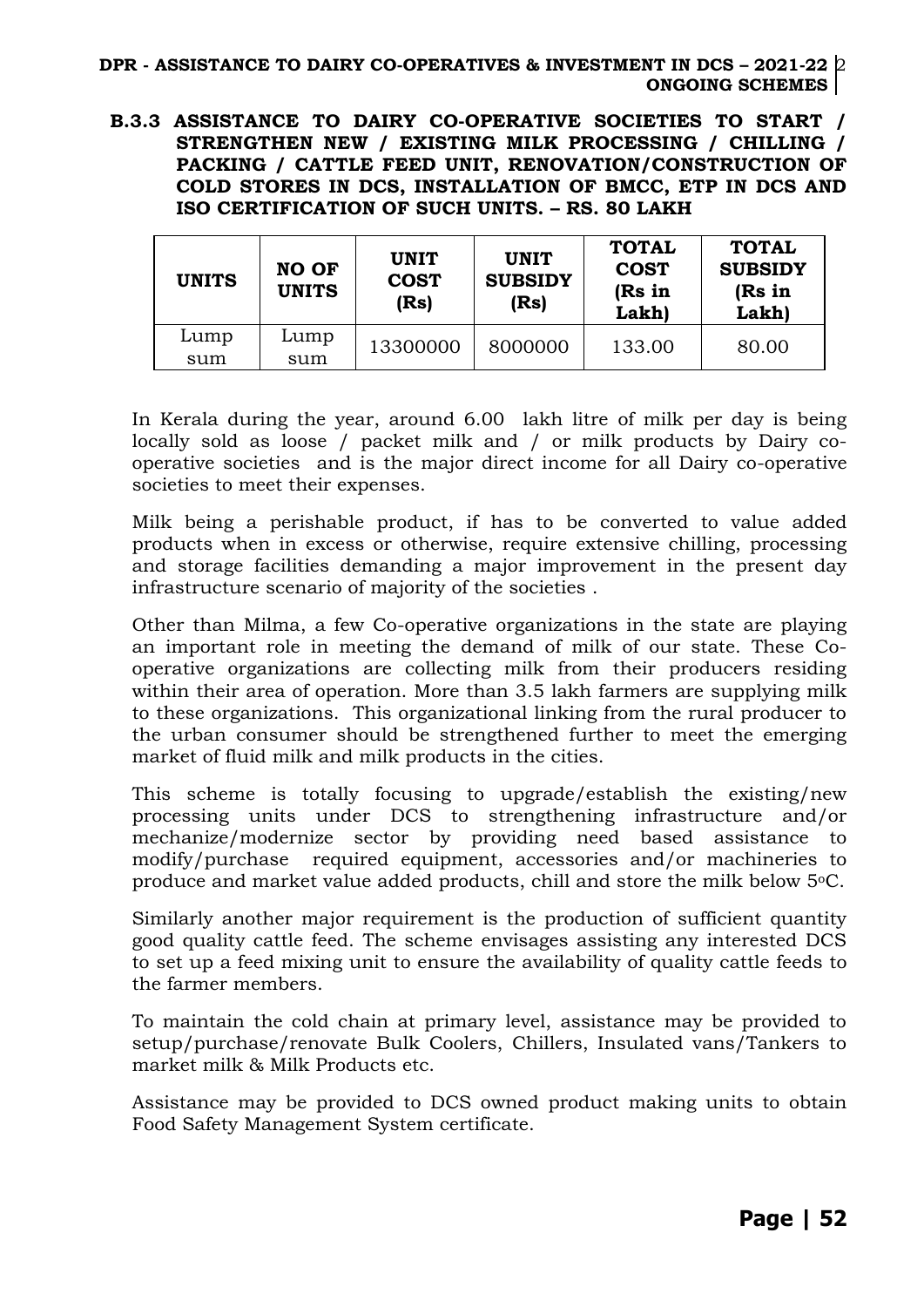#### **Highlight of the Scheme:**

Any Co-operative societies can apply, this scheme provides assistance to purchase construct and/or repair the existing or new equipment, machineries, vehicles to produce and market value added products.

Rural Milk marketing facilities of assisted Dairy Co-operatives will be increased. Cattle rearing will become cost effective to the farmers and thus more entrepreneurs will be attracted to this lively hood sector. Availability of quality milk in the urban areas will be assured.

Lack of infra structural facilities for processing and marketing of milk and milk products is the main hurdle in tapping these potential markets. The project envisaged here is to provide assistance for the development of infra structural facilities for processing and marketing of milk and milk products to Dairy Co- operatives where rural marketing facilities are not available.

The total cost for one unit is unlimited; Subsidy shall be limited to 60% of the actual cost or Rs 30 lakh whichever is less. Those DCS which has availed fund under this item during the last 3 financial years (2018-19, 2019-20 and 2020-21) under this scheme component shall not be eligible for placing new application for assistance. *The maximum assistance that can be extended for civil works will be Rs 8 lakhs. The assistance for civil work shall not exceed 25 percentage of the total assistance sanctioned.*

#### **Objectives of the Project**

#### *The financial assistance is extended with the following objectives.*

- Ensure the availability of good quality cattle feeds for their members.
- To enhance the keeping quality of milk and also to avoid economic losses to farmers.
- For manufacturing various milk products to make it available for the domestic market.
- To install automatic fill pack machine to pack fluid milk and milk products.
- To erect machinery for the production of milk products.
- To install cream separator, steam boiler, plate chiller, homogenizer, BMC, Milk Silo etc.
- To install any other machineries/equipment for manufacturing value added milk products
- To install Bulk Milk Chilling Units in DCS especially in DCS which are identified as cluster DCS (for pooling, chilling milk from neighbouring DCS) by The Department and/or regional unions
- To set up Effluent Disposal Plants / Systems by the DCS especially in DCS where BMCC is functioning. Preference shall be given to cluster BMCC units.
- To take up activities that ensure the cold chain maintenance of DCS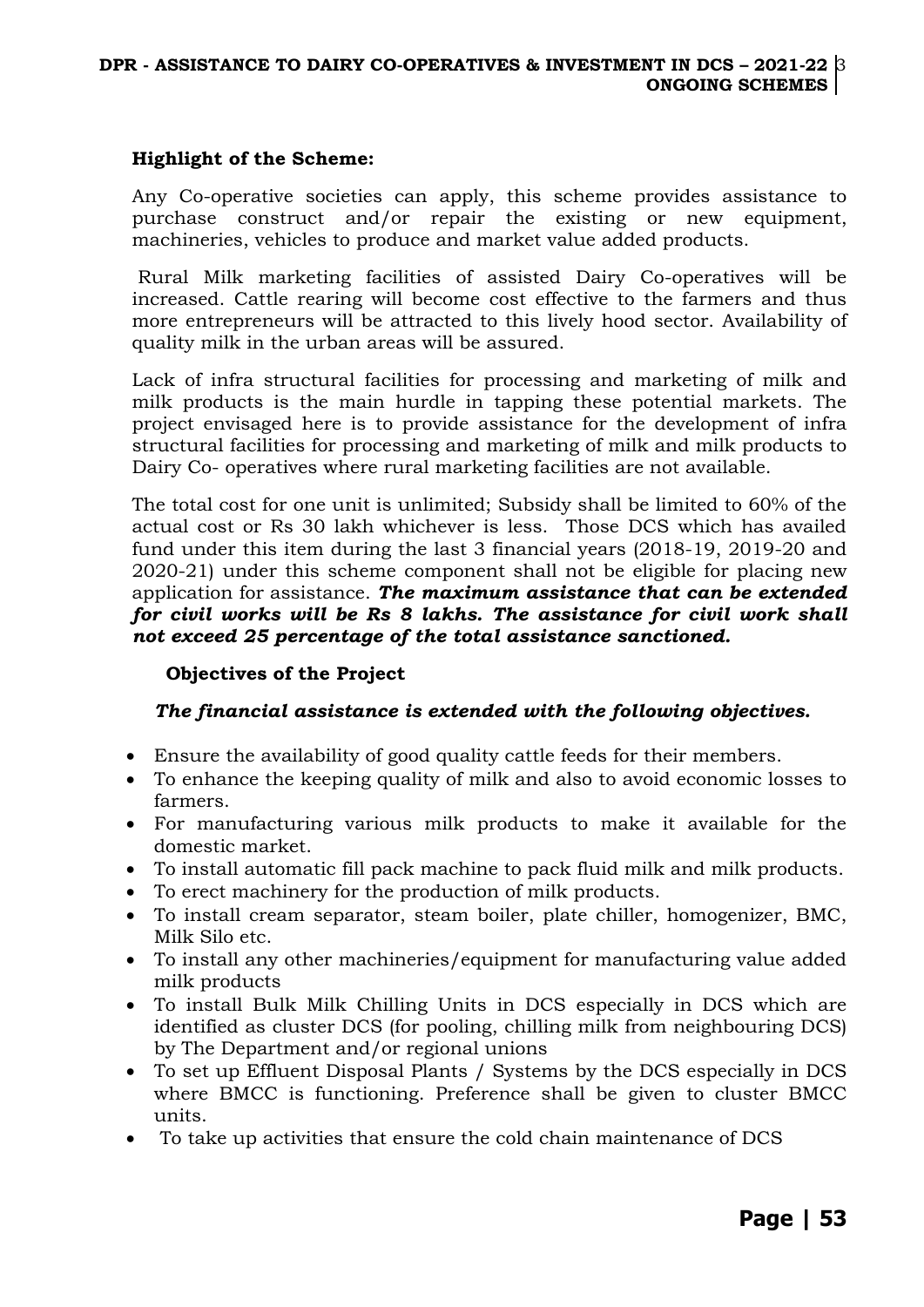#### **DPR - ASSISTANCE TO DAIRY CO-OPERATIVES & INVESTMENT IN DCS – 2021-22** 54 **ONGOING SCHEMES**

 For purchase of insulated transportation vehicles for faster movement of milk from farm level to DCS level / For insulation of vehicles for ensuring cold chain while transport of raw / processed milk.

#### **Type of Projects**

The type of milk processing projects that are normally considered for financial assistance are:

#### **Milk Chilling plants:**

It involves collection of milk from the villages, chilling the milk to 3-4 degree Celsius and transporting to the main Dairy for further processing and manufacture of products;

#### **Market Milk Plants:**

It involves procurement of milk from the villages, chilling, pasteurization, homogenization or packing of milk of various brands (whole, standardised, toned and double toned milk) and supplying them to the consumers.

#### **Composite Milk Processing Plants :**

The project involves the collection of milk and processing into market milk and products like ice cream, cheese, butter, ghee, etc.

#### **Bulk Milk Coolers :**

Aimed at installation of BMCC at DCS for instant cooling of raw milk collected in DCS or from nearby DCS in case of cluster BMCC units thereby improving the physico chemical and microbial quality of milk.

#### **Effluent Treatment Plants for DCS :**

This project is aimed at installation of ETP units for DCS so as to counter the environmental pollution

#### **Cattle Feed Mixing Unit:**

This project is aimed to setting up small cattle feed mixing unit or Nonconventional feed chopping and marketing unit etc

#### **Food Safety Management System certification**

Assistance shall be provided for Infrastructural development to meet the prerequisite programs, Training, Consultancy & Certification costs etc.

#### **Mandatory Document to be attached along with the application**

- 1. Covering letter of The Deputy Director with proper recommendations
- 2. Letter of concerned Dairy Extension Officer to The Deputy Director proposing and recommending the project
- 3. Duly filled application form Assistance to DCS
- 4. B.O.D resolution (see the application form)
- 5. Detailed project report prepared by DEO with recommendations
	- *a. Introduction*
	- *b. Dairying profile in the district*
	- *c. A brief note on the dairying status of the DESU*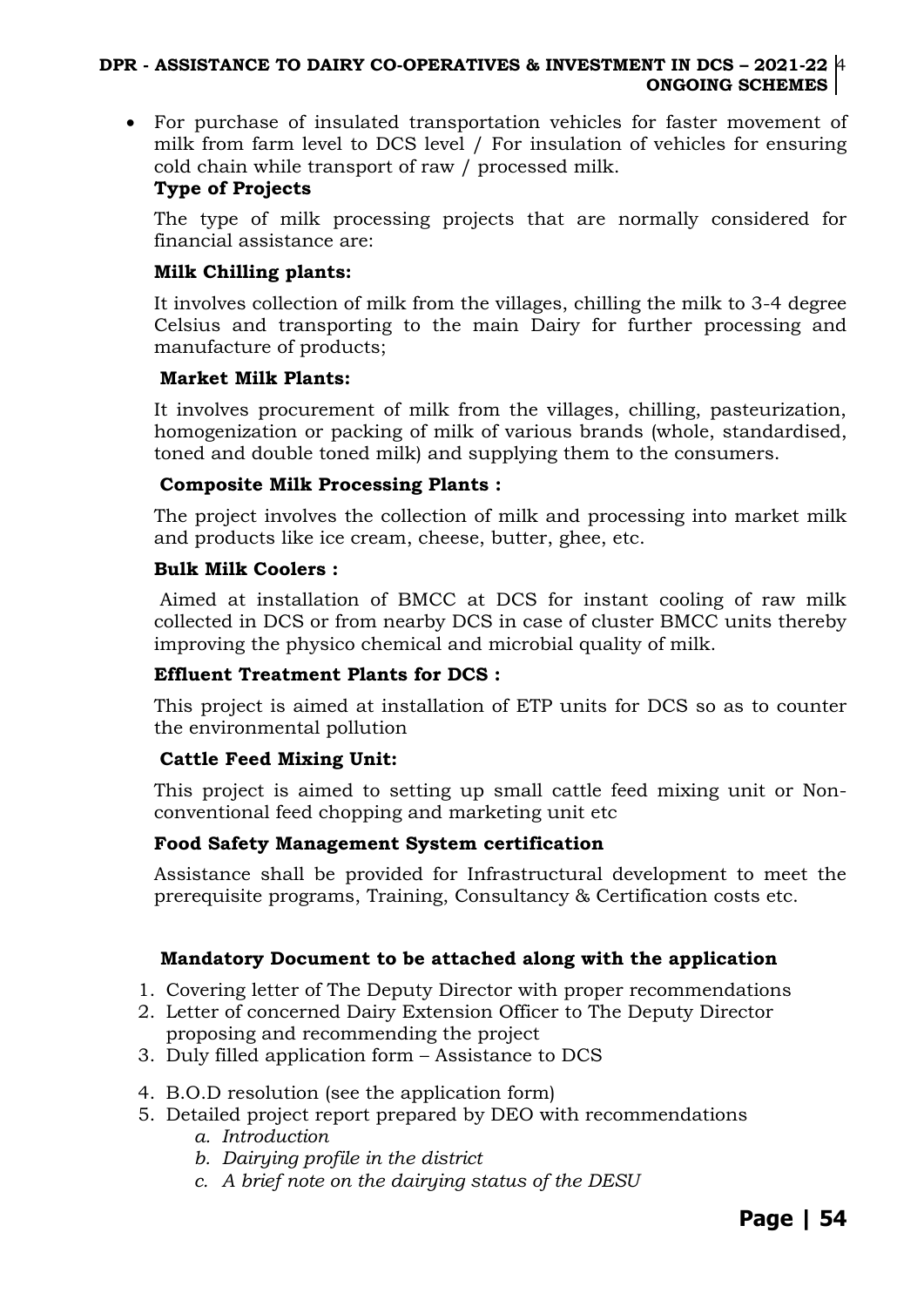#### **DPR - ASSISTANCE TO DAIRY CO-OPERATIVES & INVESTMENT IN DCS – 2021-22** 55 **ONGOING SCHEMES**

- *d. A brief note on the DCS*
- *e. Milk procurement and disposal pattern of the DCS*
- *f. Geographical area*
- *g. Objectives of the programme*
- *h. Details of beneficiaries*
- *i. Details of infrastructure development / items to*

*be purchased and installed*

*j. Financial details*

*Financial evaluation like cost analysis, payback period, bank repayment schedule if any, NPV, IRR, break-even point, social cost benefit analysis (if required)*

- *k. Source of funding*
- *l. Expected Benefits*
- *m. Calendar of activities*
- *n. Expected mode of implementation, evaluation and monitoring*
- *o. Conclusion*

#### **Approval of the Project:**

The Director, Dairy Development shall be the sanctioning authority. Duly filled application of the DCS in prescribed format with necessary recommendations of Dairy Extension Officer and Deputy Director along with documents detailed above shall be forwarded to the Director for final selection and sanction.

#### *Registration Fees – Rs 750 per beneficiary DCS*

## **B.3.4 ASSISTANCE FOR INSTALLATION OF ETP & SOLAR ENERGY CONSERVATION SYSTEMS – Rs 144.5 LAKHS**

The Biological Oxygen Demand and Chemical Oxygen Demand of Dairy Waste is often very high. The waste is mostly drained to free wastelands or at times to natural flowing water sources of the DCS. This practice is polluting the environment and is presently raising many social concerns. There are certain DCS which act as Cluster BMCC and handles milk from more than 40-50 neighbourhood DCS. There are instances where the State Pollution Control Board has raised concerns about the quantum of waste disposed from DCS based chilling plants, Processing Plants etc.

Hence it is the need of the hour to treat the B.O.D / C.O.D rich dairy waste before being disposed. For the same, Effluent Treatment Plants have to be installed. The conventional aerobic sledge activated ETP systems requires more space and the cost is on the higher side. Hence the department proposes to assist DCS for installation of Low Cost ETP. *The assistance shall be 75 % of the cost with a maximum limit of Rs 3 lakh per DCS.*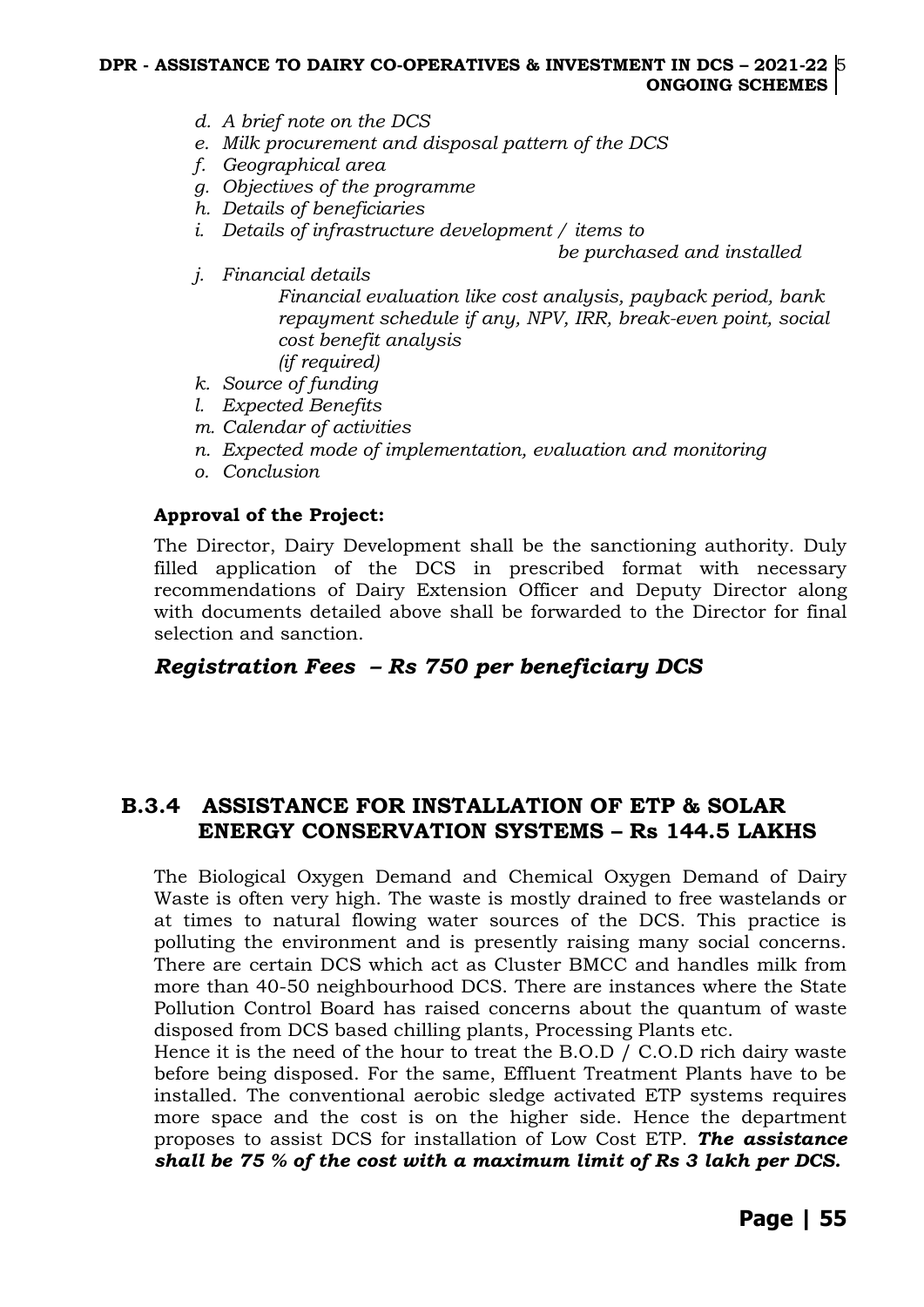#### **DPR - ASSISTANCE TO DAIRY CO-OPERATIVES & INVESTMENT IN DCS – 2021-22** 56 **ONGOING SCHEMES**

In order to facilitate energy conservation in DCS, during the year 2021-22, the Department proposes to financially assist Dairy Co-operatives for installation of Solar Energy Conservation Systems like Solar Panel, systems for tapping regenerative heat from Bulk Milk Coolers etc. *The assistance shall be 75 % of the cost with a maximum limit of Rs 8 lakh per DCS.*

| <b>SI.NO</b> | <b>SCHEME COMPONENTS</b>                           | <b>PERCENTAGE</b><br>OF SUBSIDY -<br><b>MAX</b> | <b>MAX. PLAN</b><br><b>FUND PER</b><br><b>DCS</b><br>(Rs in Lakh) |
|--------------|----------------------------------------------------|-------------------------------------------------|-------------------------------------------------------------------|
|              | <b>LOW COST ETP</b>                                | 75%                                             |                                                                   |
| 2            | <b>SOLAR ENERGY</b><br><b>CONSERVATION SYSTEMS</b> | 75%                                             |                                                                   |

#### **Mandatory Document to be attached along with the application**

- 1. Covering letter of Deputy Director with proper recommendations
- 2. Letter of DEO to The Deputy Director proposing and recommending the project
- 3. Duly filled application form Assistance to DCS
- 4. B.O.D resolution (see the application form)
- 5. Detailed project report prepared by DEO with recommendations
	- *o. Introduction*
	- *p. Dairying profile in the district*
	- *q. A brief note on the dairying status of the DESU*
	- *r. A brief note on the DCS*
	- *s. Milk procurement and disposal pattern of the DCS*
	- *t. Geographical area*
	- *u. Objectives of the Programme*
	- *v. Details of beneficiaries*
	- *w. Details of infrastructure development / items to*

*be purchased and installed*

*x. Financial details*

*Financial evaluation like cost analysis, payback period, bank repayment schedule if any, NPV, IRR, break-even point, social cost benefit analysis (if required)*

- *y. Source of funding*
- *z. Expected Benefits*
- *aa. Calendar of activities*

*bb.Expected mode of implementation, evaluation and monitoring*

*cc. Conclusion*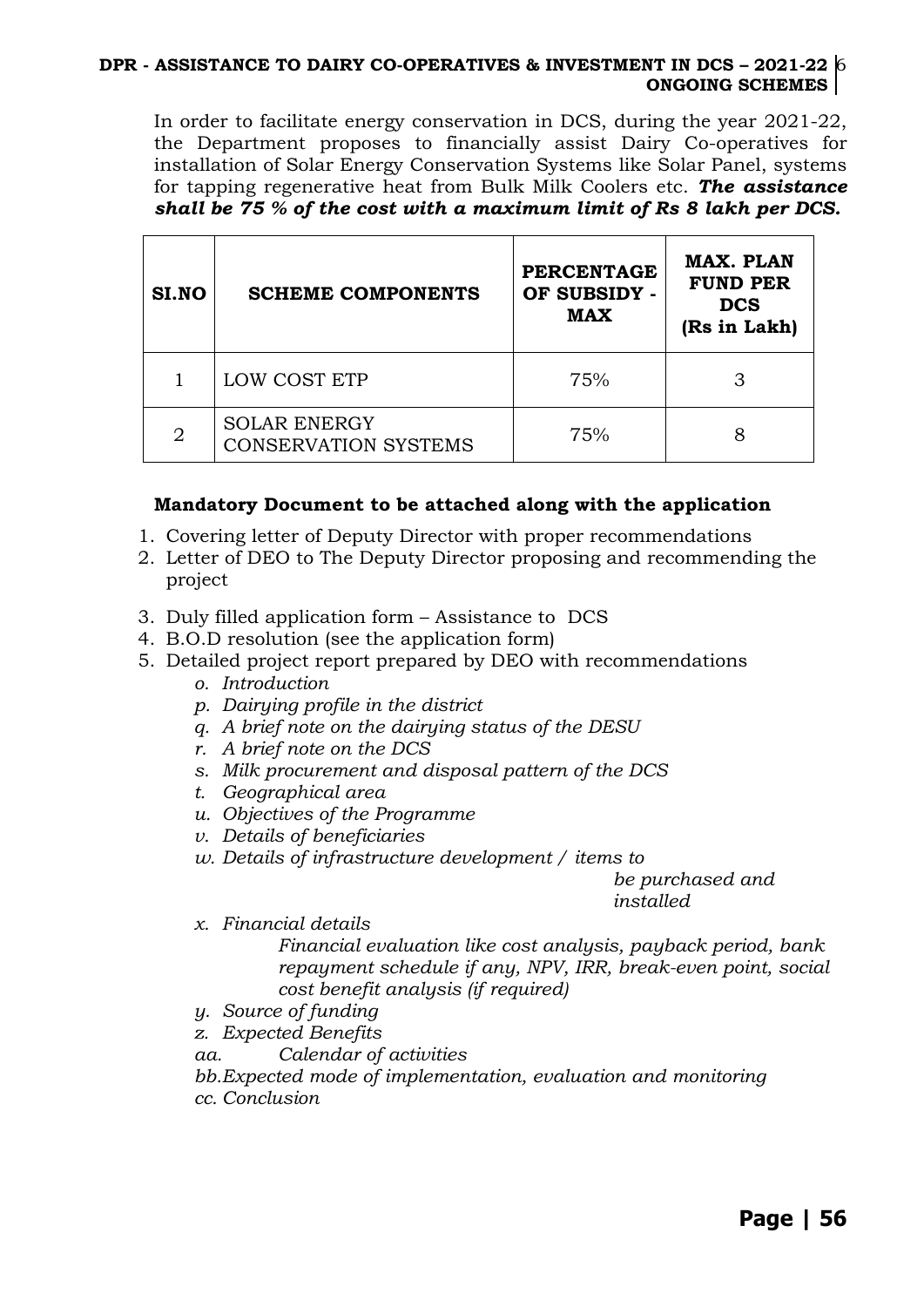#### **Approval of the Project:**

The Director, Dairy Development shall be the sanctioning authority. Duly filled application of the DCS in prescribed format with necessary recommendations of Dairy Extension Officer and Deputy Director along with documents detailed above shall be forwarded to the Director for final selection and sanction. A Technical Panel at Directorate, Dairy Development constituted by The Director, Dairy Development shall scrutinize the project proposal and make necessary recommendations to the Director for making final sanction of the Project.

## *Registration Fees – Rs 350 per beneficiary DCS*

## **B.3.5 AUTOMATIC MILK COLLECTION UNITS**

#### **– Rs 48.400 LAKH**

| <b>UNITS</b> | <b>NO OF</b><br><b>UNITS</b> | <b>UNIT</b><br><b>COST</b><br>(Rs) | <b>UNIT</b><br><b>SUBSIDY</b><br>(Rs) | <b>TOTAL</b><br><b>COST</b><br>(Rs<br>inLakh) | <b>TOTAL</b><br><b>SUBSIDY</b><br>(Rs<br>inLakh) |
|--------------|------------------------------|------------------------------------|---------------------------------------|-----------------------------------------------|--------------------------------------------------|
| <b>Nos</b>   | 44                           | 147000                             | 110000                                | 64.680                                        | 48.400                                           |

The traditional system of milk collection in the Dairy Cooperative societies included mainly to accept milk by volumes, carrying out fat testing by Gerber method and entering the fat and SNF data manually in the registers. This at times resulted in unreliable data, possible malpractice leading to loss of fat & thereby eroding the confidence of the members. In order to avoid such issues, a unique system to automate milk procurement operations of village milk co-operative society was developed. The Automatic Milk Collection Station is an integrated unit, combining different functions of a milk collection centre, such as measuring the weight, fat content & providing the price output of the milk poured in the centre. The equipment also helps the milk co- operatives / milk collection centres in maintaining summary of milk collected and supplied together with the rate on a daily, monthly and yearly basis. This state-of-the-art equipment operates both on battery and mains and is able to process and record 120-150 milk samples per hour.

It has a database with linkage to farmer specific information to identify the farmer, quantity of supplies, quality parameters such as the fat content, payment etc on a routine basis. This AMC Unit consist of electronic stainless steel weighing scale with a digital display, electronic milk quality testing equipment (mostly milk analyzer), printer, all interfaced with a computer with specific application software installed.

The Software shall be decided by the Purchase committee.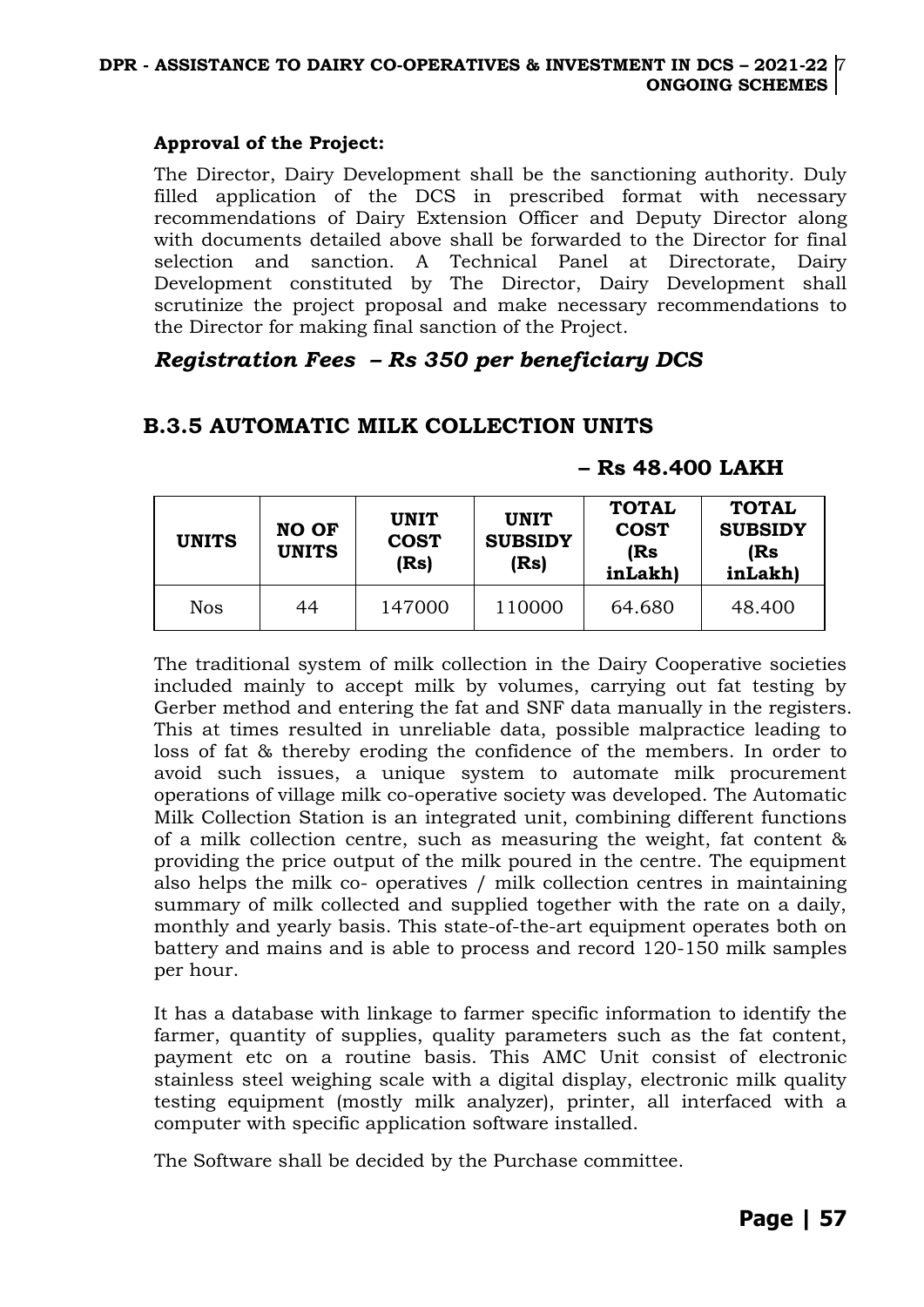#### **DPR - ASSISTANCE TO DAIRY CO-OPERATIVES & INVESTMENT IN DCS – 2021-22** 58 **ONGOING SCHEMES**

The total estimated cost for installation of one AMCU is Rs 1.47 Lakhs. Subsidy shall be limited to Rs 1.10 lakh or 75% of the actual cost, whichever is less.

#### **Objectives:**

The financial assistance is extended for purchase of Automatic Milk Collection Stations with the following objectives.

- To increase the efficiency and accuracy of quality testing in milk
- To reduce the workload of the society/collection centre staff through automation
- To prevent error, fraud and malpractices and to ensure better price to the farmers through speedy and transparent transactions.

#### **Advantages:**

- Saving in quantity of sample milk
- Saving of chemicals and detergents
- Saving of expenditure on glassware
- Saving in stationery and time
- Saving in expenditure on staff.
- Gateway for the computerization

## *Registration Fees – Rs 170 per beneficiary DCS*

### **B.3.6 IMPLEMENTATION, MONITORING AND DOCUMENTATION CHARGES – Rs 3.600 LAKH**

#### **Rs 3.6 lakh is benchmarked for implementation, monitoring and documentation of above listed scheme components.**

The Dairy Extension Officers shall be responsible of DESU level implementation and shall be assisted by Dairy Farm Instructors. The district level implantation and evaluation of progress of various scheme components shall be the responsibility of concerned Deputy Directors. He shall be assisted by the Assistant Directors of concerned districts.

## **B.4 EXPECTED OUTCOME**

- 40 Dairy Co-operatives will be assisted for construction and / or renovation of hygienic milk collection rooms, Milk and / or Cattle Feed Storage Rooms
- 14 Dairy Co-operatives will be assisted for establishing Farmer Facilitation Centres which is expected to function as an information cum dissemination hub
- Corpus fund (Rs 80 lakh) will be extended for establishing chilling units/processing units/Packing Units/Cattle Feed Processing units, Establishing and maintaining cold chain, Quality Certifications etc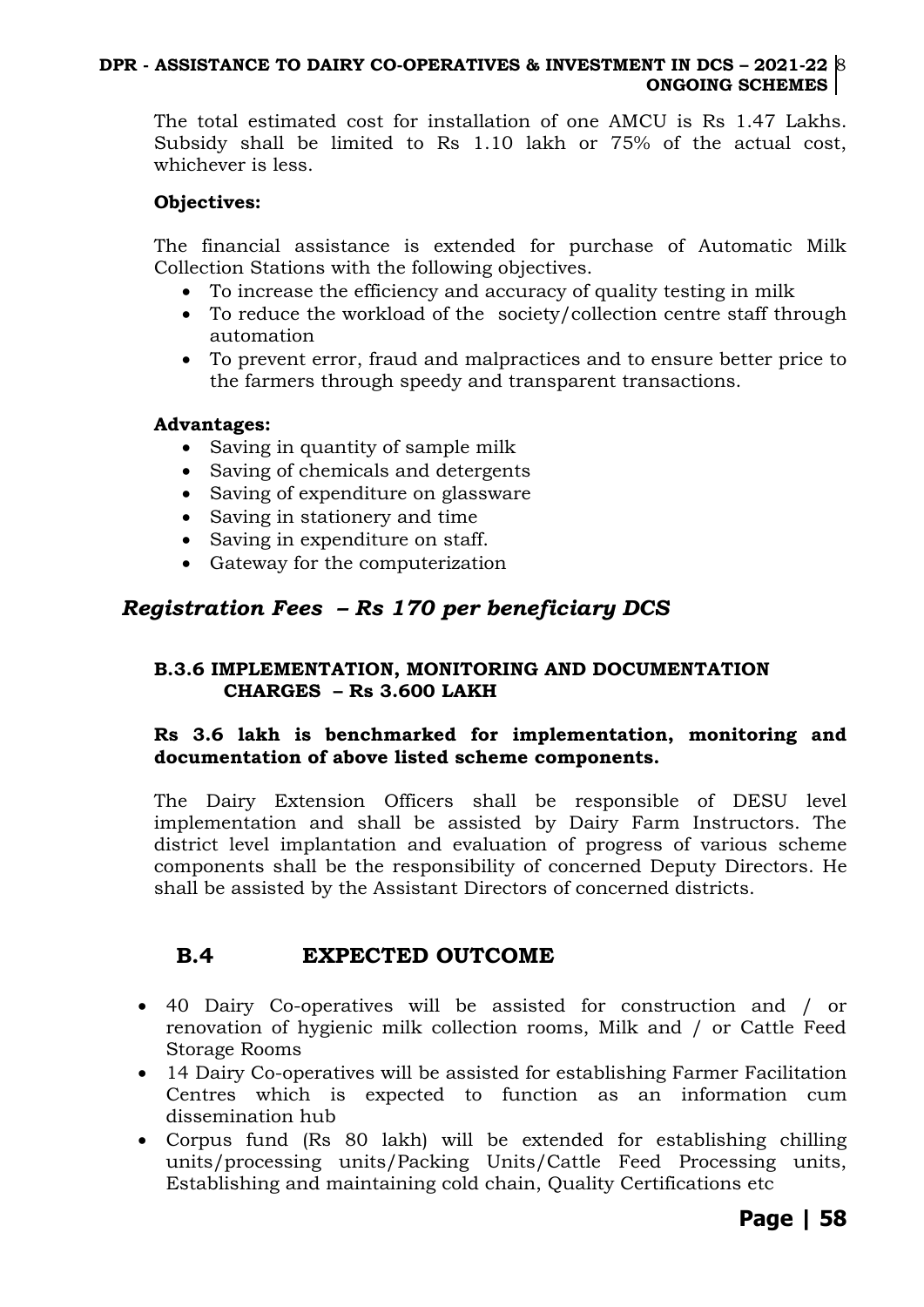#### **DPR - ASSISTANCE TO DAIRY CO-OPERATIVES & INVESTMENT IN DCS – 2021-22** 59 **ONGOING SCHEMES**

- Assistance of Rs 144.50 lakh will be extended for establishing pollution control systems like ETP, Energy conservation systems like solar panels
- 44 DCS will be assisted for automation activities by way of installing Automatic Milk Collection Units

| SI.NO          | <b>ACTIVITY</b>                                      | <b>TIME FRAME</b> |
|----------------|------------------------------------------------------|-------------------|
|                | <b>Obtaining Administrative Sanction</b><br>orders   | Before 10.04.2021 |
| $\overline{2}$ | Inviting applications from DCS                       | Before 15.05.2021 |
| $\mathfrak{Z}$ | Propaganda for the components                        | Before 15.06.2021 |
| 4              | <b>Beneficiary Selection</b>                         | Before 20.07.2021 |
| 5              | Completion of purchase and civil works               | Before 25.10.2021 |
| 6              | Obtaining Valuation Certificates from<br>authorities | Before 05.11.2021 |
| 7              | Release of Plan Fund                                 | Before 15.12.2021 |
| 8              | Monitoring and Evaluation                            | Before 20.01.2022 |

## **B.5 CALENDER OF ACTIVITIES**

## **C. IMPLEMENTATION**

## *(General for PART A & PART B Schemes)*

The project will be implemented by the Dairy Department officials. The project such as installation of AMCU, and any automation related activities will be monitored by existing consortium or constituting a district wise committee including minimum the following members.

The representatives of the Dairy Development Department (the Deputy Director, Principle of the Dairy Training Centres, Technical Assistant and Quality Control Officer of the concerned district), representative of the concerned Regional Cooperative Milk Union, and 2 representatives nominated from Dairy Cooperative Societies of the district.

Deputy Director of the concerned district will be the Convener of the district monitoring committee. The Committee can be expanded by adding the representatives of IT related Government agencies. This committee will also act as the district consortium for monitoring the scheme.

## *The general process of implementation will be as follows:-*

- a. Invitation of Application.
- b. Receiving the application through Dairy Extension Service Units.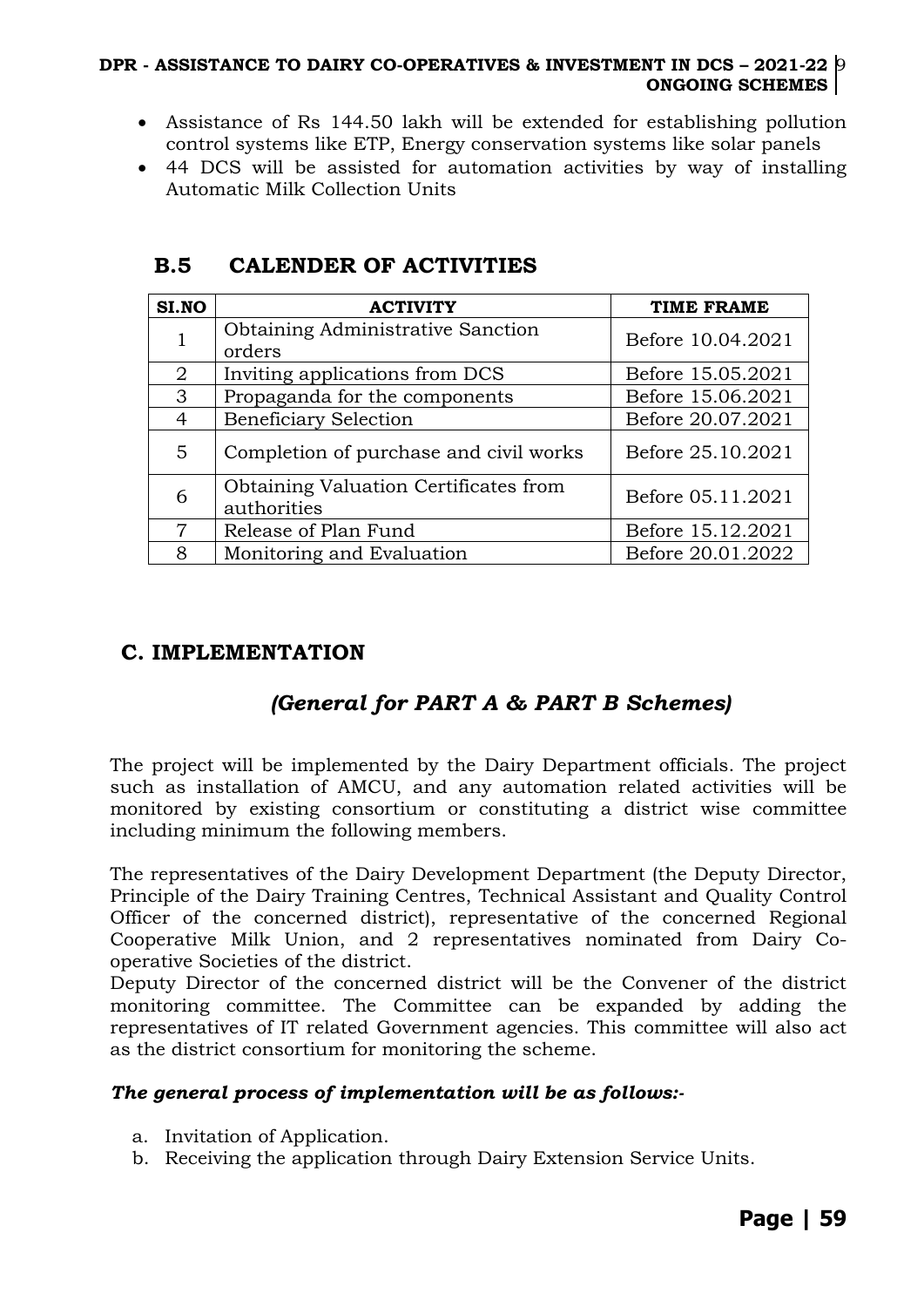#### **DPR - ASSISTANCE TO DAIRY CO-OPERATIVES & INVESTMENT IN DCS – 2021-22** 60 **ONGOING SCHEMES**

- c. The received applications may be scrutinized and forwarded to concerned Deputy Directors for approval.
- d. The technical specification of the items may be finalized by the Deputy Director of concerned district.
- e. Purchase process may be followed as per the existing store purchase rules. In the case of computer purchase and related items, options for purchase of hardware through KeGIP portal [\(www.cprcs.kerala.gov.in\)](http://www.cprcs.kerala.gov.in/) of Govt. of Kerala or through GEM can also be made use of.
- f. The society should provide the basic facilities for installation of the supplied items.
- g. Proper utilization and timely maintenance may be ensured by the beneficiary society.
- h. Monitoring committee and the Dairy Development Department have the power to inspect and monitor the proper maintenance and utilization of the purchased items under the project.
- i. An agreement may be executed between the beneficiary society and implementing officer in prescribed form with the assurance that the equipment (if the assistance extended is above 1 Lakhs /Unit) will be utilized for minimum 5 years with proper care and maintenance.
- j. The total subsidy for each scheme in this project is limited to a fixed percentage of the expended amount. The subsidies remaining from those beneficiaries who have completed the scheme below the expected outlay can be pooled and can be utilized to extend the scheme to another beneficiary so that the concerned district can utilize the whole subsidy amount as per their target.
- k. Completion of the project.
- l. Monitoring and evaluation of the project may be reviewed by the concerned district level committee.
- m. The authority to interchange any component within the district and between the districts based on the actual demand for each component will be vested with the Director, Dairy Development Department.
- n. In regard to the scheme component **"Need Based Assistance to DCS",** more than one unit shall not be allotted to a particular DCS during a particular Financial Year
- o. Under the Scheme : Investment in DCS, a particular DCS shall not be extended financial assistance for the scheme component **"Construction and/or renovation of hygienic milk collection room/storage room** & **"Farmer Facilitation Centre"** during the same year.
- p. During a particular financial year, the scheme components **"Farmer Facilitation Centre", "Hygienic Milk Collection Room" & "Need Based Assistance" shall not be clubbed** for providing financial assistance to a particular DCS in the District.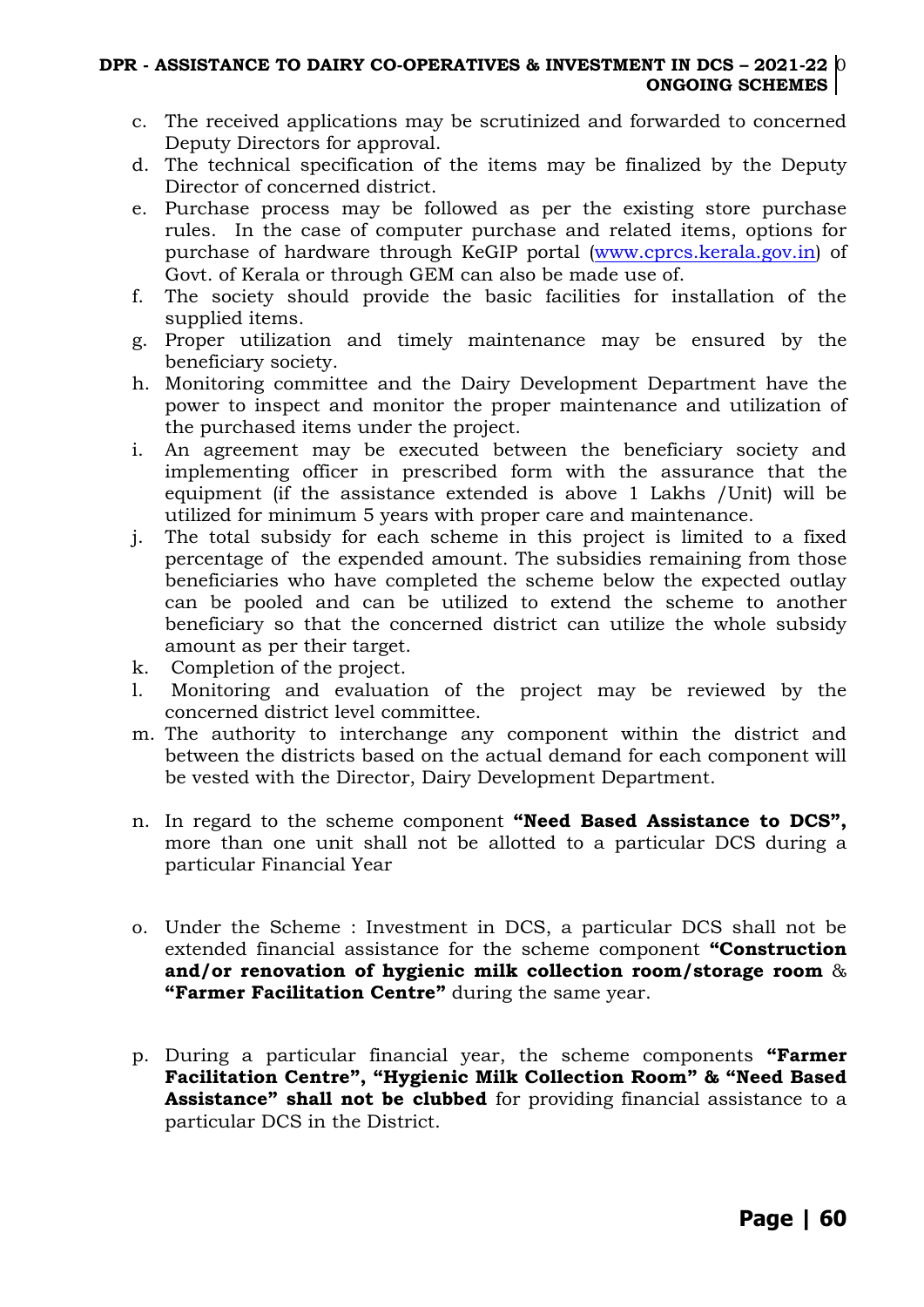#### **DPR - ASSISTANCE TO DAIRY CO-OPERATIVES & INVESTMENT IN DCS – 2021-22** 61 **ONGOING SCHEMES**

- q. In case of Construction Work / Asset Creation especially those works with civil construction, the application form shall include plan and estimate of the work approved by competent authorities as notified by the Government.
- r. In case of construction / renovation activities, completion cum valuation certificate issued by competent authorities notified by the government is mandatory for release of final subsidy. The Officers are authorized to release part subsidy to the DCS based on the stage wise completion of the civil works connected with infrastructure development activities. The part payment shall be based on stage completion cum valuation certificate from a licensed civil work engineer. However for final settlement of contingent bill / release of final subsidy portion to the beneficiary DCS, completion cum valuation certificate from Government approved authority is mandatory.
- s.In regard to implementation of scheme components like **RAIN WATER HARVESTING SYSTEMS IN DCS, SOLAR ENERGY CONSERVATION SYSTEMS IN DCS, LOW COST ETP SYSTEMS IN DCS**, The Deputy Directors while forwarding the application shall ensure that the applications are duly recommended by them. Ensure that relevant Government norms / procedures are followed while selecting a particular company and awarding work order. Maximum effort may be taken to select GOVERNMENT ACCREDITED AGENCIES for award of work. In case, the DCS is opting for other agencies / companies, ensure that proper selection procedures / tendering procedures are followed by the DCS while finalizing the Company / Agency. In such cases, an undertaking in this regard by the concerned DEO and countersigned by District Officer shall be included along with the application forwarded to Directorate. In case, if the DCS has opted for tender procedures for selection of Company / Agency, a certified copy of BID EVALUATION REPORT showing the Name of Work, Details of beneficiary DCS, Date and Venue of opening and analyzing Technical & Financial Bid, name and details of company participated, rate quoted by each company, ranking of companies, details of L1 company, details of company to which work is proposed to be allotted shall be included. The proforma invoice of the company is mandatory. It shall contain detailed breakup of **FINANCIAL OUTLAY** with cost indicated against each sub component under Civil, Electrical, Panel constructions, Transformers if any, etc. A detailed project report as indicated in approved DPR shall be attached. The Deputy Directors shall ensure that all other mandatory documents as detailed in approved DPR shall be included in the application form